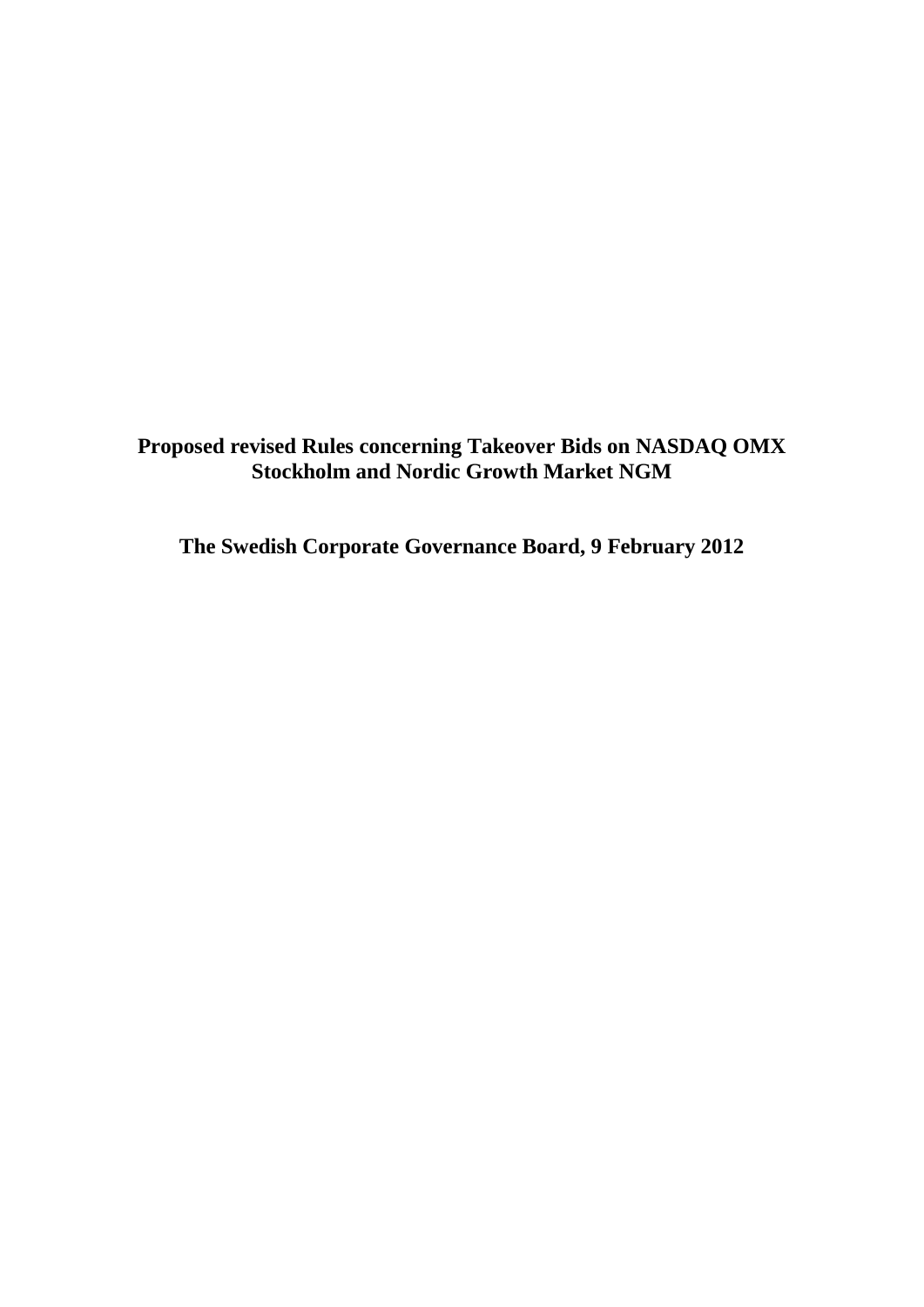# **Table of Contents**

| <b>INTRODUCTION</b> |                                                                                                                                                                                                                                     | Page<br>4 |
|---------------------|-------------------------------------------------------------------------------------------------------------------------------------------------------------------------------------------------------------------------------------|-----------|
| I                   |                                                                                                                                                                                                                                     | 5         |
| I.1                 | Scope of the rules                                                                                                                                                                                                                  | 5         |
| I.2                 | The right for the Securities Council to interpret and grant exemptions from<br>the rules                                                                                                                                            | 6         |
| I.3                 | Measures taken by parties closely related to the offeror                                                                                                                                                                            | 7         |
| I.4                 | Announcements                                                                                                                                                                                                                       | 9         |
| $\mathbf{I}$        | RULES GOVERNING THE PROCEDURE, DRAFTING THE OFFER,<br>ETC.                                                                                                                                                                          | 10        |
| II.1                | Pre-conditions to making an offer <i>maximum contained</i> and the material of the conditions of the material of the conditions of the conditions of the conditions of the conditions of the conditions of the conditions of the co | 10        |
| II.2                | The offeror's obligation to refrain from trading in the offeree company's<br>shares after commencement of a due diligence investigation                                                                                             | 11        |
| II.3                | The offeror's obligation to make an offer public <i>matter of the offeror's</i> obligation to make an offer public                                                                                                                  | 12        |
| II.4                | Possibilities for the offeror to stipulate conditions to completion of the offer                                                                                                                                                    | 17        |
| II.5                |                                                                                                                                                                                                                                     | 20        |
| II.6                | The offeror's obligation to prepare and publish an offer document                                                                                                                                                                   | 21        |
| II.7                | Acceptance period                                                                                                                                                                                                                   | 23        |
| II.8                | The shareholders' obligation to honour their acceptances of the offer                                                                                                                                                               | 24        |
| II.9                | Revision of an offer that has been made                                                                                                                                                                                             | 26        |
| II.10               | The offeror's obligation to treat equally all holders of shares with identical<br>terms and conditions                                                                                                                              | 28        |
| II.11               | Treatment of holders of shares with non-identical terms and conditions                                                                                                                                                              | 30        |
| II.12               | Treatment of holders of equity-related transferable securities other than shares                                                                                                                                                    | 31        |
| II.13               | Acquisitions prior to the offer                                                                                                                                                                                                     | 33        |
| II.14               | Acquisitions during the offer                                                                                                                                                                                                       | 37        |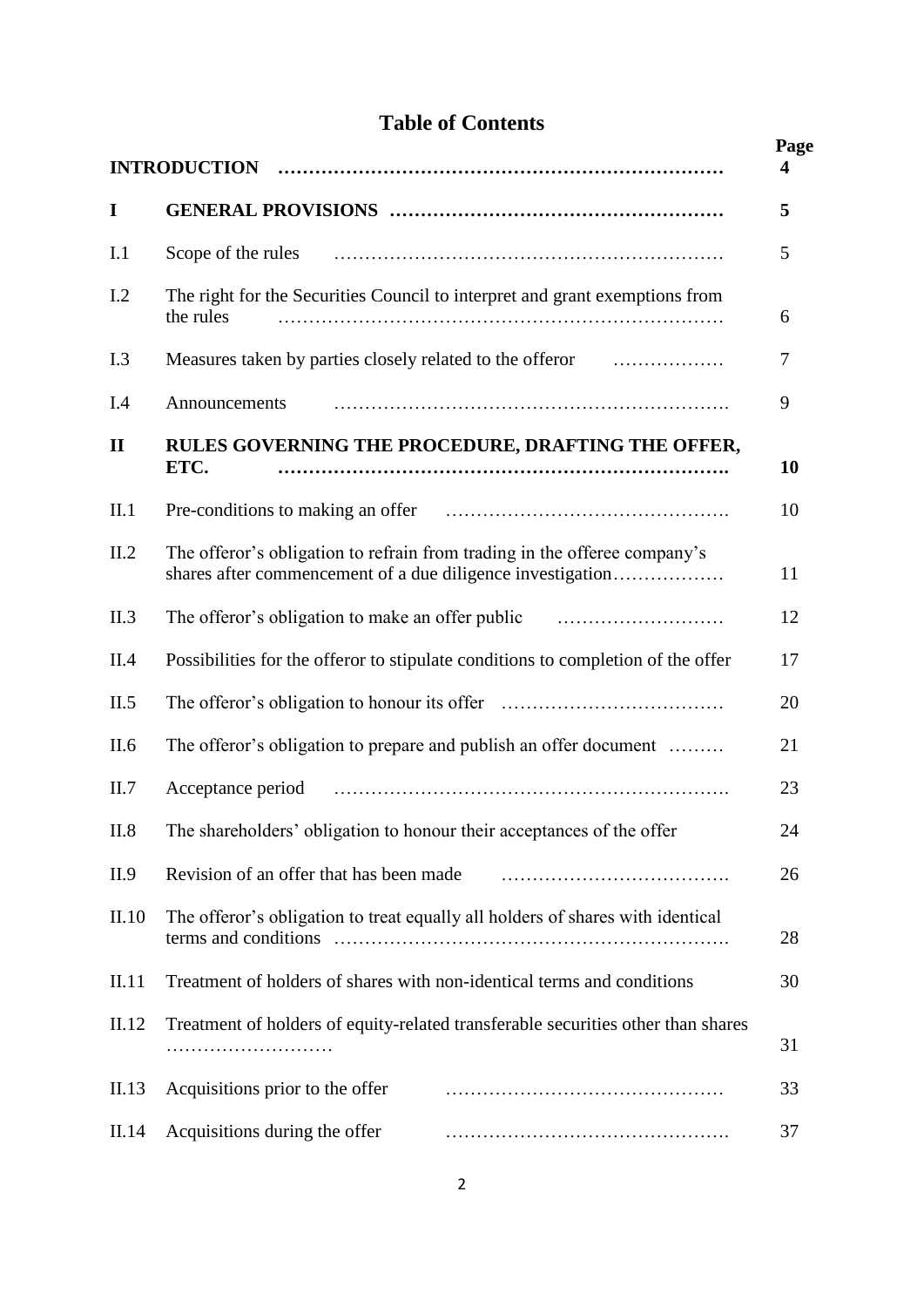|       | <b>APPENDIX</b>                                                                                                                                                                                                   | 61 |
|-------|-------------------------------------------------------------------------------------------------------------------------------------------------------------------------------------------------------------------|----|
| V     | <b>Sanctions</b>                                                                                                                                                                                                  | 60 |
| IV.4  | <b>Information brochures</b>                                                                                                                                                                                      | 59 |
| IV.3  | Contents of the offer document                                                                                                                                                                                    | 59 |
| IV.2  | Examination of the offer document by auditors                                                                                                                                                                     | 58 |
| IV.1  | Responsibility for the offer document                                                                                                                                                                             | 57 |
| IV    | Rules concerning the structure of an offer document, etc.<br>.                                                                                                                                                    | 57 |
| III.5 | Supplementary information in press releases                                                                                                                                                                       | 57 |
| III.4 | Offer by a parent company for shares in a subsidiary                                                                                                                                                              | 56 |
| III.3 | Valuation opinion                                                                                                                                                                                                 | 55 |
| III.2 | Acceptance period                                                                                                                                                                                                 | 55 |
| III.1 | Participation in an offer by a director or senior executive<br>.                                                                                                                                                  | 54 |
| III.  | Rules applicable if a director or senior executive of the offeree company<br>makes or participates in a takeover bid or if a parent company makes or<br>participates in a takeover bid for shares in a subsidiary | 54 |
| II.24 | Limitations placed on the offeror's right to make a new offer<br>.                                                                                                                                                | 53 |
| II.23 | The offeror's obligation to pay the consideration                                                                                                                                                                 | 52 |
| II.22 | The offeror's obligation to announce the outcome of the offer<br>.                                                                                                                                                | 50 |
| II.21 | Procedures, wording of conditions, etc. in mandatory offers<br>.                                                                                                                                                  | 48 |
| II.20 | The participation of the offeree company in a due diligence investigation                                                                                                                                         | 47 |
| II.19 | The obligation for the board of the offeree company to state its views regarding<br>the offer                                                                                                                     | 45 |
| II.18 | Conflicts of interest                                                                                                                                                                                             | 44 |
| II.17 | Role of the board of the offeree company                                                                                                                                                                          | 43 |
| II.16 | Certain provisions regarding partial offers                                                                                                                                                                       | 41 |
| II.15 | Acquisitions after the offer                                                                                                                                                                                      | 39 |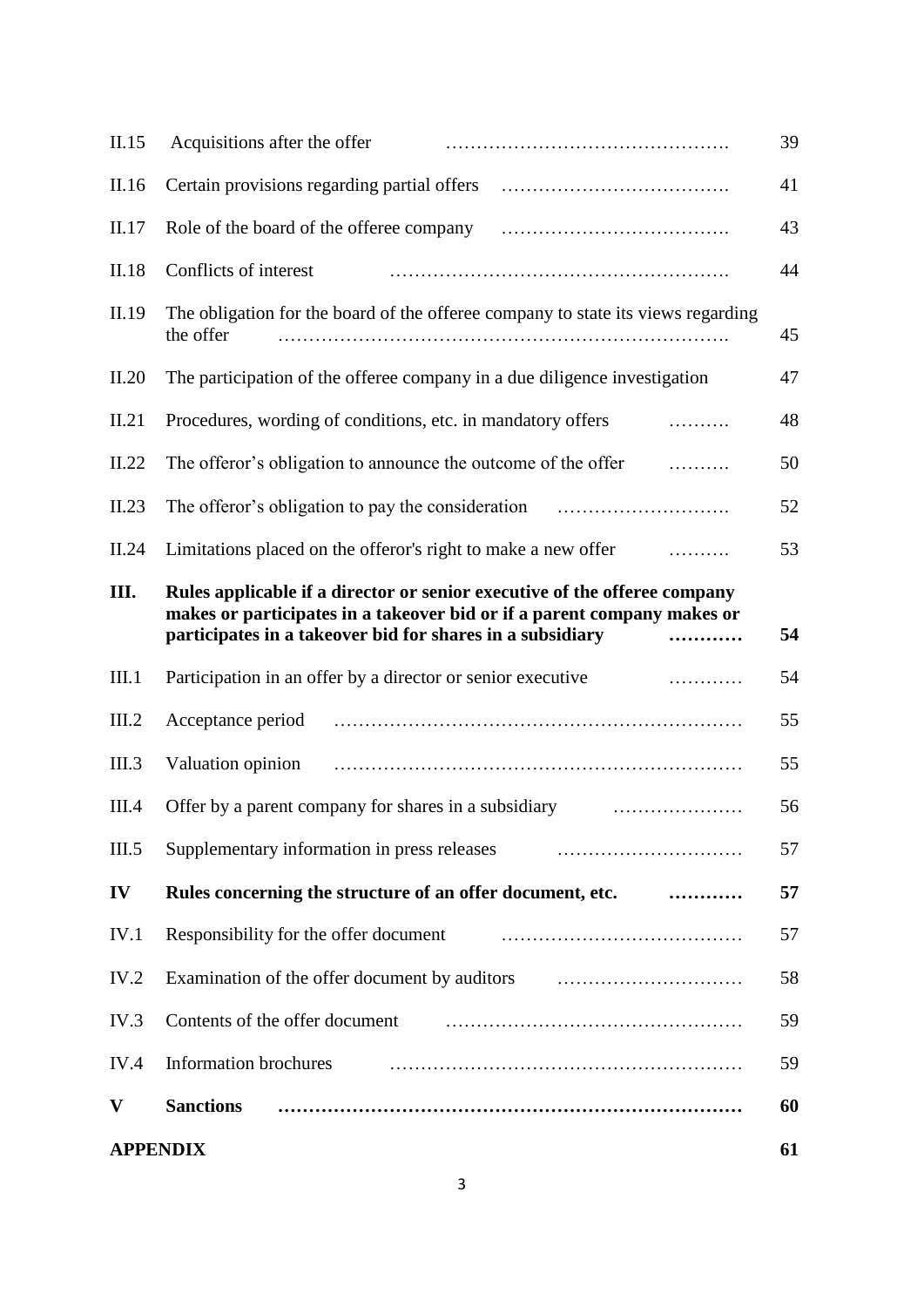# **Introduction**

The Securities Market Act (SFS 2007:528) ("SMA") stipulates that a stock exchange must have rules regarding takeover bids for shares admitted to trading on a regulated market operated by the relevant stock exchange. The rules must satisfy the requirements imposed in Directive 2004/25/EC of the European Parliament and of the Council of 21 April 2004 on takeover bids (the "Takeover Directive") and must otherwise be appropriate.

The rules must be observed by offerors and offeree companies. It is of the utmost importance for public confidence in the stock market and in the business community that the rules are also respected by those who, in various capacities, provide advice or otherwise assist offerors, offeree companies or other parties involved in takeover bids.

The specific provisions apply to the various stages of an offer, and broadly follow the chronological order of events in the offer process. On a detailed level, the circumstances often differ from one offer to another. As a result, the provisions are, for the most part, drafted on a relatively general level. The Securities Council, whose task it is to promote generally accepted practices on the Swedish stock market by, *inter alia*, providing opinions on individual cases, may issue rulings concerning the manner in which the provisions are to be interpreted and applied and how the different parties should proceed in specific situations.

The provisions should be interpreted teleologically. This means that the purpose of the various provisions should be respected, not merely their wording.

The rules are based, *inter alia*, on certain principles derived from the Takeover Directive. These principles should serve as guidance in situations not covered by the rules or where the rules do not appear to be appropriate in a specific case. These principles are as follows:

- a) All holders of the same class of securities in an offeree company must receive equal treatment and, if a person has acquired control of a company, other holders of securities must be protected.
- b) Holders of securities in an offeree company must be given sufficient time and information to reach a soundly-based decision about the offer. When the board of the offeree company gives advice to the holders of securities, it must express an opinion as to how implementation of the offer will affect the level of employment, terms and conditions of employment, and the location of the company's operations.
- c) The board of the offeree company must take into account the interests of the company as a whole and may not deprive holders of securities of an opportunity to make a decision on the offer.
- d) The markets on which securities in the offeree company, the company making the offer, or any other company affected by the offer are traded may not be manipulated in a manner that causes the price of the security to rise or fall artificially and that distorts the normal functioning of the markets.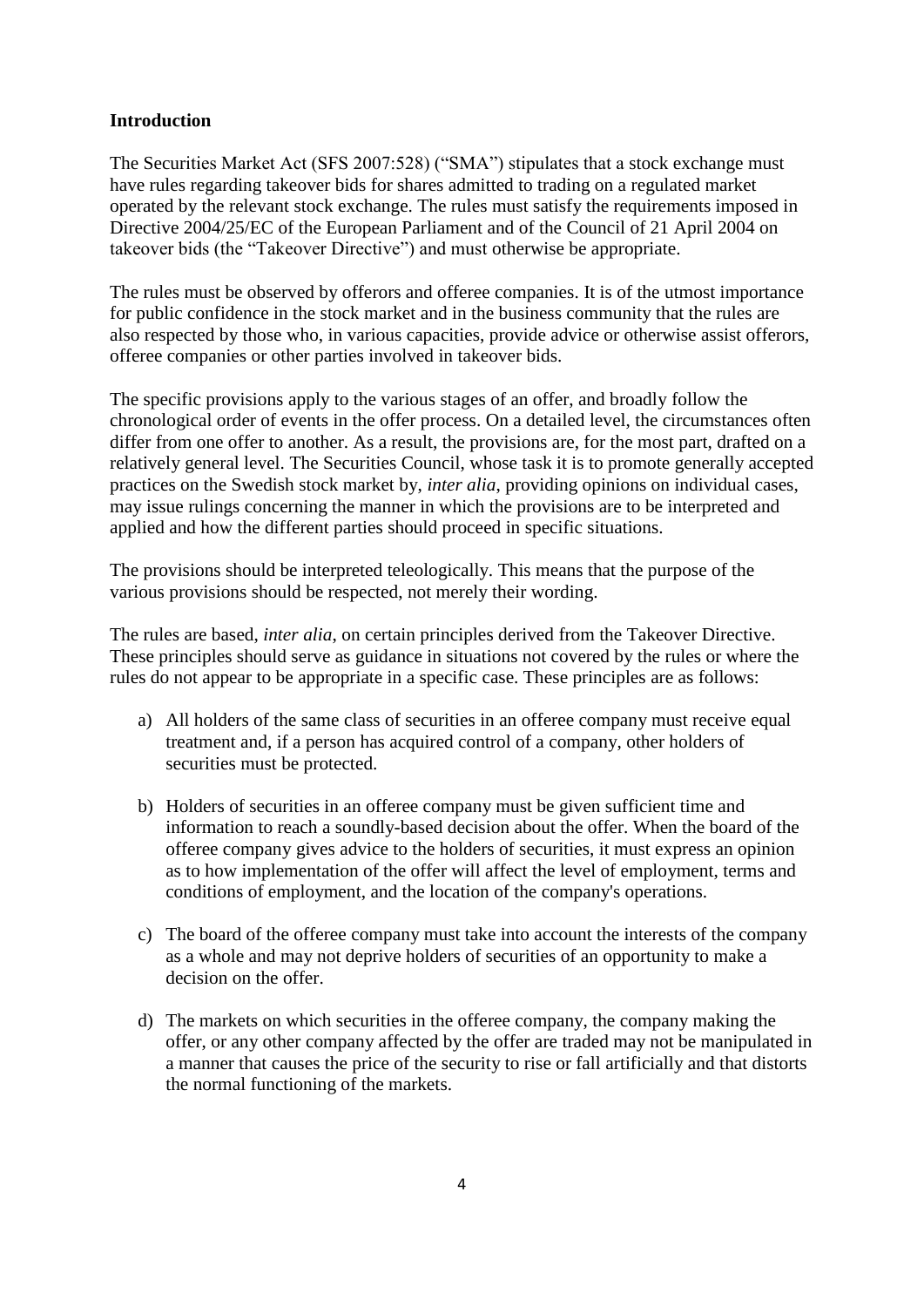- e) An offeror may not announce an offer until it has been ascertained that cash consideration, where offered, can be paid in full and only after all reasonable steps have been taken to ensure payment of all other forms of consideration.
- f) An offer relating to securities in an offeree company may not prevent the company from conducting its business for a period that is longer than reasonable.

To the extent possible, a takeover bid should be drafted such that it is characterised by simplicity and clarity and such that complex elements can be understood.

# **I. GENERAL PROVISIONS**

# *Scope of the rules*

**I.1 These rules apply to a takeover bid as referred to in Chapter 2, section 1, second paragraph of the Stock Market (Takeover Bids) Act (SFS 2006:451) made by any natural or legal person (the offeror) in respect of shares admitted to trading on the Stock Exchange.**

**With respect to such takeover bids, references to shares also apply, to the extent applicable, to convertible securities, warrants, principal-linked participating debentures, dividend-linked participating debentures, subscription rights and other equity-related transferable securities issued by the company whose shares are the target of the takeover bid (the offeree company). Holders of such securities are thereupon to be regarded as shareholders.**

**Provisions regarding shares shall also apply to a shareholder's rights vis-à-vis the party holding shares in safe keeping on his or her behalf (depository receipts).**

# *Commentary*

According to the *first paragraph*, the rules apply to such takeover bids as referred to in Chapter 2, section 1, second paragraph of the Stock Market (Takeover Bids) Act (SFS 2006:451) ("TBA"). Accordingly, the scope of the rules is co-extensive with the scope of the fundamental rules governing takeover bids in the TBA.

Consequently, in certain cases the rules also apply to a takeover bid involving foreign shares or depository receipts admitted to trading on the Stock Exchange. In cases where a foreign company has its shares admitted to trading in one or more countries in addition to Sweden, conflicts may arise between the rules in the various countries. In such cases, the offeror or the offeree company may apply under section 1.2 for exemption by the Securities Council from the relevant rules. Generally speaking, in this context the lesser the proportion of shares traded in Sweden, the greater the scope for being granted an exemption.

The offeror's national domicile does not determine whether the rules will apply, and it is also irrelevant whether the offeror is a natural or legal person.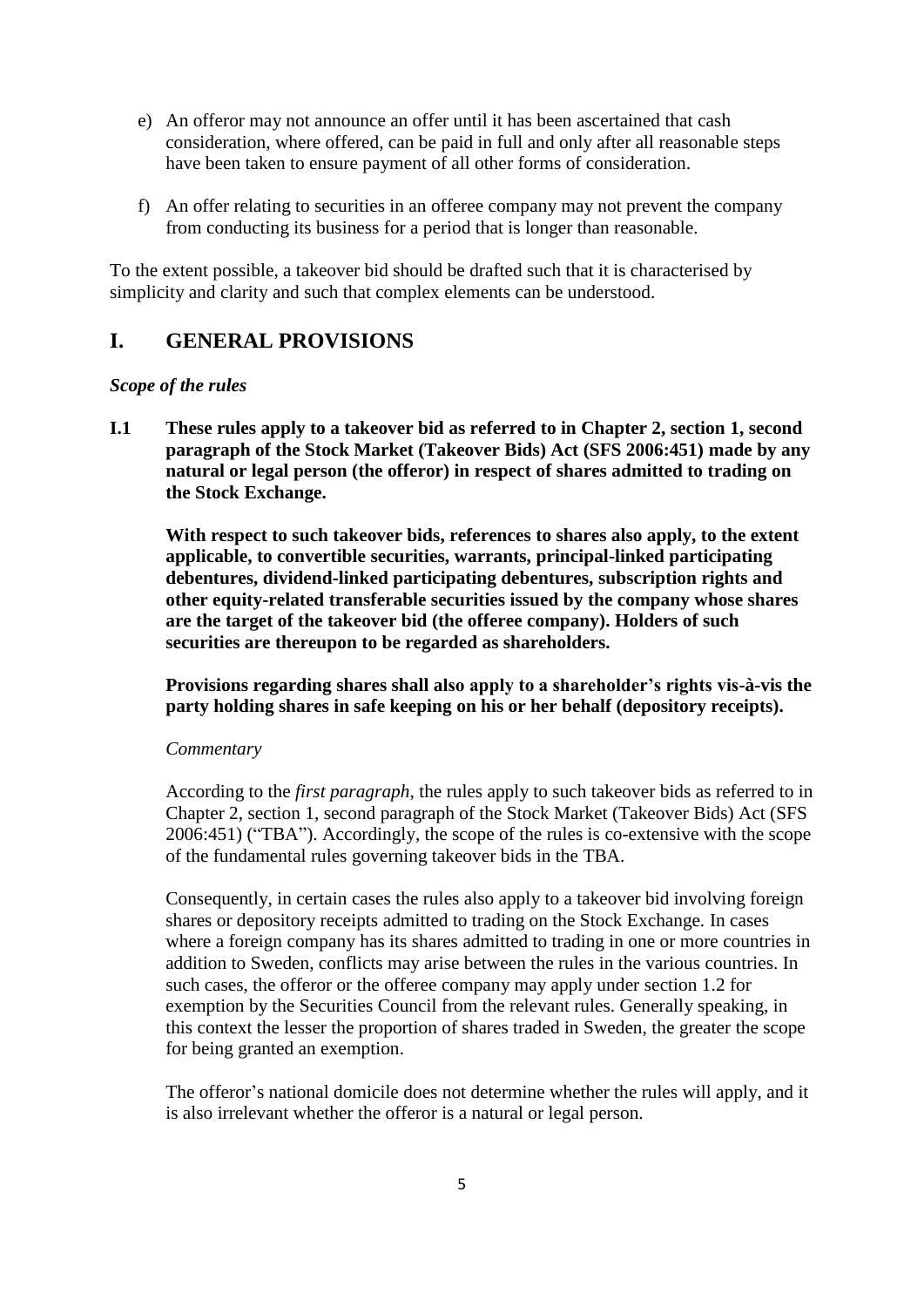In parallel with an increase in foreign ownership of shares in Swedish companies, situations arise in which an offeror making a takeover bid to shareholders of such companies must observe the rules of one or more foreign jurisdictions in addition to the Swedish rules. Drafting an offer to meet the requirements in all of the jurisdictions concerned may prove to be very time-consuming and expensive. In such circumstances, in accordance with section 1.2, the offeror may request an interpretation of the rules by the Securities Council and, where so required, exemption from the obligation to address the offer to shareholders in all jurisdictions and from the obligation to apply the Swedish rules in full in all respects. In accordance with established practice, there is no need to apply for exemption in respect of shareholders in jurisdictions outside the European Economic Area provided that, at the time the offer is made, the number of shares held by shareholders in such a jurisdiction may be assumed to represent only a negligible proportion of the total number of shares in the company (up to three per cent), the relevant shares are not admitted to trading on a marketplace in the jurisdiction, and there are no other circumstances of sufficient weight to justify any other procedure.

The rules apply not only to offers for all of the shares in the offeree company, but also to partial offers. Section II.16 contains certain provisions that apply exclusively to partial offers.

According to the *second paragraph*, unless otherwise stated, when applying the rules references to shares also apply, to the extent appropriate, to convertible securities, warrants, dividend-linked participating debentures, principal-linked participating debentures, subscription rights and other equity-related transferable securities which are issued by the company whose shares are the target of the takeover bid. An example of the latter are call options regarding shares issued by the offeree company. Holders of such securities are to be regarded as shareholders in this context. However, the rules do not apply to takeover bids involving call options issued by a party other than the offeree company.

Securities which are not transferable securities, such as non-transferable employee options, are not covered by the rules, irrespective of whether they are issued by the offeree company or a third party.

According to the *third paragraph*, depository receipts are equated with shares.

In these rules, subject to certain exceptions, the terms "share" and "shareholder" are also used when reference is made to other securities herein equated to shares and holders of such securities, respectively.

### *The right for the Securities Council to interpret and grant exemptions from the rules*

**I.2 The Securities Council may issue rulings regarding the interpretation and application of the rules. The Council may also grant exemptions from the rules,**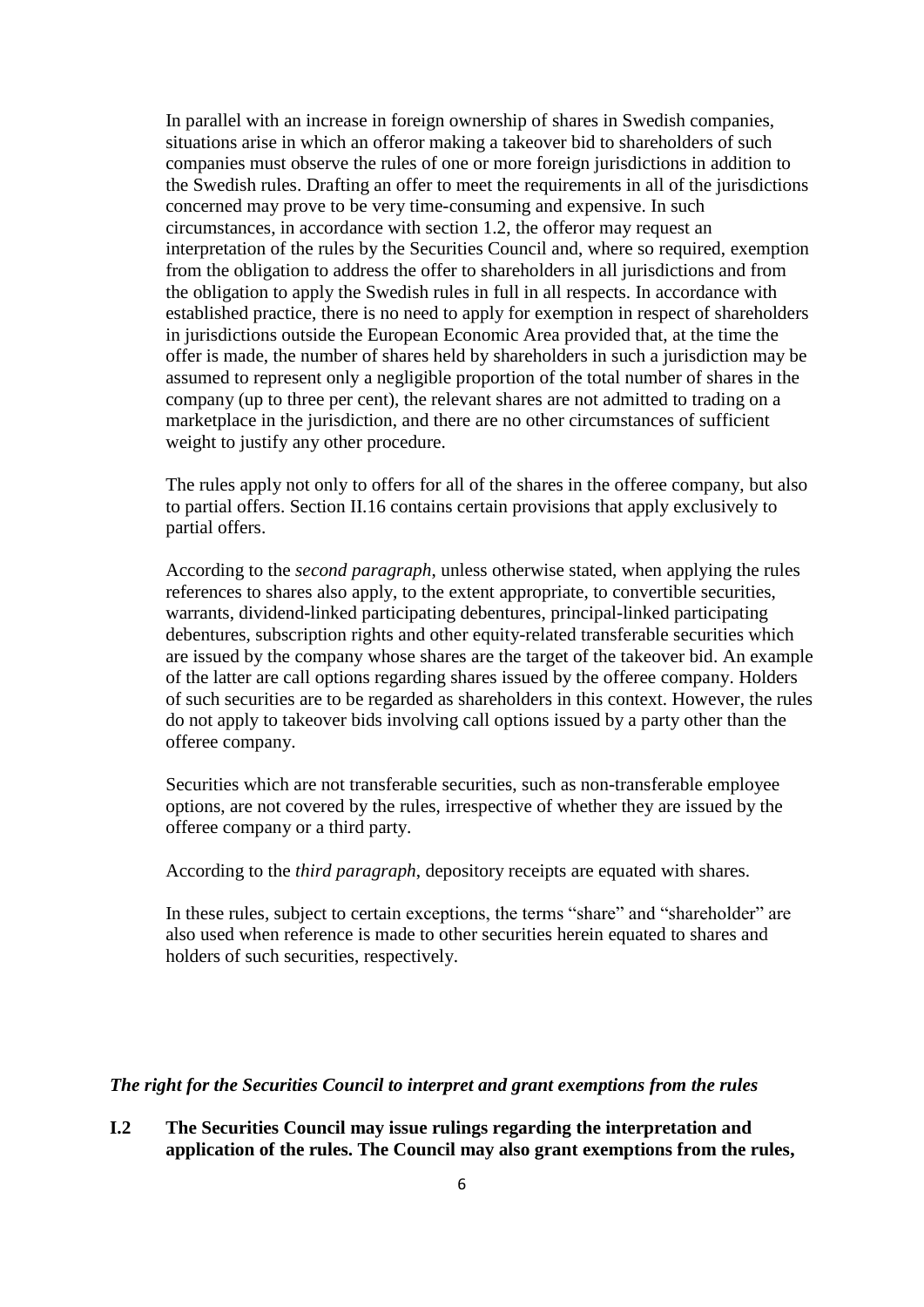# **where special cause exists. The Council may stipulate conditions for such exemptions.**

## *Commentary*

A regulatory framework for takeover bids is unable to cover in detail all of the issues that may arise in practice in connection with such offers. As a result, it is of the utmost importance that there is a body which can provide authoritative rulings on the interpretation and application of the rules. The Securities Council has been assigned this task.

The rules are to be interpreted and applied in a manner which is compatible with their aims. In many instances, the provisions expressly stipulate that the Securities Council should be consulted in order to eliminate uncertainty regarding the meaning of a provision in a specific case. This may also be the case in other instances, even where not expressly stated.

Certain provisions provide that special cause may justify deviation from the rule. In cases where the provisions fail to provide sufficient guidance, the Securities Council should be consulted.

The circumstances in different takeover bids are rarely the same. It is not possible to take such differences into account fully when formulating rules intended for general application. As a result, it is necessary to combine the rules with a provision permitting exemptions from all rules or specific rules, where there is special cause for doing so. This is another task performed by the Securities Council.

Within the scope of the general responsibilities of the Securities Council, the Council may also issue opinions as to generally accepted practices on the stock market in matters relating to a takeover bid. On that basis, the Council may, for example, issue opinions regarding the conditions under which various parties involved in an offer may or may not deviate from opinions they have issued relating to the offer. In certain respects this matter is addressed in the rules (see section II.7 regarding announcements that the acceptance period will not be extended).

### *Measures taken by parties closely related to the offeror*

# **I.3 Where stated in sections of the rules and to the extent provided therein, measures taken by:**

- **a) an undertaking in the same group as the offeror;**
- **b) the spouse or cohabitee of the offeror;**
- **c) a child of the offeror who is in the custody of the offeror;**
- **d) a party with whom an agreement has been reached to take a long-term common position with the purpose of achieving a controlling influence over the management of the company through a coordinated exercise of voting rights; and**
- **e) any party who cooperates with the offeror for the purpose of facilitating the implementation of the offer,**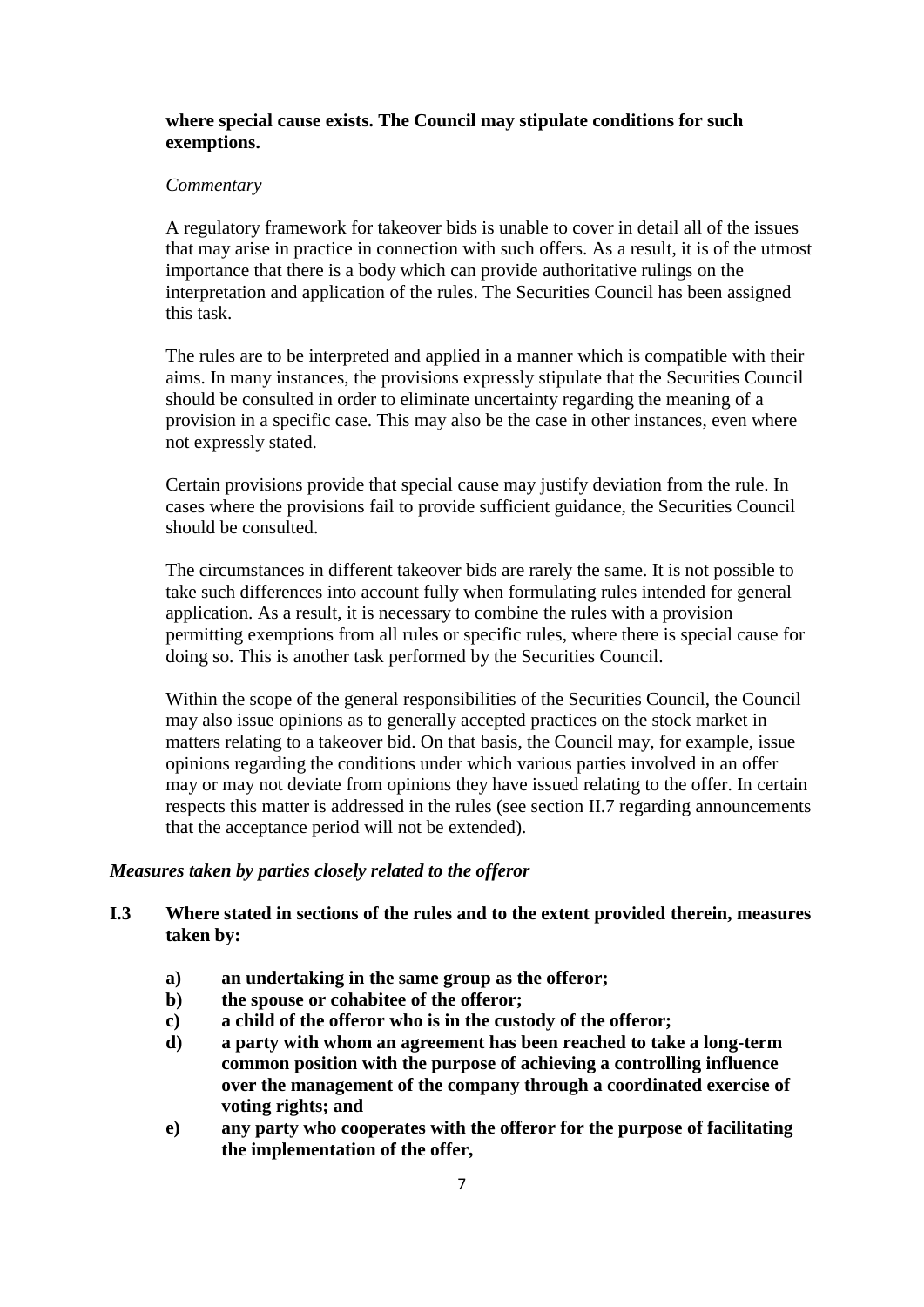### **shall be equated with measures taken by the offeror.**

#### *Commentary*

This rule lists the parties who, in certain cases, are to be equated with the offeror. This applies in cases where so specifically stated in the rules, principally in sections II.13- 15 in relation to so-called prior transactions, side transactions, and subsequent transactions. The rule provides that in cases where a transaction is carried out by one or more of the listed parties at the time of the close relationship, the consequences are the same as if the offeror itself had carried out the transaction.

This rule is compatible in all material respects with the provisions of Chapter 3, section 5 of the TBA, where it is relevant to the issue of whether or not there is a requirement to make a mandatory offer. Subsection e) is drafted somewhat differently than in the Act in order to better suit the situations covered by sections II.13-15.

In *subsection a)*, the offeror is equated with an undertaking which is a member of the same group as the offeror. The definition of group is the same as in the Swedish Companies Act (SFS 2005:551), although the statutory provisions regarding parent companies also apply in this context to natural persons and legal entities other than limited companies. This means that, *inter alia*, this rule may also apply even if the offeror is a member of a foreign group.

In *subsection b*), the offeror is equated with the offeror's spouse or cohabitee. The definition of a cohabitee is the same as in the Cohabitees Act (SFS 2003:376), i.e. two persons living together on a permanent basis as a couple and with a joint household.

In *subsection c)*, the offeror's children who are in the offeror's custody are equated with the offeror.

A close relationship as described in *subsection d)* assumes the existence of a written or oral agreement between the offeror and another natural or legal person to take a longterm common position with the purpose of achieving a controlling influence over the management of the company, through a coordinated exercise of voting rights. This provision may apply, for example, if there is an agreement to coordinate the exercise of voting rights over an extended period of time, i.e. several financial years, to ensure the election of such a number of directors as is sufficient, in any event, to constitute a majority on the board. On the other hand, this provision is not designed to cover temporary or merely *ad hoc* cooperation prior to the election of a board of directors or other shareholder resolutions, for example within the scope of a nominating committee.

*Subsection e)* assumes that a party is cooperating with the offeror by virtue of an agreement for the purpose of facilitating the implementation of an offer. This provision may apply, for example, where a party acquires shares for the purpose of selling the shares to the offeror. Another example is where a party acquires shares in order to hold them on behalf of the offeror for a shorter or longer period of time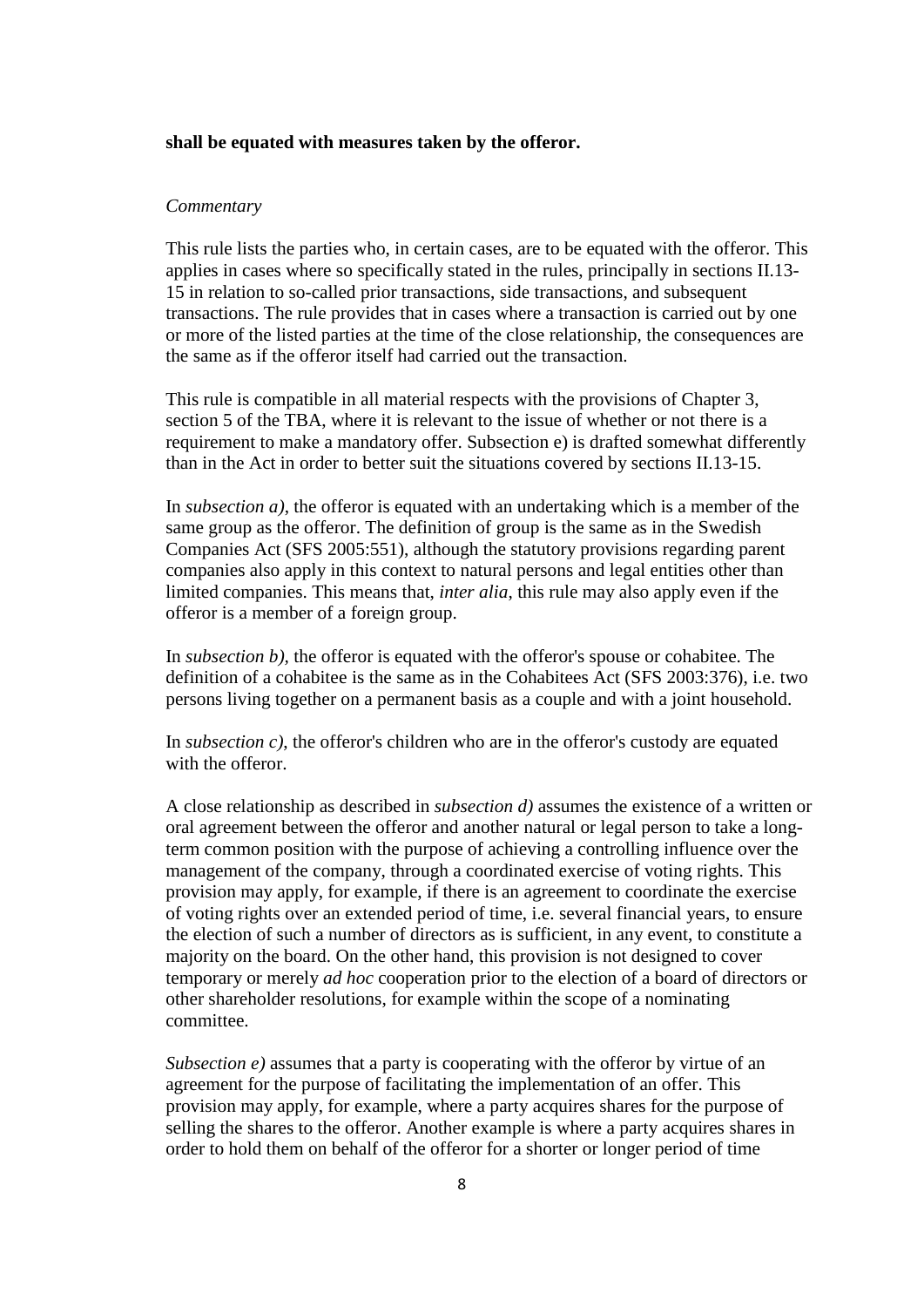(known as a parking arrangement). Thus, in these cases, the price paid by the cooperating party for the shares is to be "attributed to" the offeror. This provision is not intended to apply to cooperation with investment banks, lawyers, accountants or other advisers who are acting in such capacity.

The Securities Council should be consulted if there is any doubt as to whether a certain relationship is to be regarded as a close relationship in accordance with this rule.

#### *Announcements*

**I.4 Information which is made public as a result of a planned or actual offer must be accurate, relevant and clear. The information may not be misleading.**

**The information must be disclosed in such a manner that it becomes available to the general public promptly and in a non-discriminatory manner. Corresponding information must simultaneously be submitted to the Stock Exchange, as well as to the Securities Council and the Financial Supervisory Authority.**

**The information must state the time and date on which it was made public, and a contact person and telephone number.**

**The information must also be made available on the offeror's website as soon as possible after being made public, unless there are particular reasons for not doing so.**

**Information which is to be made public by an offeror in accordance with the rules must simultaneously be submitted to the offeree company, and must be made available on the offeree company's website as soon as possible, unless there are particular reasons for not doing so.**

#### *Commentary*

It is stipulated in several places in the rules that certain information must be made public. A general requirement is that such information may not be misleading or otherwise inaccurate (*first paragraph*). The information must be adapted to, and focused on, the decision or event giving rise to the announcement.

Rules governing the manner in which publication is to take place are contained in, *inter alia*, Chapter 17, section 2 of the SMA and in the Financial Supervisory Authority's Regulations governing operations on trading venues (FFFS 2007:17). In practice, the rules entail that an information distributor must be engaged in order to ensure simultaneous dissemination of the information. Distribution exclusively by email directly from the party who is obliged to publish the information is not permitted.

The *second paragraph* provides that the information which is to be made public must also be submitted to the Stock Exchange, as well as to the Securities Council and the Financial Supervisory Authority, not later than the same time and date.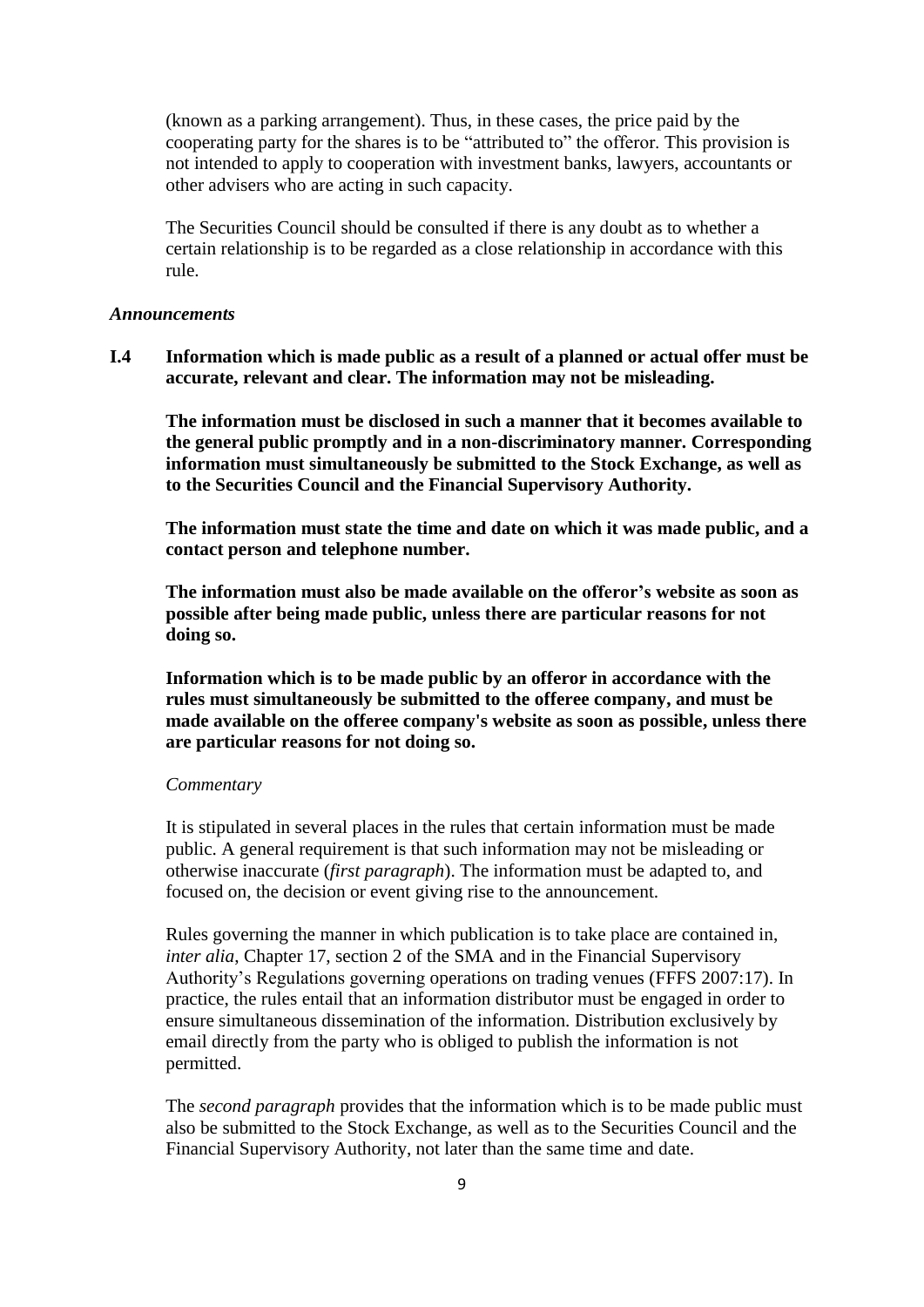The *third paragraph* provides that the information which has been made public must state the time and date on which it was made public. The information must also state the name of the contact person in the matter.

The information which is to be made public must also be made available on the offeror's website as soon as possible after being made public. This is stipulated in the *fourth paragraph*. However, there may be particular reasons - such as the fact that the offer is not addressed to shareholders in certain jurisdictions (*cf.* the commentary on section I.1) - which may justify the information not being made universally available in this manner.

In order to make it easier for the offeree company's shareholders to receive information relating to a takeover bid for their shares, an offeror who makes information public in accordance with the rules (such as a press release in accordance with section II.3) must simultaneously submit that information to the offeree company – usually to the board of the offeree company - which, in turn, must make the information available on the offeree company's website. The *fifth paragraph* contains a provision on this. In keeping with the aims of the rules, the offeree company may be required to make the information available in such a manner as makes it easy for the shareholders to find the information. However, there may be particular reasons - such as the fact that the offer is not addressed to shareholders in certain jurisdictions which may justify the information not being made universally available in this manner by the offeree company.

# **II Rules governing the procedure, drafting the offer, etc.**

### *Pre-conditions to making an offer*

# **II.1 A takeover bid may only be made after preparations have been made which demonstrate that the offeror is capable of implementing the offer.**

### *Commentary*

A takeover bid usually has an impact on the offeree company's share price. In some cases, it also affects the price of the shares of the offeror company. Thus, a takeover bid has a considerable impact on share trading, but it is also relevant for the offeree company's board and senior management, and it may also have an impact on the business conducted by the company.

In light of the above, it is important that an offer is made public only if the offeror seriously intends to implement the offer and has made careful preparations for implementation. "Indicative bids" or other "trial balloons" are not compatible with the rules as such, or with the principles upon which the rules are based. Such press releases (other than in connection with a leak or a risk of a leak) must not be issued without the Securities Council's consent. Note that press releases in response to a leak may be issued under certain circumstances (see section II.3).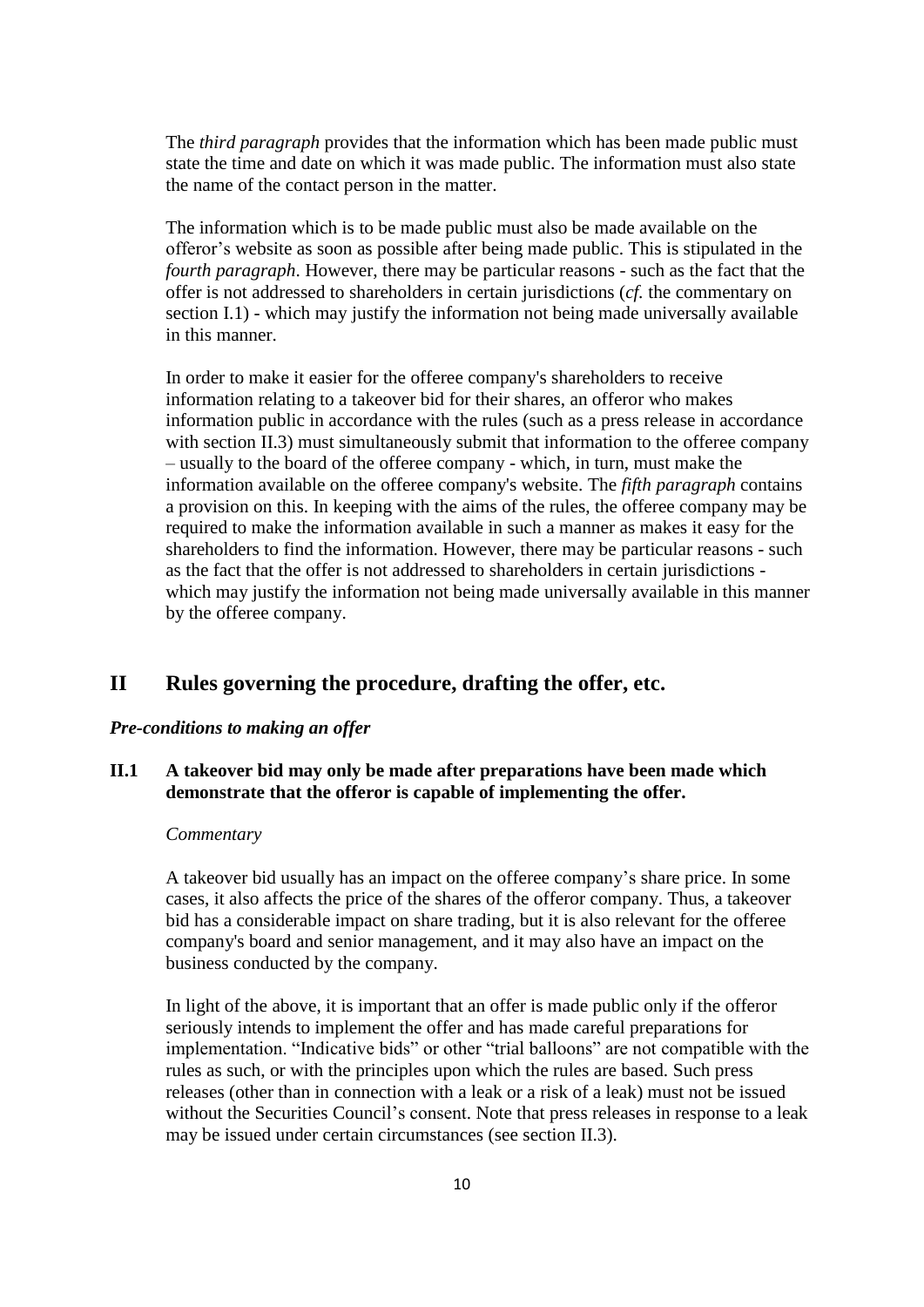The requirement for preparations means, *inter alia*, that the offeror must have used experts familiar with the Swedish stock market and its rules and regulations.

According to this rule, the preparations made must have established that the offeror possesses the ability to implement the offer. In the case of an offer wholly or partly in cash, this means, *inter alia*, that the offeror must have ensured that it has sufficient financial resources to implement the offer (*cf.* the principle to this effect stated in the introduction to the rules).

The offeror must ensure that necessary financing will be available throughout the entire offer period, including such extensions of the acceptance period as may reasonably be expected.

The offeror must subsequently be able to show how the preparatory process has been carried out, for example by means of written documentation.

This rule should not be interpreted to mean that the offeror must have ensured, where applicable, that requisite official authorisations/regulatory clearances, will be granted. Nor does it mean that the offeror must have ensured that requisite shareholder resolutions will be passed, if so required. However, if the offeror is dependent on the implementation of a cash issue in order to finance the offer, the preparation requirement may be deemed to include that the offeror has acquired underwriting commitments necessary to ensure that the issue is sufficiently subscribed.

# *The offeror's obligation to refrain from trading in the offeree company's shares after commencement of a due diligence investigation*

**II.2 If a person intending to make a takeover bid conducts a due diligence investigation on the offeree company and thereupon receives non-public pricesensitive information from the offeree company, such person may not trade in such shares until corresponding information has been made public.**

# *Commentary*

A potential offeror sometimes conducts a due diligence investigation on the offeree company as part of the preparations for the offer and in cooperation with the offeree company. As a result, the offeror may receive non-public price-sensitive information. Consequently, in order to uphold the principle of equal treatment of shareholders and maintain public confidence in the functioning of the stock market, an offeror which has commenced a due diligence investigation and received information of this nature must refrain from trading in shares in the offeree company until corresponding information has been made public.

The purpose of this rule is to prevent the offeror from exploiting a knowledge advantage. Thus, application of the rule cannot be deemed necessary if the offeror carries out a transaction with, or obtains an undertaking to accept the offer from, a counterparty who is aware of the impending offer and the fact that a due diligence investigation has been conducted.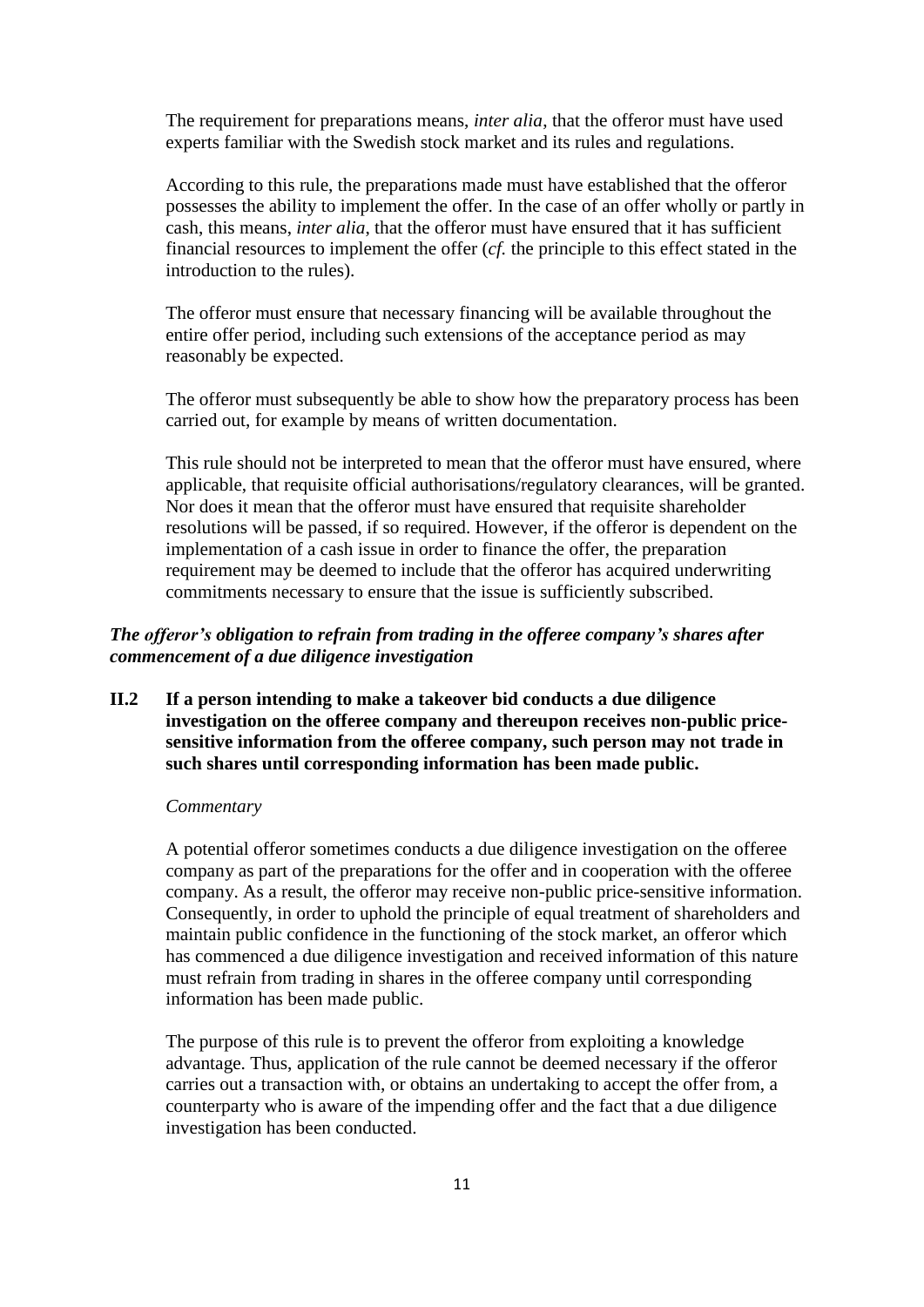The requirement stipulated in the rule that the information received must be "nonpublic price-sensitive information" accords with a corresponding requirement with regard to the disclosure of information contained in the Stock Exchange's Rule Book. It should be emphasised that this is a more stringent requirement level than under the Financial Instruments Trading (Market Abuse Penalties) Act (SFS 2005:377). In cases where an offeror receives information referred to in the Act in the course of a due diligence investigation, the offeror must comply with the trading rules contained in the Act.

In determining whether the information is "non-public price-sensitive information", consideration must be given to the possible impact on the price of the offer itself. This also applies, where applicable, if a competing offer is made.

Section II.20 states that if, in connection with a due diligence investigation, the offeree company provides the offeror with non-public price-sensitive information, the offeree company must ensure that the information is made public as soon as possible.

# *The offeror's obligation to make an offer public*

- **II.3 Following a decision to make an offer as referred to in section I.1, the offeror must announce the offer as soon as possible through a press release containing the following information:**
	- **the offeror's identity;**
	- **the number of shares in the offeree company held or otherwise controlled by the offeror, and the proportion of the share capital and voting rights for all of the shares in the offeree company represented by these shares;**
	- **any holdings of financial instruments which give the offeror financial exposure equivalent to a shareholding in the offeree company;**
	- **the extent to which the offeror has received binding or conditional commitments to accept the offer from shareholders of the offeree company, or whether shareholders have expressed favourable opinions of a general nature concerning the offer;**
	- **bonus arrangements or the equivalent offered by the offeror to employees of the offeree company prior to the announcement of the offer;**
	- **which securities are covered by the offer;**
	- **the main terms and conditions of the offer, including the price, premium (if any), and the basis for calculating such a premium;**
	- **the manner in which the offer is to be financed;**
	- **possible conditions to completion of the offer (conditions to completion);**
	- **an assurance that the offeror has provided an undertaking to the Stock Exchange to comply with the rules established by the Stock Exchange for such offers and to accept any sanctions that may be imposed by the Stock Exchange in the event of a breach of these rules;**
	- **an assurance that the offer is governed by the rules established by the Stock Exchange for such offers;**
	- **rulings by the Securities Council of relevance to the offer which the Council has ordered the offeror to describe in the offer;**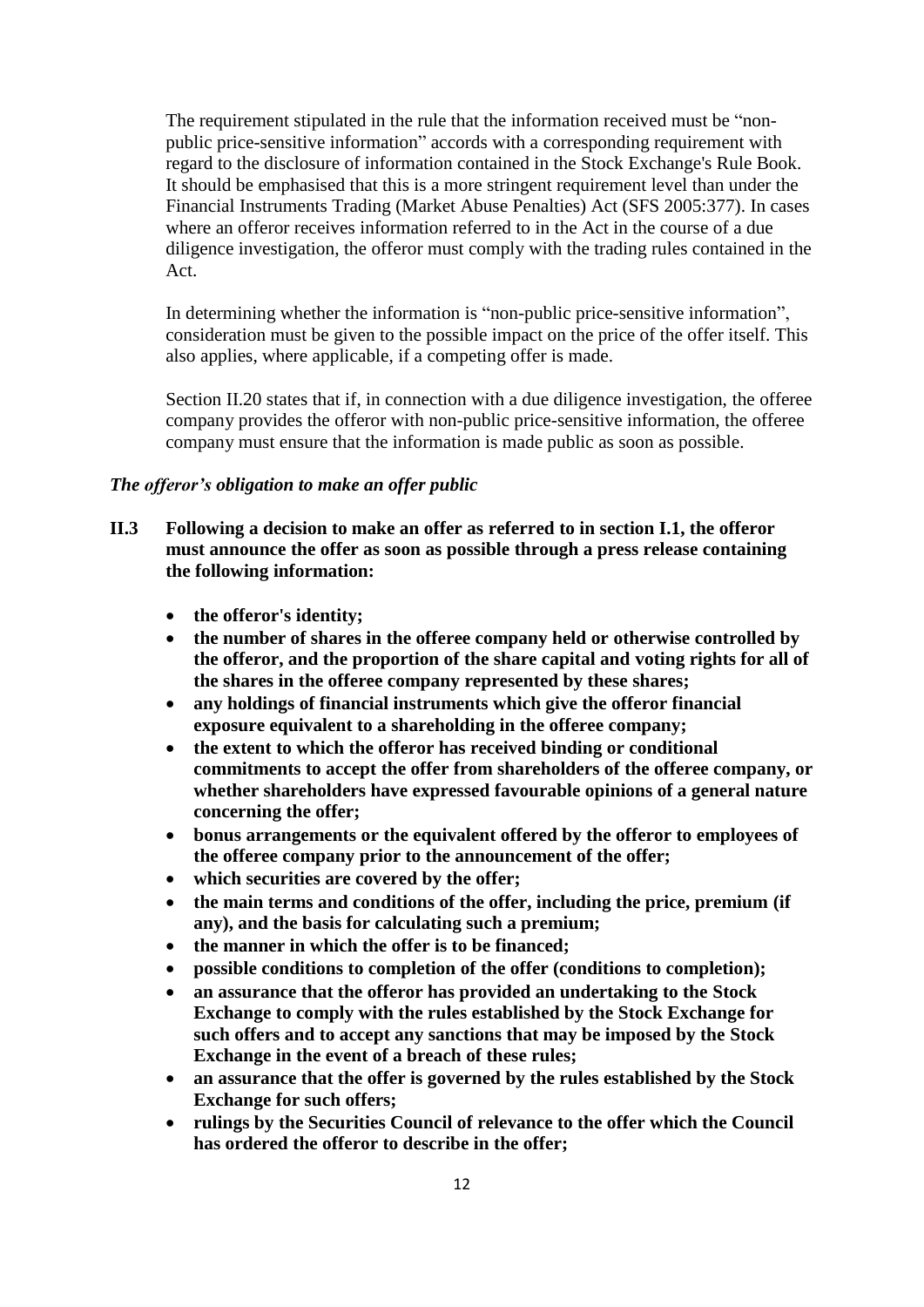- **the extent to which the offeror has received information indicating that shareholders of the offeror company intend to vote in favour of a requisite resolution regarding the offer at a general meeting of the offeror company;**
- **subscription or underwriting commitments received in respect of a cash issue necessary for completion of the offer;**
- **a brief summary of the reasons for the offer and, if the consideration is to consist of shares or equity-related securities issued by the offeror, to the extent practicable, the impact of the acquisition - immediately and in the future - on the offeror company's earnings and financial position, where relevant, also expressed on a per-share basis;**
- **the anticipated publication date of an offer document and a timetable for implementation of the offer that is as precise as possible; and**
- **information as referred to in section III.5, if any person as referred to in section III.1 is making or participating in the offer or if a parent company is making or participating in an offer for the shares in a subsidiary.**

**A person who is considering making an offer may issue a special press release (a press release in response to a leak), for the purpose of establishing a level informational playing field, if the offeror knows or has justified reason to believe that information about the offer has been, or may be, leaked. This press release must clearly state that it is not a press release regarding an offer as referred to in the first paragraph. It must also state the reason why the press release is being issued. If the press release contains information corresponding to information which, in accordance with the first paragraph, must be contained in a press release regarding an offer which has been made, the provisions of the first paragraph shall, as far as possible, apply** *mutatis mutandis***. The press release should also state, if possible, the date when an offer is expected to be made. The Securities Council may set a deadline by which the offer must be made and, in connection with this, in the event the offer is not made, may also set the earliest date on which the offeror, or a party which is closely related to the offeror according to section I.3, may subsequently make an offer for the shares in the company.**

#### *Commentary*

Following a decision to make a takeover bid, it is of the utmost importance that the offer be made public as soon as possible, *inter alia* in view of the impact on the share prices. This must take place through a press release which, as far as possible, presents facts relevant to the share price. The *first paragraph* stipulates the contents of the press release.

The press release must disclose the *offeror's identity*. If the offeror is a listed company, it is generally sufficient to indicate the offeror's name. In other cases, the offeror must be presented in a manner which is relevant to the shareholders of the offeree company and to the stock market. The presentation must, *inter alia*, indicate the offeror's legal corporate domicile, the address of its head office, an outline of its ownership structure, and the nature and scope of its business. The latter requirement also entails that certain relevant financial key ratios be reported.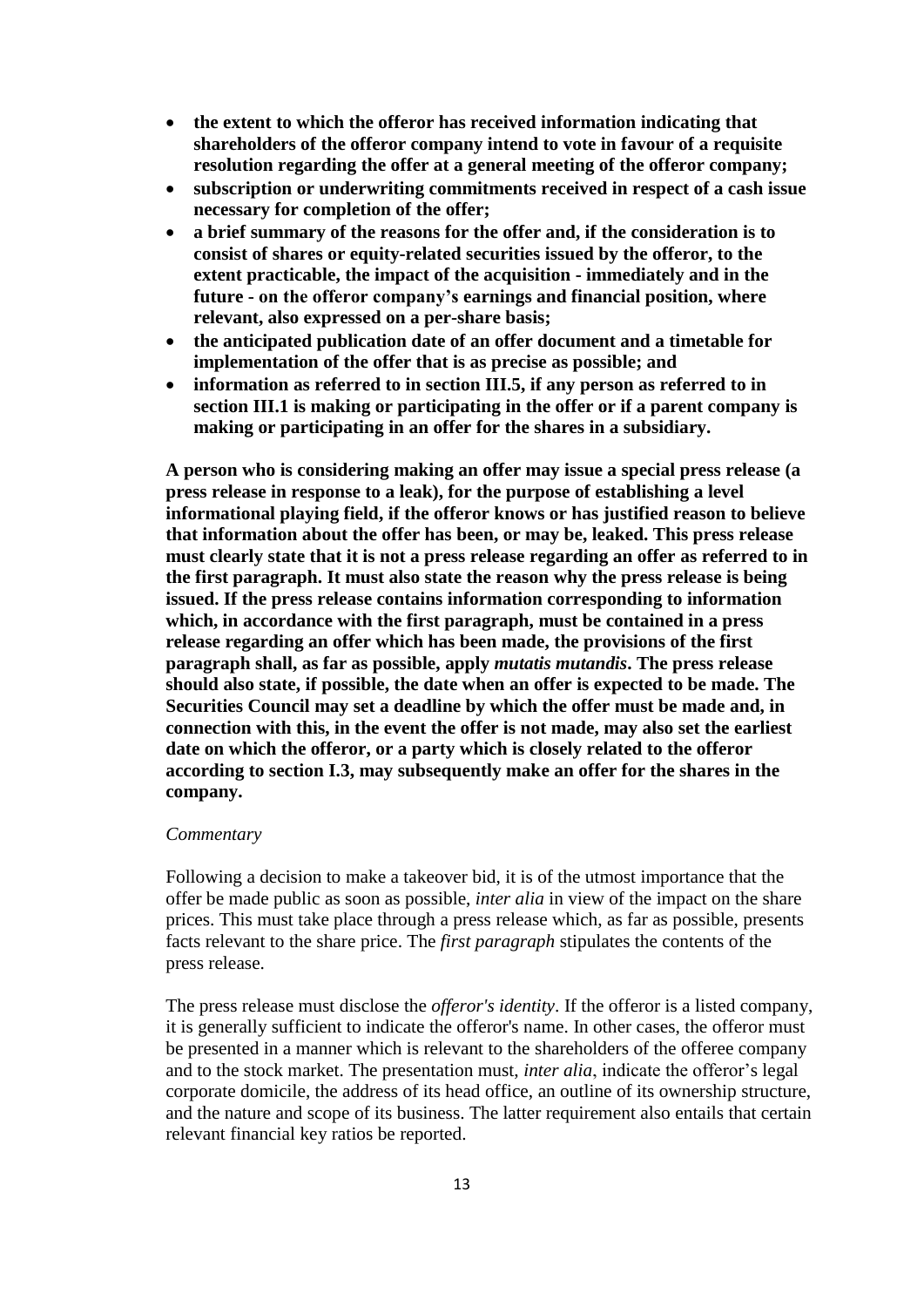The press release must also indicate *the number of shares in the offeree company held or otherwise controlled by the offeror*, for example pursuant to option contracts, and the proportion of the total number of shares and voting rights in the offeree company represented by these shares. Any terms and conditions relating to an option arrangement must be reported if they are relevant to the assessment of the strength and full purport of the arrangement. If the offeror holds warrants or convertible securities issued by the offeree company, details of these must be provided within the scope of the report of the number of shares controlled by the offeror.

In the press release, the offeror must also disclose *any holdings of financial instruments which give the offeror financial exposure equivalent to a shareholding in the offeree company,* such as cash-settled equity swaps.

If the offeror has secured conditional or unconditional acceptances from shareholders of the offeree company, this must be stated in the press release. If this is not the case, no specific statement is required. An example of a conditional acceptance is a declaration by the shareholder that he will accept the offer provided that no other party makes a more favourable offer. It is in the nature of the thing that, in such cases, the condition must also be made public so that the market can form an opinion as to the strength and full purport of the shareholder's commitment. If approaches to shareholders to sound out their views on the offer have only resulted in generally favourable opinions, this must be stated. In this case, it is important that the press release clearly states that such expressions of opinion do not constitute binding undertakings.

If the offeror has offered employees of the offeree company a *bonus arrangement or the equivalent* prior to the announcement of the offer, an arrangement which is conditional on the prior approval of the board of the offeree company (see the commentary on section II.17), details of the arrangement must be provided in the press release. This may include, for example, an arrangement whereby employees are promised in advance that they may participate in a bonus programme after the implementation of the offer or that they may receive a certain cash payment if they remain with the company for a certain shorter or longer period of time after the offer is implemented.

The press release must disclose *which securities are covered by the offer*. If, for example, the offer applies to shares, warrants or convertible securities issued by the offeree company, this must thus be disclosed in the press release.

The press release must also state the *main terms and conditions of the offer*, for example the form and amount of consideration. Details must be provided of any premium which the offered consideration entails as compared with the share price. The premium must be indicated relative to the share price immediately prior to the announcement of the offer and relative to the average share price during an appropriate period of time immediately prior to announcement. The basis for calculating the premium must be stated.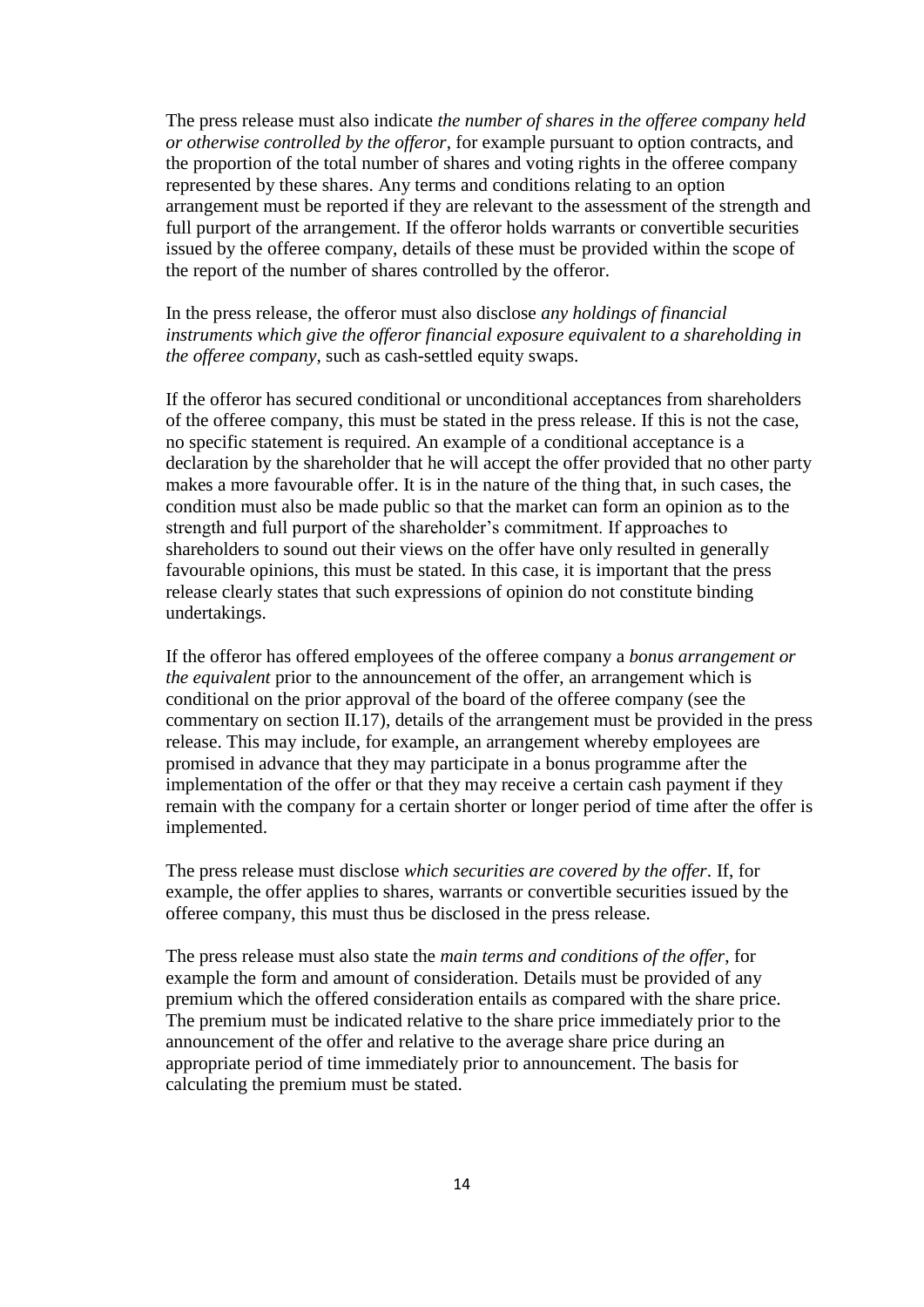If the offeror reserves the right to extend the acceptance period or postpone the payment of consideration, this must be stated in the press release and the offer document (see section II.7).

The press release must also disclose *the manner in which the offer is to be financed*. This means, *inter alia*, that the press release must state the extent to which the offer is being financed from the offeror's own resources or from borrowed funds. If the offeror's implementation of the offer is dependent on contributions or other financing by shareholders or third parties, the relevant information must be provided. Disclosure of the financing arrangements is particularly important if the offer is made by a company established specifically for this purpose.

If the offeror's implementation of the offer is dependent on external financing and the lender imposes conditions for disbursement of the loan or the equivalent, a description of the financing terms must be provided in the press release. This is the case irrespective of whether or not the offeror makes the offer conditional on the loan being disbursed by the lender. It is not necessary to provide details of all of the terms and conditions; a summary is sufficient. The important thing is that the market receives information about all of the terms and conditions which may be of relevance for assessing the offeror's ability to make full payment in respect of the offer. If the financing terms make reference to other agreements entered into between the offeror and the lender, details of the relevant terms and conditions of those agreements must also be provided. For details of the conditions which may be imposed by the lender or invoked by the offeror for not completing the offer, see sections II.4 and II.5. The disbursement terms and conditions may not be drafted in such a way as to conflict with the requirement in section II.1 that the offeror ensure that it has sufficient financial resources to implement the offer.

If the offeror stipulates *conditions to completion of the offer*, these conditions must be stated in the press release. Conditions to completion of this nature must normally be stated in detail. Very extensive conditions may apply - based on practices in other jurisdictions - particularly in the case of cross-border offers. Conditions to completion of this nature may be stated in a summarised form, provided that the essential meaning is clear.

According to the fifth paragraph of section II.4, if conditions to completion are stipulated, it must also be indicated that the offeror may, in principle, withdraw the offer based on an express condition to completion only if non-fulfilment of the condition is of material importance to the acquisition of the offeree company by the offeror.

Sections II.4 and II.8 provide that the offeror may reserve the right to control, i.e. waive in whole or in part, one or more of the stipulated conditions to completion. If a reservation of this nature has been made, this must be stated in the press release and in the offer document.

The offeror must also state that the offeror has provided an undertaking to the Stock Exchange *to comply with the rules established by the Stock Exchange for such offers and to accept any sanctions that may be imposed by the Stock Exchange in the event of*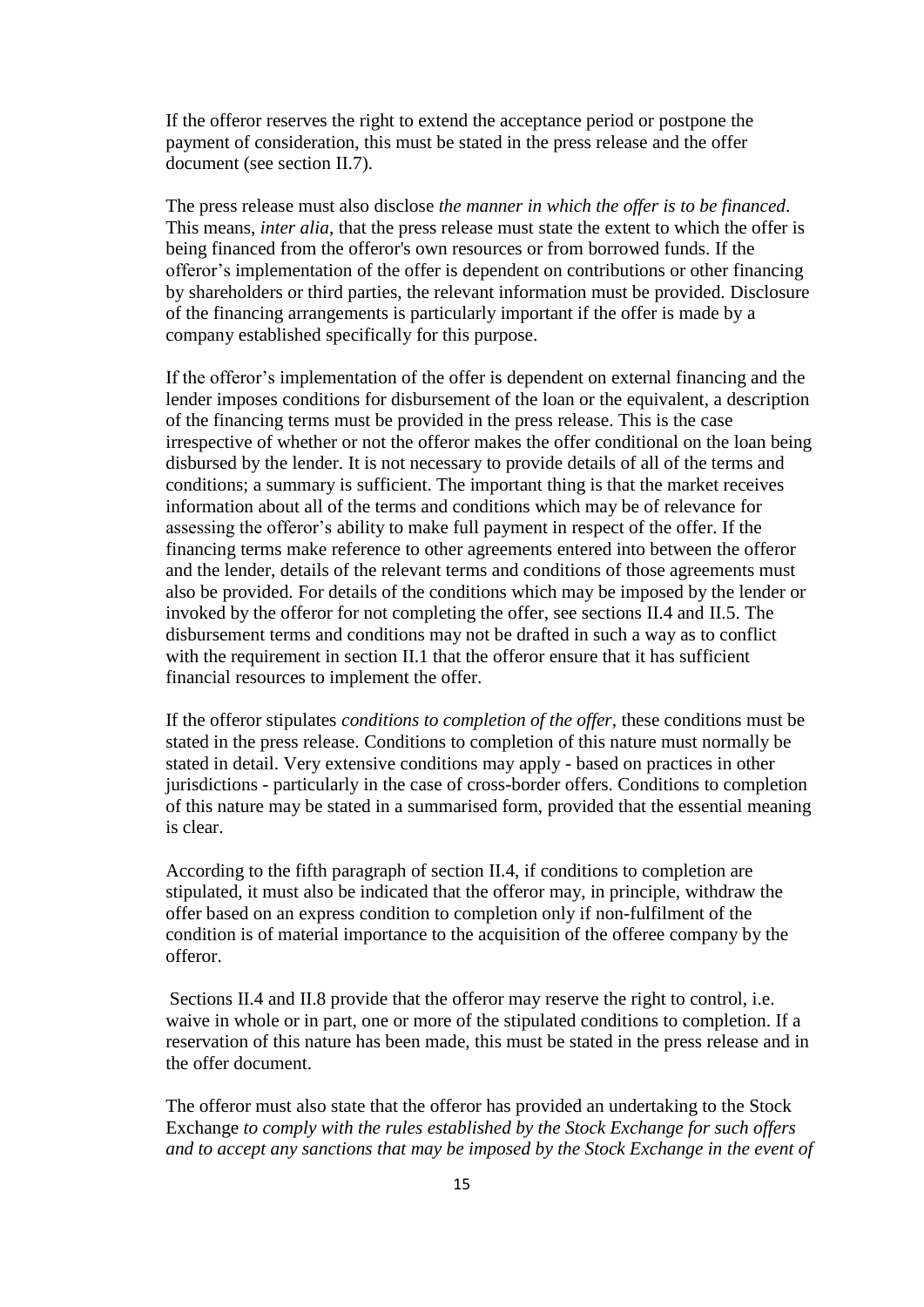*a breach of these rules*. The offeror must also state *that the offer is governed by the rules established by the Stock Exchange for such offers*. These rules thereby also become part of the contractual relationship between the offeror and the shareholders of the offeree company. It also means that the offeror and the offeree company's shareholders are bound by the Securities Council's ruling if the Council has issued a ruling on the interpretation or application of the rules with regard to a specific issue (*cf.* section I.2). This is the case irrespective of whether the Council has issued a ruling at the direct request of the offeror or a third party as regards the specific case, or whether the ruling has been issued in another context but addresses a question of interpretation which is also of immediate relevance to the current situation. Clearly, in the latter case, it must be assumed that the Council's ruling has been made public, thus enabling the offeror to be aware of the ruling.

If the Securities Council has issued a *ruling of relevance to the offer* and the Council has ordered the offeror to provide details of the ruling at the time the offer is made, such details must be provided in the press release.

If the offeror is dependent on the adoption of a specific resolution regarding the offer at a general meeting of the offeror company, for example a resolution to *issue new shares which are to constitute consideration under the offer*, the press release must contain details of the extent to which the offeror has received information that the company's shareholders intend to vote in favour of such resolution at the general meeting. Correspondingly, the offeror must disclose *subscription or underwriting commitments received in respect of a cash issue necessary to implement the offer* (*cf.* the commentary on section II.1).

The offeror must state *the anticipated publication date of an offer document and a timetable for implementation of the offer that is as precise as possible*. If the latter indicates that the offer document will be published significantly later than stated in the press release, it is appropriate that this be notified in a separate press release.

Section III.5 contains provisions regarding supplementary information in the press release when *any person as referred to in section III.1 is making or participating in the offer or if a parent company is making or participating in an offer for the shares in a subsidiary*.

In light of section II.1, as a starting point no party need announce an intention, or that it is considering, to make a takeover bid (a pre-announcement). However, this does not prevent a person who is considering making an offer from issuing a special press release aimed at establishing a level informational playing field, if such person knows or has reason to believe that information about the offer has been, or may be, leaked before an obligation to issue a full press release has been triggered. The *second paragraph* supports the view that, under such circumstances, a press release in response to a leak should be issued, something which is probably appropriate in most situations where there has been a leak.

The press release should clearly state that it is not such a press release regarding an offer which has been made as referred to in the first paragraph. It should also state the reason for issuing the press release. The amount of detail which the press release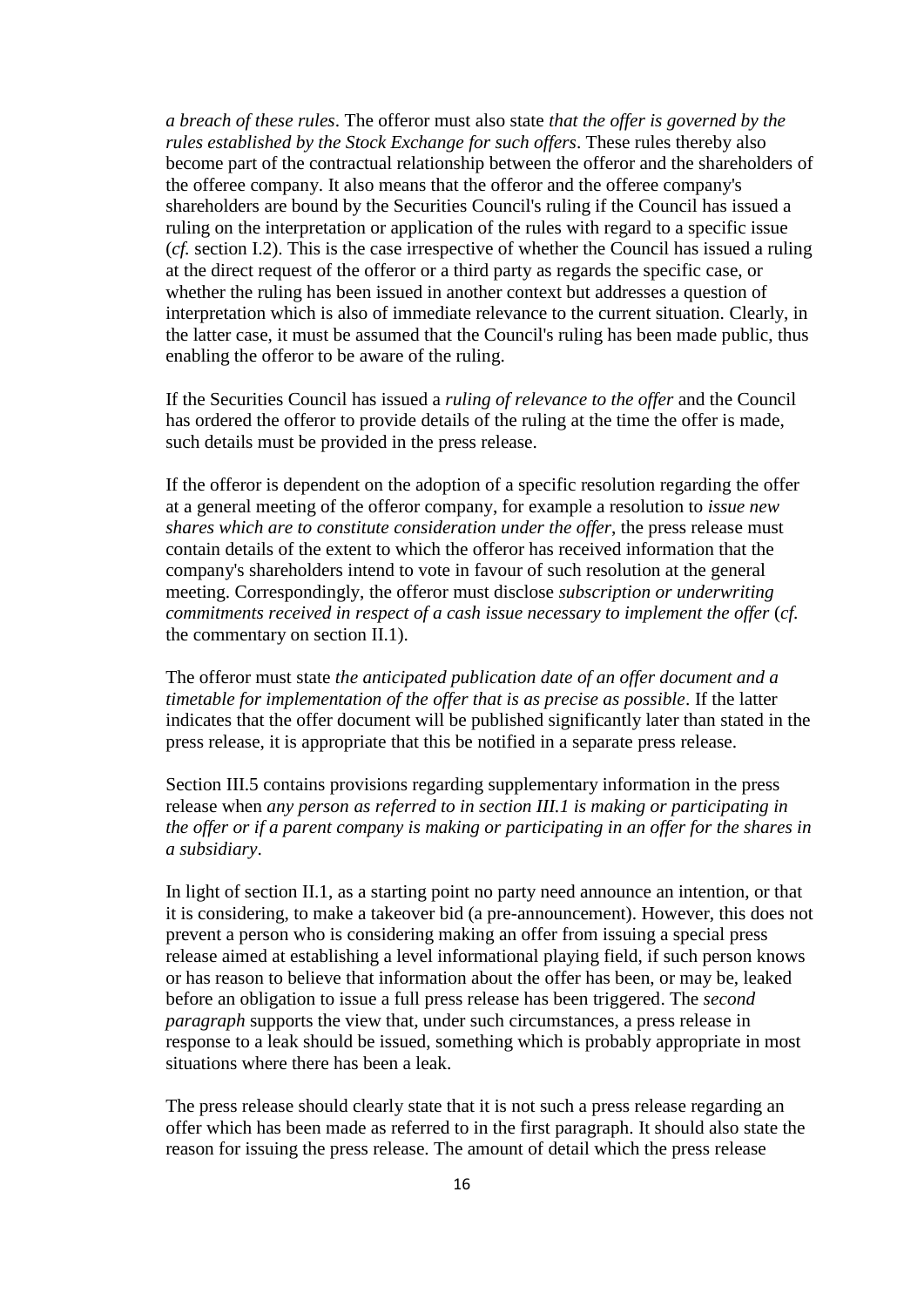should contain is to be determined on a case-by-case basis in light of, *inter alia*, the information which has been leaked and how far advanced the planning relating to the offeror is. If the press release in response to a leak contains information corresponding to information which, in accordance with the first paragraph, must be contained in a press release regarding an offer which has been made, the provisions of the first paragraph shall apply, as far as possible, *mutatis mutandis*. The more detailed the information provided in the press release in response to a leak, the more important it is that the press release also contain information as to the date on which an offer is expected to be made and which steps need to be completed before the offer can be made. In order to avoid any extended period of uncertainty in this matter, the Securities Council can, upon request or on its own initiative, set a deadline by which the offer must be made. In keeping with, *inter alia*, the principle stated in the introduction to the rules that an offer may not prevent the company from conducting its business for a period that is longer than reasonable, in this context the Securities Council may also set the earliest date on which – in the event the offeror does not make an offer within the stipulated period - the offeror (including closely related parties as referred to in section I.3) may subsequently make an offer to acquire the shares in the company. Such a decision by the Council may be combined with terms, for example, that an offer may be made before the stipulated date if a third party makes an offer to acquire shares in the offeree company.

It is the Securities Council's responsibility to determine whether there are grounds for setting a deadline by which an offer must be made in cases other than when a press release is issued in response to a leak. Such grounds might, for example, be that a planned offer is preventing the offeree company from conducting its business for a period that is longer than is reasonable (cf. the principle to this effect stated in the introduction to the rules).

As stated in the commentary on section II.1, press releases regarding an intention, etc. to make an offer (other than in connection with a leak or risk of a leak) are not to be issued without the Securities Council's consent.

### *Possibilities for the offeror to stipulate conditions to completion of the offer*

# **II.4 The offeror may stipulate conditions to completion of the offer (conditions to completion).**

**A condition to completion must be drafted such that it can be determined objectively whether or not the condition has been satisfied. The condition may not be drafted such that the offeror has a decisive influence over its satisfaction.**

**Notwithstanding the first sentence of the second paragraph, completion of the offer may be conditional on the offeror being granted the requisite official authorisations/regulatory clearances on terms which are acceptable to the offeror.**

**The offeror may make the offer conditional on a lender disbursing the acquisition loan. However, conditions for disbursement of the loan which are stipulated in the acquisition loan agreement may not be invoked by the offeror as grounds for**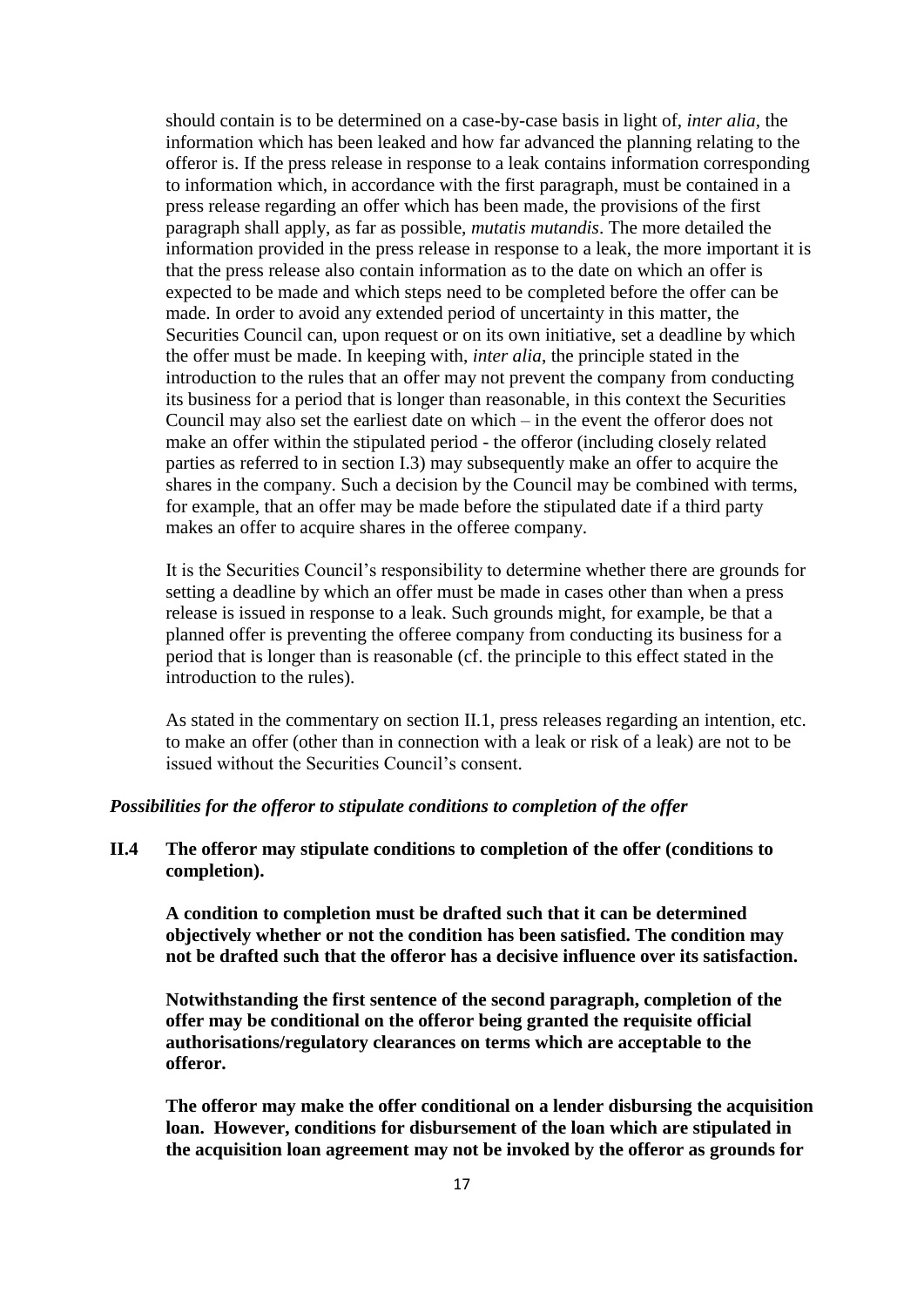**not completing the offer. In order to be invoked, such conditions must be stipulated as conditions to completion of the offer and must therefore satisfy the requirements set forth in the second paragraph.**

**If conditions to completion are stipulated, the offeror must state that the offer may be withdrawn based on a condition to completion only if the non-fulfilment of the condition is of material importance to the acquisition of the offeree company by the offeror. However, this does not apply to conditions regarding achievement by the offeror of a certain level of acceptances of the offer.**

# **A condition to completion may be waived, in whole or in part, if the offeror has reserved the right to do so.**

#### *Commentary*

Takeover bids in the stock market have considerable implications for the pricing of the shares of the companies concerned and, as a result, for trading in such shares. By definition, a takeover bid is addressed to a wide group of shareholders with varying ability to assess the offer. Thus, it is important that, to the extent possible, offers are characterised by simplicity and clarity. Against this must be weighed the fact that a decisive factor for the offeror's interest in, and ability to complete, the offer may be that certain circumstances pertain when the offer is completed and, as a result, the offeror may need to stipulate conditions to completion of the offer. The *first paragraph* states that such conditions are, in principle, permitted. This may, for example, involve conditions providing that a specific level of acceptances of the offer be achieved, that requisite official authorisations/regulatory clearances be granted, that no other party announces an offer to acquire shares in the offeree company on terms which are more favourable for the holder than the offeror's offer, or that the offeree company not take any measures referred to in Chapter 5, section 1 of the TBA.

The *second paragraph* states that a condition to completion must be drafted in a manner which makes it possible to determine objectively whether or not it has been satisfied. Consequently, the determination of this question is not a matter for the offeror's subjective judgement. The aim should be that it is possible for a third party to verify whether or not the condition has been satisfied. According to the second sentence of the paragraph, a condition to completion may not be drafted in a manner which gives the offeror a decisive influence over its satisfaction. Consequently, the offeror may not stipulate conditions which, in practice, entitle the offeror to determine in its discretion whether or not it wishes to complete the offer. Obviously, the offeror is obliged to endeavour to ensure that the stipulated conditions are satisfied, for example by seeking clearance from a competition authority if the offer is conditional on such clearance being obtained.

The offeror often stipulates a condition to completion that the offeror be entitled to withdraw the offer if, after the offer has been made public, information concerning the offeree company comes to light which differs significantly from what the offeror had reason to expect given the information published or provided by the offeree company. Such a condition must also be drafted with sufficient precision to allow for an objective determination of whether the condition has been satisfied or not.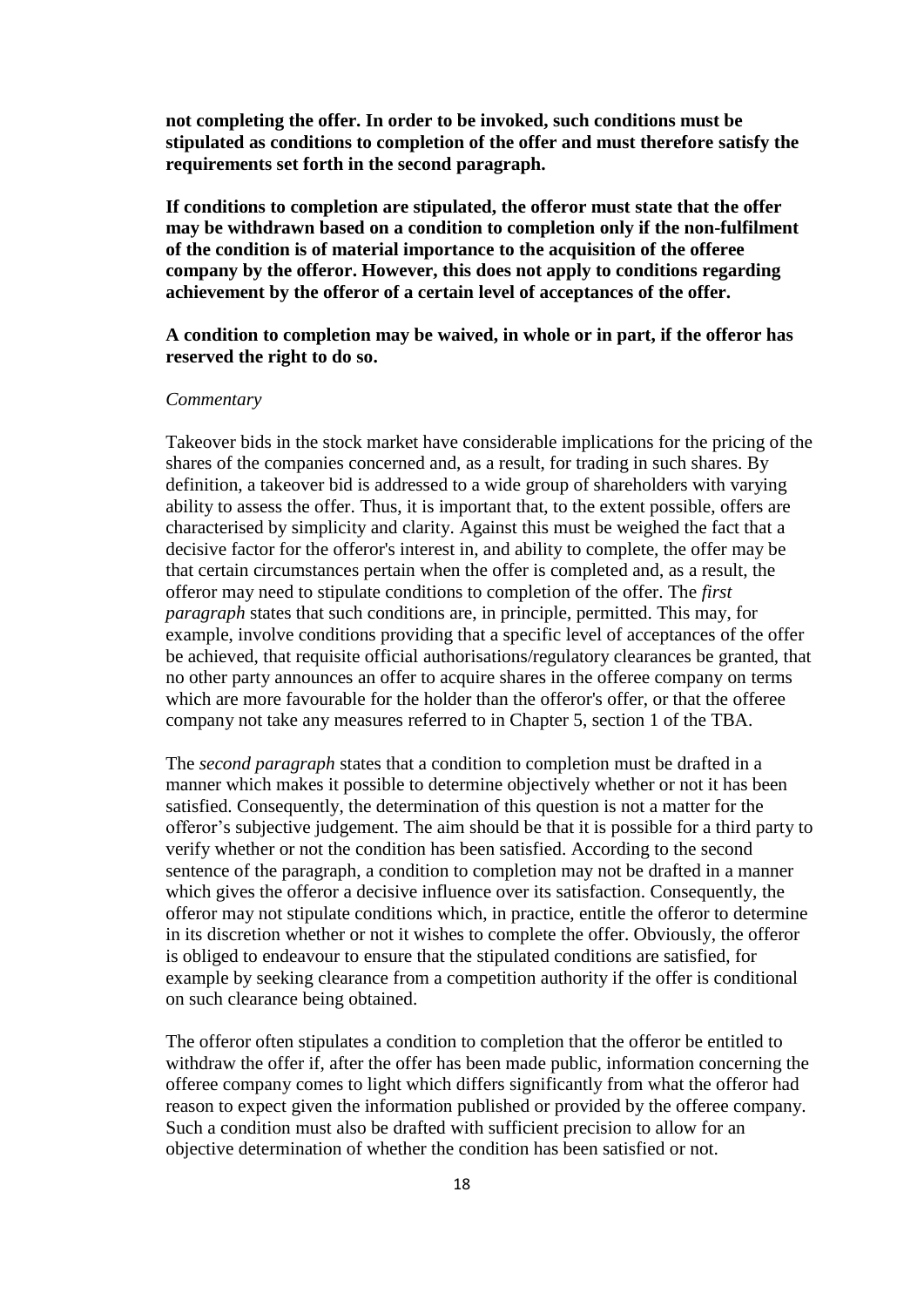A certain degree of subjective assessment must be accepted for some types of conditions where it is not possible to rely solely on objective criteria. Official authorisations/regulatory clearances in respect of which the offeror has stipulated a proviso may be associated with such requirements that only the offeror can determine whether or not the pre-conditions to completing the offer still apply. This may be the case, for example, with respect to decisions by competition authorities. Consequently, the *third paragraph* makes an exception from the principle stated in the second paragraph, specifically relating to official authorisations/regulatory clearances.

The offeror may make the offer conditional on a lender disbursing the acquisition loan. A condition to completion of this nature gives the offeror an opportunity not to complete the offer in the event the lender fails to disburse the loan, in breach of the loan agreement, for example due to the lender's insolvency. According to the fourth paragraph, conditions for disbursement of the loan contained in the acquisition loan agreement may not be invoked as grounds for not completing the offer. In order to be invoked, such conditions must be stipulated as conditions to completion of the offer. As a result, reliance on the condition may be subject to an assessment of materiality by the Securities Council in accordance with section II.5. However, notwithstanding the aforementioned, the offeror may accept that the lender stipulates conditions for disbursement of the loan which are not included as conditions to completion of the offer. However, in order to ensure that such conditions do not conflict with the requirement in section II.1 that the offeror must have ensured that it has sufficient financial resources to implement the offer, the conditions must be such that the offeror is personally able to ensure that the conditions can be satisfied in practice. This may include, for example, conditions that agreed security will be provided and the requisite loan documentation signed. Non-fulfilment of such conditions may not constitute the basis for withdrawing the offer and, consequently, the offeror itself bears the risk that the loan will not be disbursed for such reasons. Section II.3 states that the offeror must provide details of any loan terms and conditions in the press release regarding the offer.

Section II.5 states that, subject to a certain specified exception, the offeror may withdraw an offer based on a stipulated condition to completion only if the nonfulfilment of the condition is of material importance to the acquisition of the offeree company by the offeror. The *fifth paragraph* provides that this must be stated together with conditions to completion enumerated in a press release and offer document. If, in actual fact, non-fulfilment of a particular condition can never be assumed to be of material importance for the offeror's acquisition, the condition may not be stipulated other than where the Securities Council has granted an exemption due to the circumstances in the individual case. A condition to completion that the offeree company's board recommends that the shareholders accept the offer is usually not deemed to be of material importance to the acquisition of the offeree company and therefore may not usually be stipulated. This is also applies to a condition to completion that the board of the offeree company not withdraw a positive recommendation which it has made.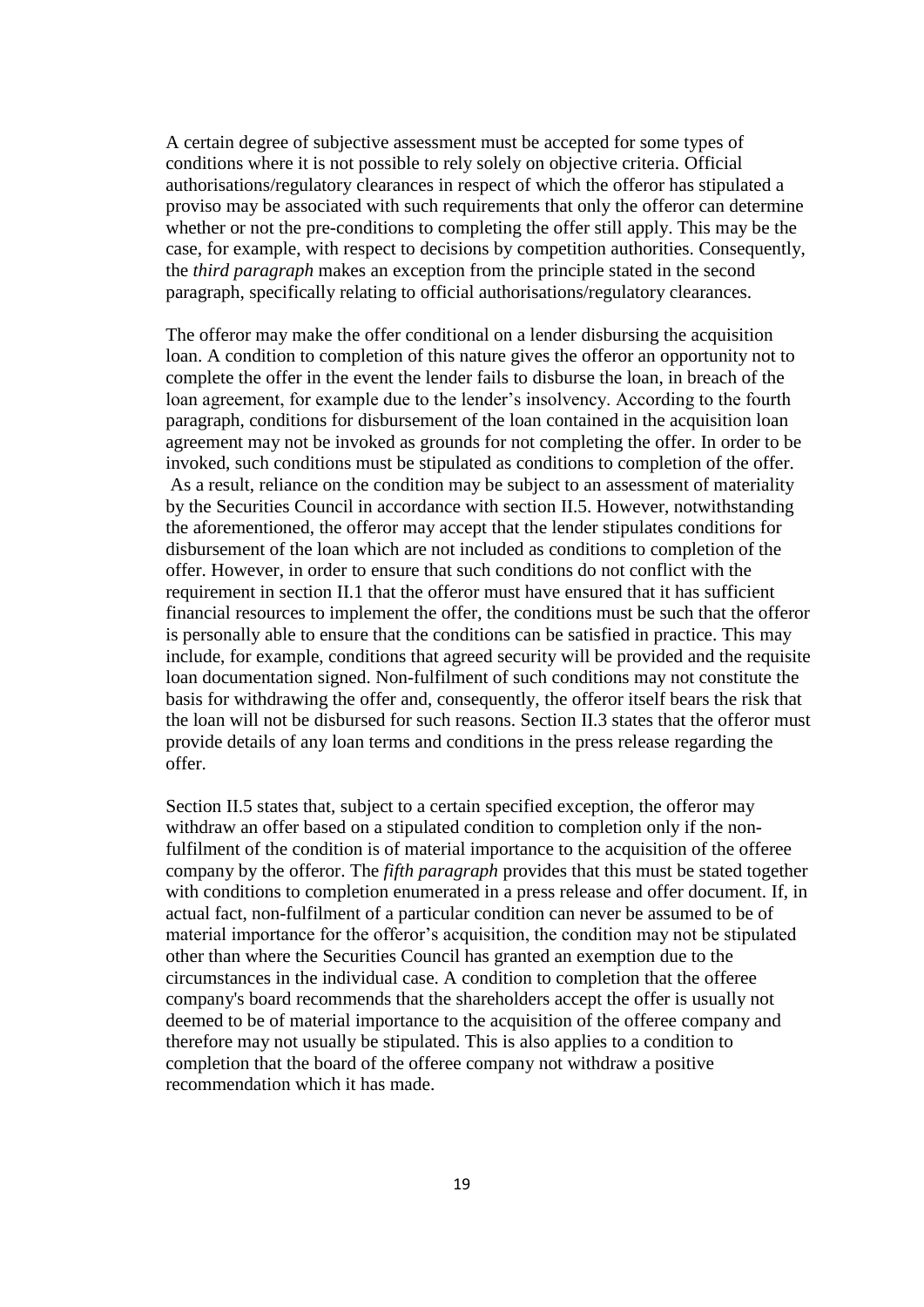The sixth paragraph states that a condition to completion may be waived if the offeror has reserved the right to do so. If a reservation of this nature has been made, it must be stated in the press release regarding the offer and in the offer document.

# *The offeror's obligation to honour its offer*

#### **II.5 The offeror may not withdraw an offer which has been made.**

**Notwithstanding the first paragraph, the offeror may withdraw the offer if:**

- **the offeror has made the offer conditional on the offeror achieving a given level of acceptances of the offer and it is clear that this condition has not been, or cannot be, satisfied; or**
- **the offeror has made the offer conditional on some other condition, and it is clear that this condition has not been, or cannot be, satisfied, and this is of material importance to the offeror's acquisition of the offeree company.**

# **If the offeror decides to withdraw the offer in accordance with the second paragraph, this must be made public immediately.**

## *Commentary*

The rules are based on the offeror being bound by its offer. Consequently, the *first paragraph* stipulates that, as a general rule, the offeror may not withdraw an offer which has been made.

The *second paragraph* provides for two exceptions from the principle that the offeror is obliged to honour its offer, based on the offeror having stipulated conditions to completion. Firstly, the offer may be withdrawn if the offeror made the offer conditional on the offeror achieving a certain level of acceptances of the offer and it is clear that the condition has not been, or cannot be, satisfied.

Secondly, an offeror who has stipulated some other condition to completion, in accordance with section II.4, is entitled to withdraw the offer, if it is clear that the condition has not been, or cannot be, satisfied. However, the right to withdraw the offer is in this case not uncircumscribed. The offeror must carefully consider whether developments justify withdrawal of the offer. The offer may be withdrawn only if nonfulfilment of the condition is of material importance to the offeror's acquisition of the offeree company. What is considered to be of material importance may be determined in light of the nature of the condition and the circumstances in the particular case. However, more stringent demands are usually imposed regarding the offeror's ability to demonstrate that non-fulfilment of the condition is of material importance to the acquisition of the offeree company if the condition is drafted in relatively general terms.

It is not uncommon for an offeror to make the offer conditional on no other party announcing an offer to acquire shares in the offeree company on terms which are more favourable for the holder than the offeror's offer. The use of alternative forms of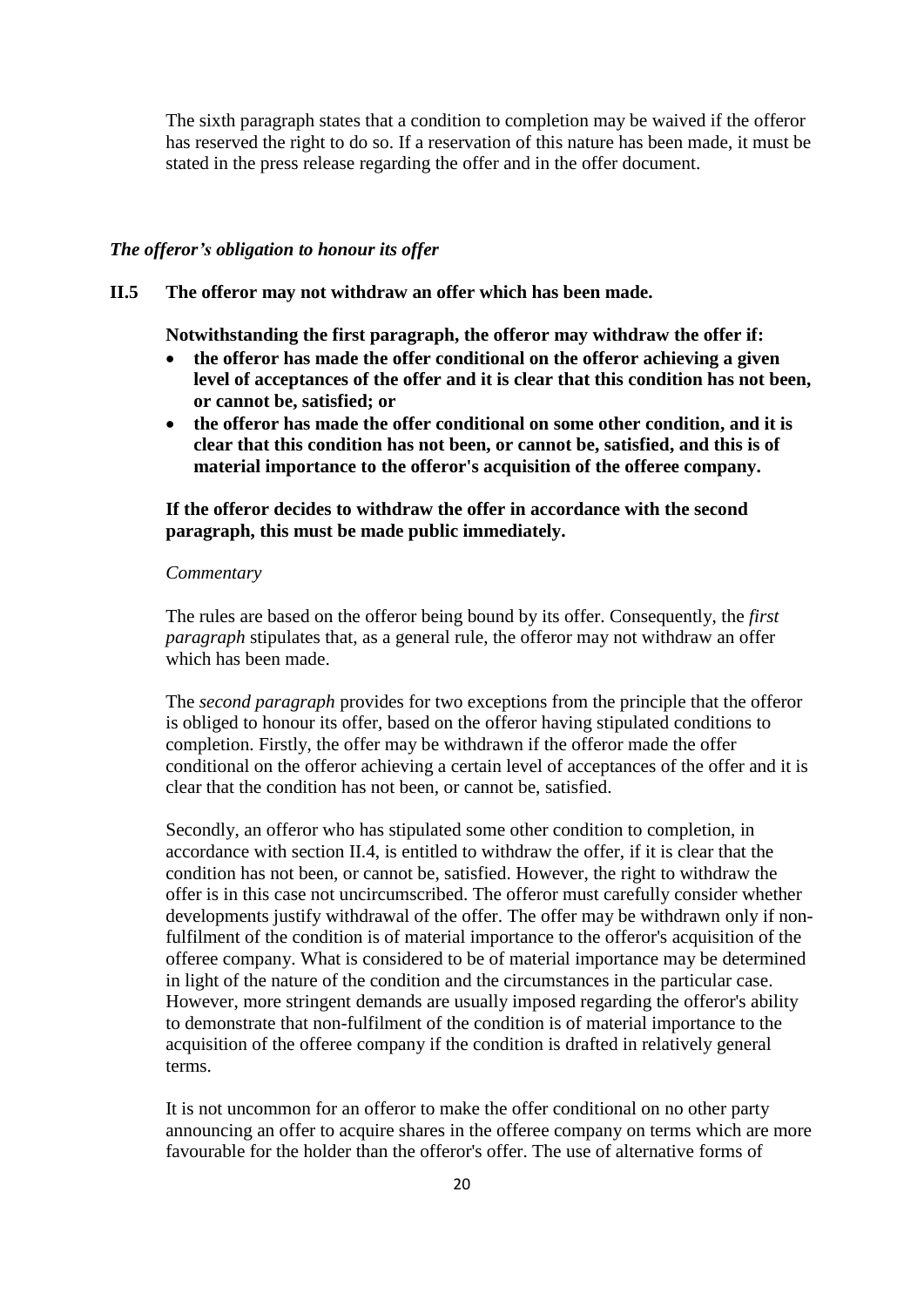consideration as well as increasingly complex consideration structures often makes it difficult to determine immediately whether one offer is more favourable than another. The non-fulfilment of a condition of this nature does not automatically confer a right to withdraw the offer. Rather, the situation may be assessed based on the second point.

It is also not uncommon for an offeror to make completion of the offer conditional on the adoption of a certain resolution regarding the offer by shareholders at a general meeting of the offeror company or the offeree company. An assessment of whether the non-fulfilment of such a condition entitles the offeror to withdraw the offer may also be made pursuant to the second point. In certain cases, it may be clear that nonfulfilment is of material importance to the acquisition of the offeree company by the offeror, such as where the relevant shareholder resolution is required to issue the shares which are to constitute consideration under the offer.

In case of any doubt as to whether a stipulated condition to completion can be invoked in order to withdraw an offer, the offeror should request that the Securities Council issue a ruling on the matter.

The Securities Council can also grant exemptions from the requirement of material importance. Under certain circumstances, for example, this may be justified in the case of negotiated offers and offers which take the form of a merger between two companies. The Securities Council is the appropriate body for advance or *ad hoc* decisions regarding whether the circumstances justify a waiver of the materiality requirement without neglecting the interests of the shareholders.

The purpose of this rule provides that the offeror must always actively endeavour to implement the offer. Such active conduct on the part of the offeror is particularly important if withdrawal of the offer would be detrimental to the offeree company's shareholders. It may, for example, be deemed incumbent on an offeror who has made its offer conditional on certain official authorisations/regulatory clearances being obtained to submit or supplement an application for such official authorisations/regulatory clearances. On the other hand, it cannot be required that the offeror take measures which would more than marginally increase the costs of implementing the offer. The offeror is at no time obliged to pay a higher price for the shares or to buy shares on the market in order to satisfy a condition requiring a specific level of acceptances of the offer. The offeror is also not obliged to extend the acceptance period in order to make it possible for a condition to be satisfied (see, however, the commentary on section II.7 as regards a particular situation).

If the offeror decides to withdraw the offer, the *third paragraph* states that this must be made public immediately.

### *The offeror's obligation to prepare and publish an offer document*

**II.6 According to Chapter 2, section 3 of the Stock Market (Takeover Bids) Act (SFS 2006:451), within four weeks of making the offer, the offeror must prepare an offer document and apply to the Financial Supervisory Authority for approval of the offer document. Following approval, the offeror must immediately publish**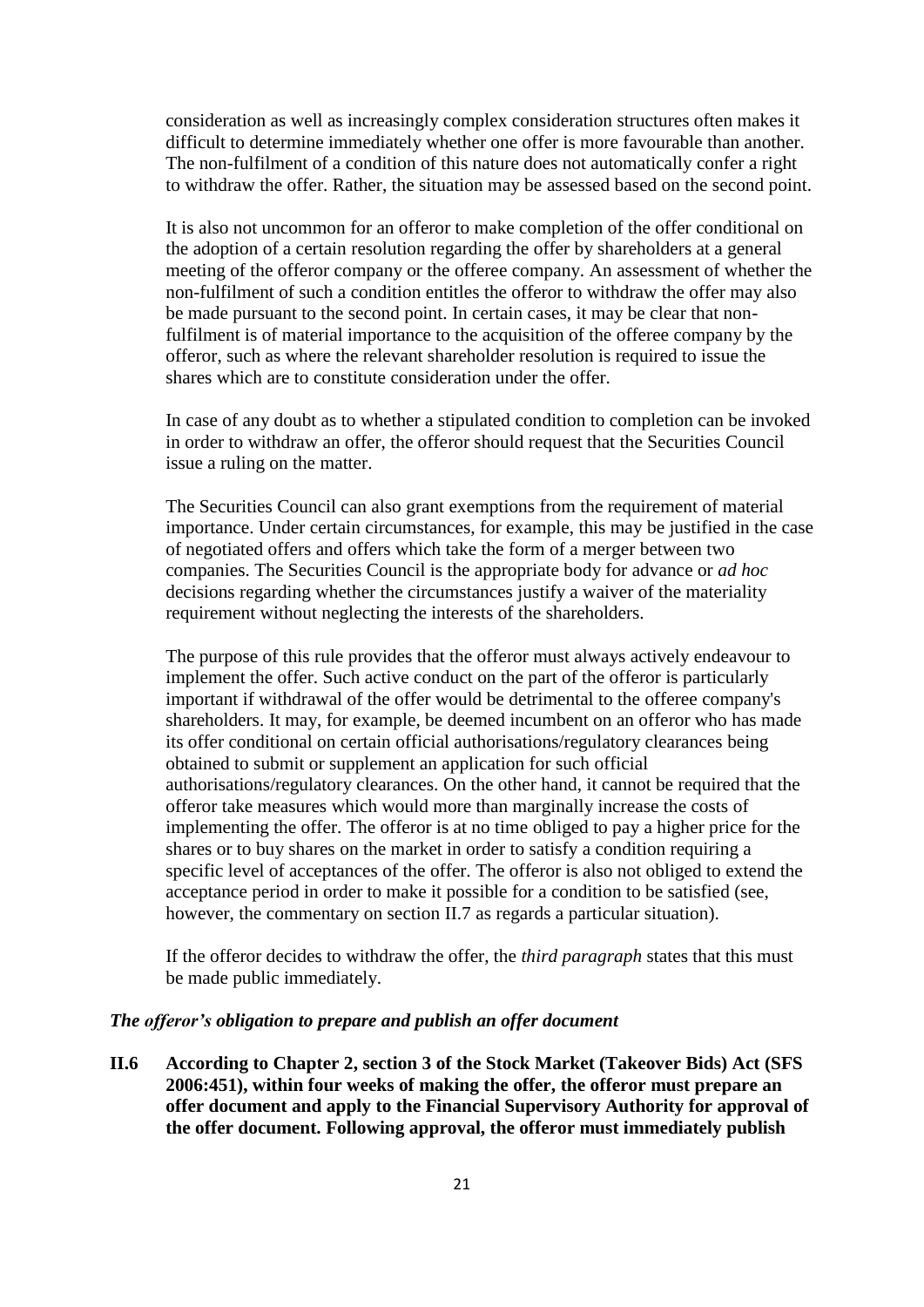**the offer document in the manner stipulated in the Financial Instruments Trading Act (SFS 1991:980) and in section I.4.**

**If, prior to the expiry of the acceptance period of the offer, an event occurs, new circumstances arise or any factual error or omission is discovered in the offer document which may affect the assessment of the offer, a supplement to the offer document must be prepared and submitted to the Financial Supervisory Authority for its approval in accordance with Chapter 2(a), section 11 of the Financial Instruments Trading Act (SFS 1991:980). The supplement must be published immediately after approval has been granted.**

**The offeror may prepare an information brochure to supplement the offer document. Provisions concerning the contents of the offer document and the information brochure are presented in Part IV.**

#### *Commentary*

According to Chapter 2, section 3 of the Stock Market (Takeover Bids) Act (SFS 2006:451), within four weeks of making the offer, the offeror must prepare an offer document and apply to the Financial Supervisory Authority for approval of the offer document. The first sentence of the *first paragraph* draws attention to this. The circumstances in a specific case, may be such that it is impossible to adhere to the four-week deadline, as in the case of an offer where consideration is to consist of newly-issued shares or an offer that involves foreign markets. In such cases, the offeror may apply to the Securities Council for exemption from the four-week deadline.

The second sentence contains a reminder that, in accordance with the Financial Instruments Trading Act (SFS 1991:980) ("FITA"), the offeror is obliged to publish the approved offer document in a certain manner. The relevant provisions are contained in Chapter 2(a), section 11 which, in turn, refers to Chapter 2, sections 29- 31. The provisions state that the offeror may publish the offer document on its website, for example, however shareholders who so request are entitled to receive a hard copy of the offer document free of charge. Furthermore, the second sentence states that section I.4 also applies. This means, *inter alia*, that the offer document must also be submitted to the Stock Exchange and the Securities Council, as well as to the offeree company in order to be made available on its website.

Chapter 2(a), section 11 of the FITA, citing Chapter 2, section 34 of the Act, provides that a supplement to the offer document must be prepared in certain cases if, prior to the expiry of the acceptance period of the offer, new circumstances arise or any factual error or omission is discovered in the offer document which may affect the assessment of the offer. This supplement must be submitted to the Financial Supervisory Authority for its approval. The *second paragraph* draws attention to the requirements of the Act and stipulates that the supplement must immediately be published after approval has been obtained.

The FITA provides that shareholders of the offeree company are entitled to withdraw their acceptance within five business days of the publication of the supplementary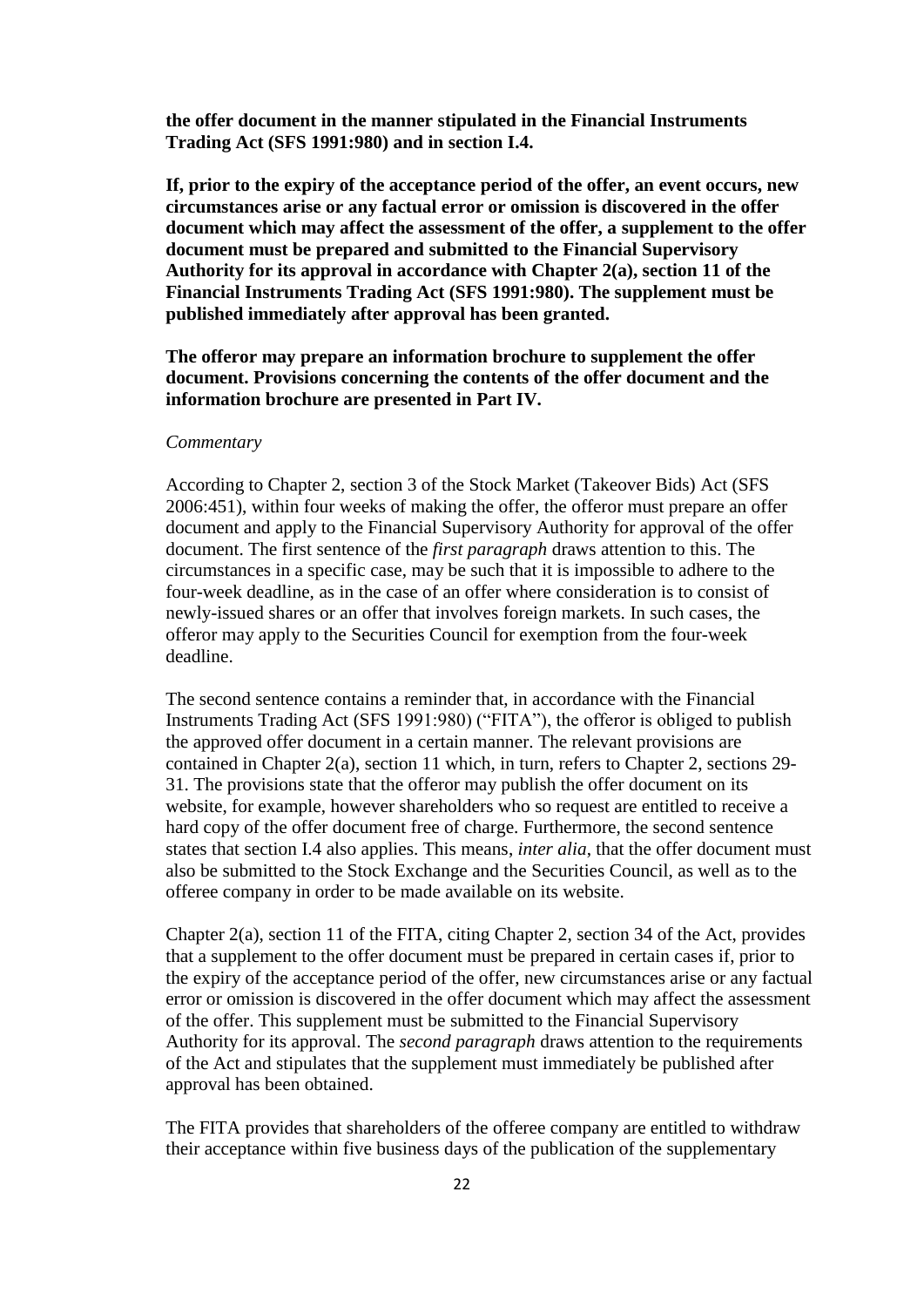offer document. Naturally, this must be disclosed in the supplementary offer document.

According to the *third paragraph*, the offeror may prepare a shorter information brochure as a supplement to the offer document to facilitate the dissemination of information concerning a takeover bid and make the contents of the offer more easily accessible. Provisions concerning the contents of the information brochure are presented in section IV.4. An offer acceptance form may be included with both the offer document and the brochure.

#### *Acceptance period*

**II.7 The acceptance period for the offer must be not less than three weeks and not more than ten weeks. The period may not start to run until the offer document has been published in the manner stipulated in the Financial Instruments Trading Act (SFS 1991:980). Section III.2 states that in certain cases the acceptance period must be not less than four weeks.**

**The acceptance period may be extended if the offeror has reserved the right to do so or if payment of consideration to those who have already accepted the offer is not delayed by the extension. Payment of the consideration may only be postponed if a reservation thereon is specified. The acceptance period may not be extended if the offeror has announced that there will not be an extension. The period may not be extended for an indefinite time.**

**The total acceptance period may not exceed three months. If the offer is conditional on official authorisations/regulatory clearances being obtained, the total acceptance period pending such authorisation/clearance may not exceed nine months.**

# **Notwithstanding the above, the acceptance period may be extended without limitation once the offeror has completed the offer.**

#### *Commentary*

According to the *first paragraph*, the acceptance period for the offer must be not less than three weeks (or, in respect of offers covered by Part III, four weeks) and not more than 10 weeks. The acceptance period may not start to run until the offer document has been published in the manner specified in the FITA. The rule does not stipulate a deadline by which the acceptance period must start to run. In keeping with, *inter alia*, the principle stated in the introduction to the rules that an offer may not prevent the company from conducting its business for a period that is longer than reasonable, the acceptance period should usually start to run close to publication of the offer document, but the circumstances in a specific case may be such that it is justifiable for the acceptance period to start to run at a later date.

In determining the duration of the acceptance period, the offeror must take into consideration the conditions to completion stipulated for the offer. For example, if the offeror stipulates a condition for completion as regard official authorisation/regulatory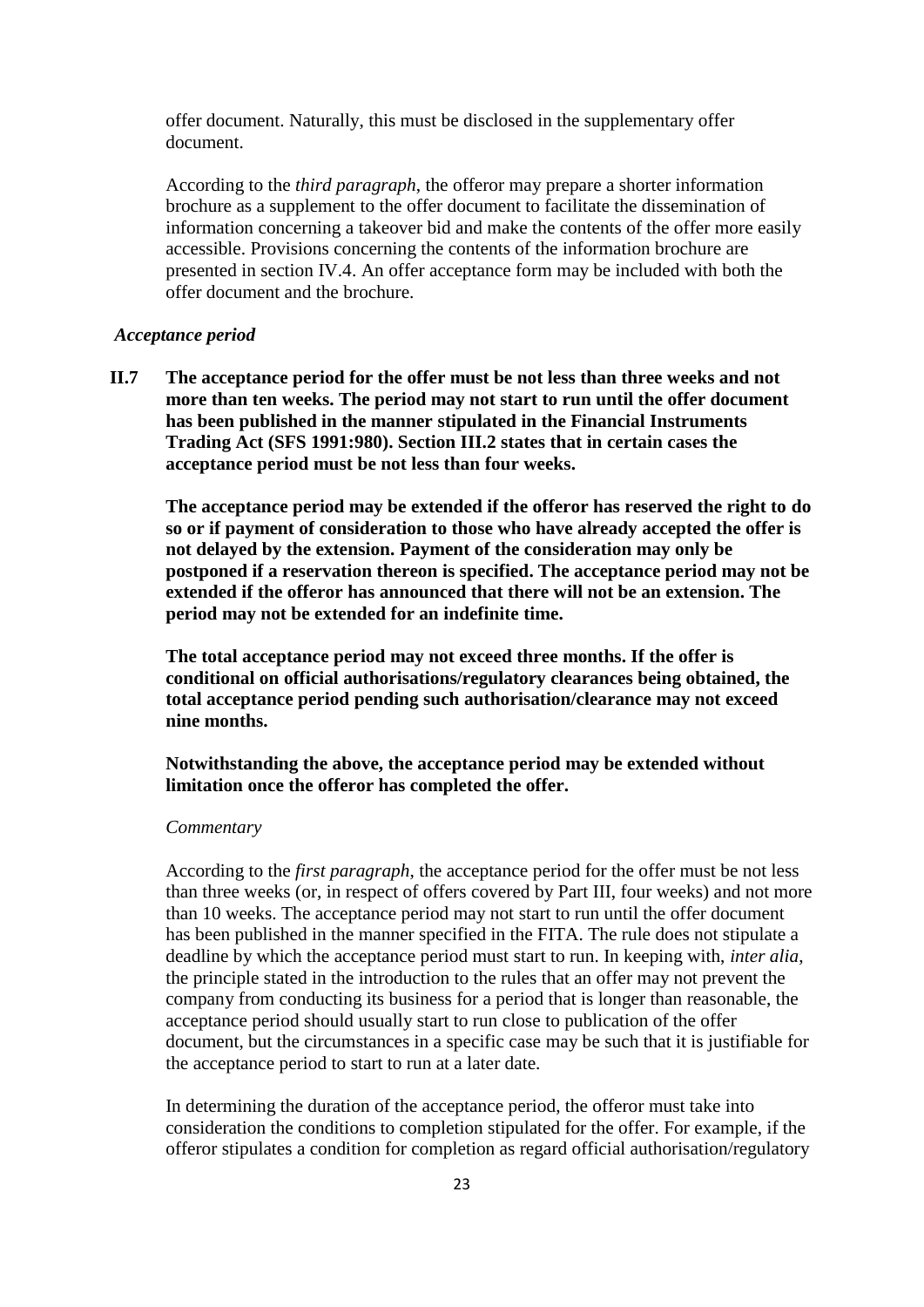clearance, the acceptance period must be at least long enough to ensure that there is a reasonable opportunity to obtain requisite official authorisations/regulatory clearances in such time that the offer can be completed in connection with the announcement of the outcome after the expiry of the initial acceptance period. Where the offer is conditional on clearance from a competition authority, the initial acceptance period may be determined without taking into consideration the delay which arises if the competition authority initiates a special investigation or an equivalent in-depth investigation (known as a Phase 2 investigation). As stated in the commentary on section II.5, the offeror is not obliged to extend the acceptance period to make it possible for a condition to completion to be satisfied. However, with respect to a requisite official authorisation/regulatory clearance, the situation is different if the offeror has reason to expect prompt handling by a competition authority and, consequently, establishes a shorter initial acceptance period than the authority's longest Phase 1 handling procedure, but the decision is delayed nonetheless . In this case, the offeror may be deemed obliged to extend the acceptance period until such time as the Phase 1 decision has been made.

The *second paragraph* states that the acceptance period may be extended if the offeror has reserved the right to do so or if payment of consideration to those who have already accepted the offer is not delayed by the extension. However, without the consent of the Securities Council, the period may not be extended if the offeror has announced that there will not be an extension. The period may not be extended for an indefinite time. The *second paragraph* also states that payment of the consideration under the offer may only be postponed if a provision is stipulated to this effect. If the offeror reserves the right to extend the acceptance period or to postpone payment of the consideration, this must be stated in the press release regarding the offer and in the offer document.

In keeping with, *inter alia*, the principle stated in the introduction to the rules that an offer may not prevent the company from conducting its business for a period that is longer than reasonable, the *third paragraph* stipulates that the total acceptance period may not exceed three months. However, if the offer is conditional on official authorisations/regulatory clearances being obtained, the total acceptance period pending such authorisation/clearance may not exceed nine months. The Securities Council may grant an exemption from the time limits at the request of the offeror (*cf.* section I.2).

The *fourth paragraph* provides that the rule does not prevent the offeror from extending the acceptance period once the offeror has announced the completion of the offer, since such an extension can be viewed as a service to shareholders.

# *The shareholders' obligation to honour their acceptances of the offer*

**II.8 A shareholder who has accepted the offer may not withdraw his acceptance other than in circumstances specified in this section.**

**If the offeror has made the offer conditional on the satisfaction of certain conditions, which the offeror has reserved the right to control, the shareholder is entitled to withdraw his acceptance until the offeror announces that all such**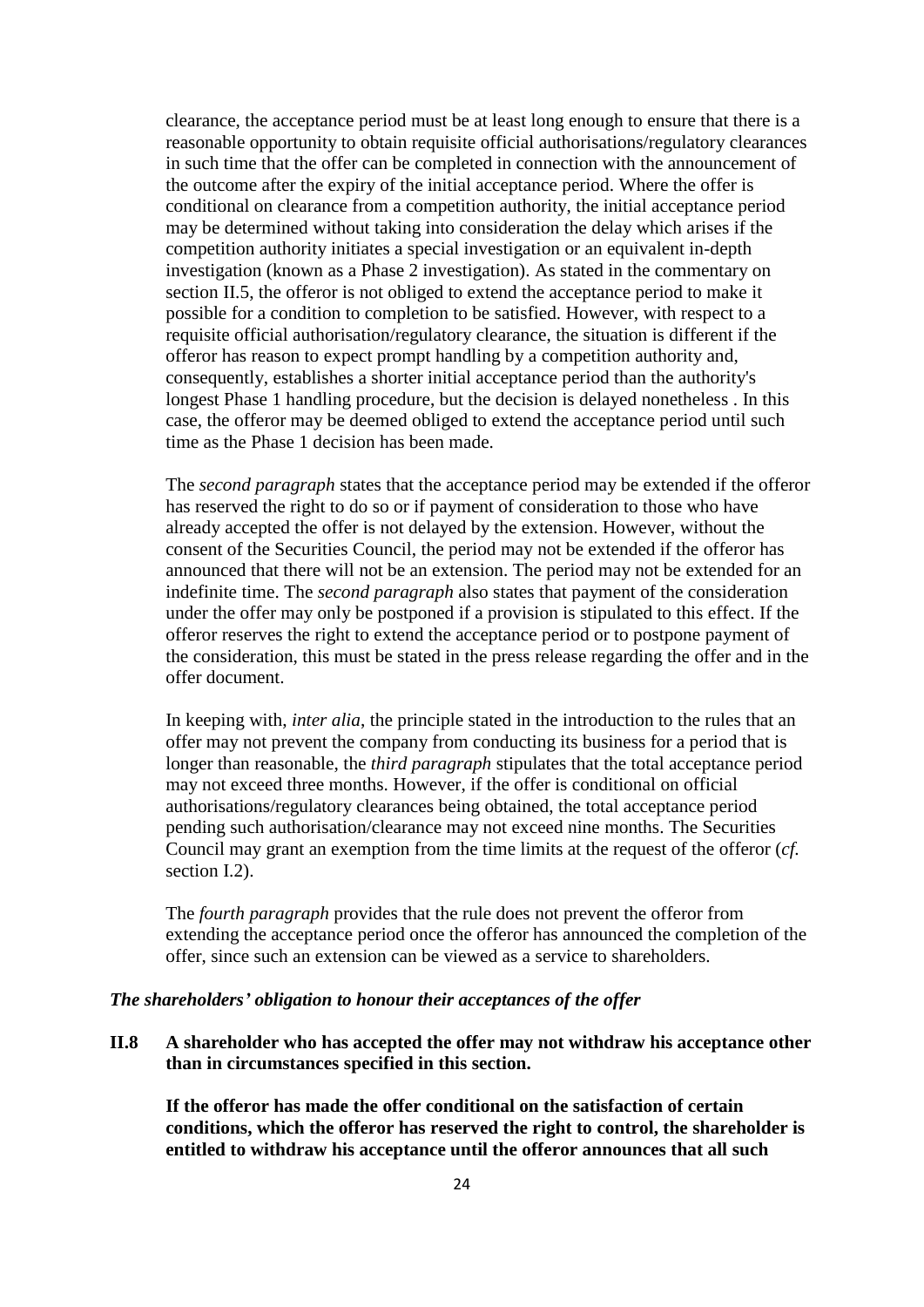**conditions have been satisfied, or until the date stated in the offer as the deadline for acceptances, if no such announcement is made. If conditions in accordance with the first sentence continue to apply in the event of an extension of the acceptance period for the offer, the right to withdraw acceptances applies in a corresponding manner during the extension period.**

**If the total acceptance period following an extension exceeds 10 weeks, any shareholder who accepted the offer is entitled to withdraw his acceptance as from the eleventh week.**

**If an offer involving consideration in the form of shares or equity-related securities issued by the offeror has been reviewed by a competition authority and clearance by the authority requires material changes being made to the businesses of the offeree company or the offeror, the shareholder is entitled to withdraw his acceptance. The offeror must announce that there is a right to withdraw acceptances, stating the period during which the right of withdrawal may be exercised. The period during which the right of withdrawal may be exercised may not be less than one week from the date of the announcement.**

#### *Commentary*

The main principle is that a shareholder who has accepted the offer is bound by his action. This applies in all cases where the offer does not contain any conditions which the offeror has reserved the right to control (i.e. waive in whole or in part). If, on the other hand, the offeror has stipulated conditions which the offeror has reserved the right to control, the shareholders should be allowed to withdraw their acceptances (see the *first and second paragraphs*). One example of such a condition is where the offer is conditional on the offeror achieving a holding of more than 90 per cent of the shares in the offeree company, but the offeror also reserves the right to complete the offer in the event of a lower level of acceptances. Section II.4 states that implementation of an offer may be made conditional on the offeror being granted requisite official authorisations/regulatory clearances on terms which are acceptable to the offeror. The fact that a condition of this nature contains a subjective element does not mean that the offeror is deemed to have reserved the right to exercise control over the condition.

In order to avoid any uncertainty as regards the obligation to honour an acceptance, if such conditions are stipulated the offeror must clearly state in the offer document the pre-conditions to withdrawal of acceptances by shareholders (*cf.* the Appendix).

An acceptance may normally be withdrawn until the deadline for acceptances stated in the offer. However, in certain cases, the right to withdraw lapses prior to this deadline; in other cases, it remains in force after the deadline. If the offeror's conditions are satisfied prior to the expiry of the acceptance period and the offeror has announced this, it is not reasonable for a shareholder to continue to be able to withdraw his acceptance after this date. The second paragraph has been drafted with this in mind. For the sake of clarity, it should be emphasised that a shareholder's right to withdraw his acceptance does not cease simply because the offeror has announced during the acceptance period that it is renouncing a condition stipulated by the offeror.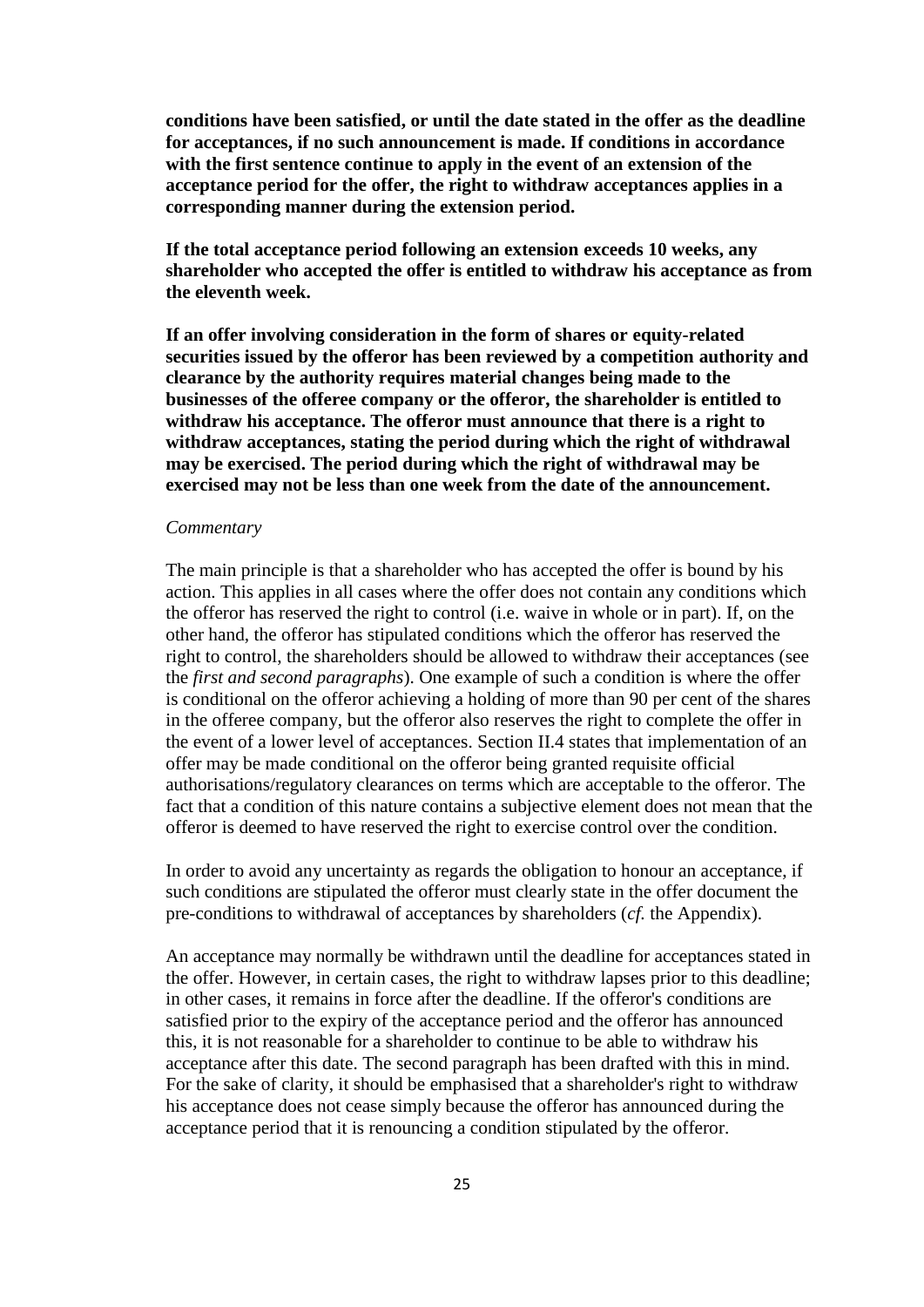The right to withdraw an acceptance remains in force after the deadline for acceptances stated in the offer if the offeror's conditions and the reservation regarding the control of the conditions also remain in force during an extension of the acceptance period.

The provision does not prevent the offeror, in the offer, from granting shareholders the right to withdraw acceptances in cases other than those stated.

According to section II.7, the acceptance period may not exceed 10 weeks, but may be extended if the offeror has reserved the right to do so or if the payment of consideration to those who have already accepted the offer is not delayed by the extension. The *third paragraph* provides that an extension which results in the total acceptance period exceeding 10 weeks is only permitted if the shareholders who have already accepted the offer, or who will accept the offer during the extension, are granted the right to withdraw their acceptances from the beginning of the eleventh week. The rule does not apply if the offeror has completed the offer (declared the offer unconditional) and thereupon extended the acceptance period or if the offer was unconditional when it was made.

In connection with a takeover bid, a competition authority may sometimes require undertakings regarding divestments of certain operations or similar measures as a condition to granting clearance for the acquisition. If such a requirement is so farreaching that the satisfaction of the requirement would result in a material change in the business of the offeree company or the offeror, but the offeror nonetheless wishes to complete the offer, it is reasonable (with respect to offers for shares) that shareholders who have accepted the offer be given the opportunity to reconsider their decision. A rule of this nature is stated in the *fourth paragraph*. If there is any doubt as to whether the authority's requirements may be considered to constitute a requirement for a material change in the business, the Securities Council should be consulted. The offeror must announce that there is a right to withdraw acceptances, stating the period during which the right of withdrawal may be exercised. The period during which the right of withdrawal may be exercised must be not less than one week from the date of the announcement. This also applies if the acceptance period has expired.

## *Revision of an offer that has been made*

**II.9 The offeror may amend conditions of an offer that has been made if, as a result, the offer becomes more favourable for the shareholders and there remain not less than two weeks of the acceptance period following the amendment.**

**The first paragraph does not prevent the offeror, after having made reservation for this in the offer, from adjusting the value of the consideration in light of any dividend paid or other value transfer made by the offeree company during the offer period.**

# *Commentary*

There are several reasons why the conditions of an offer that has been made may need to be amended. An amendment may, for example, be necessary because the offeror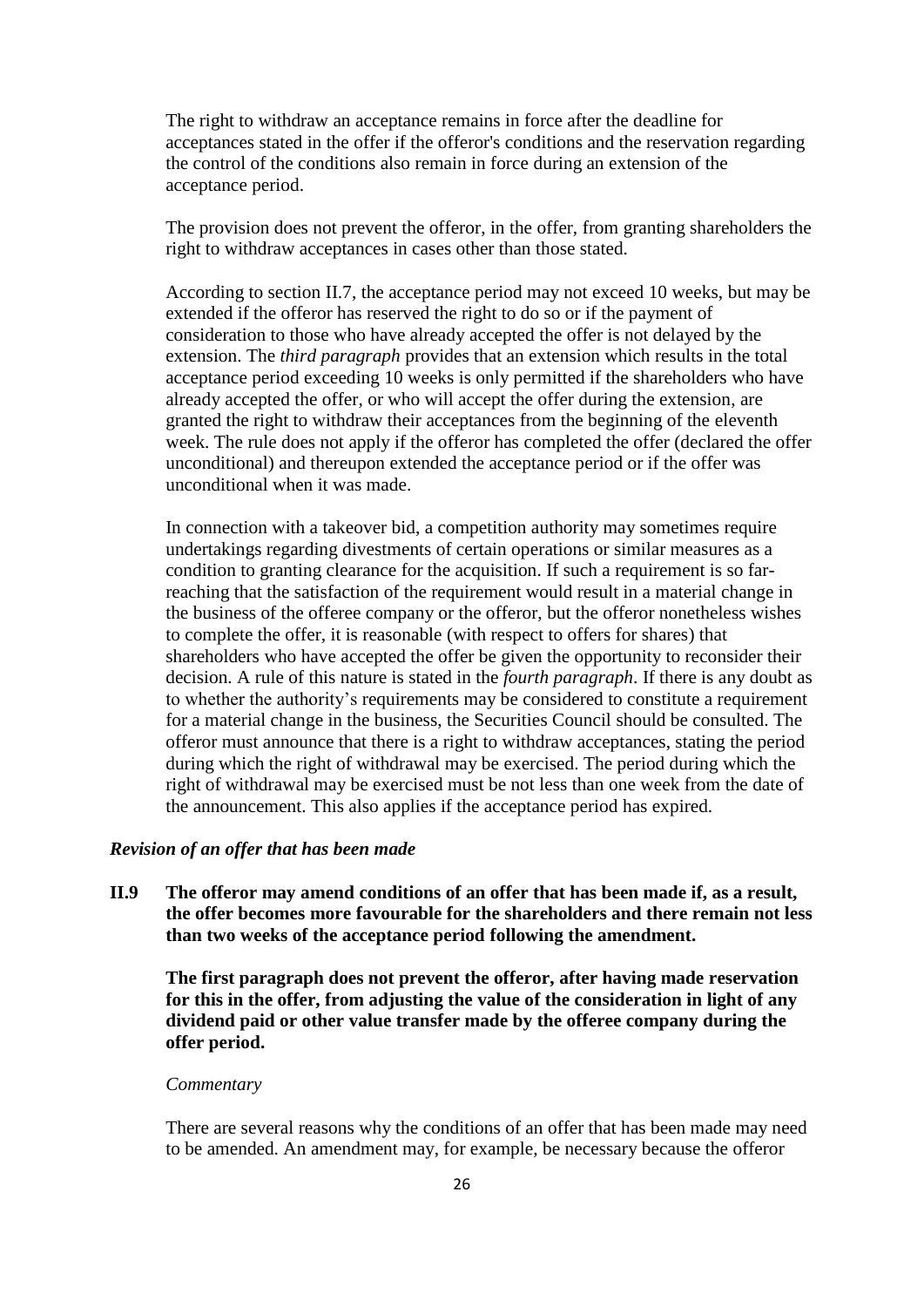has carried out one or more transactions on the side at a price which is higher than the consideration under the offer. As a result, the offer must be adjusted on the basis of the side transactions (*cf.* section II.14, first paragraph). It may also be the case that, in respect of an offer where the consideration consists of shares in the offeror company, the extent of the side transactions carried out by the offeror in exchange for cash consideration is such as to require the inclusion of a cash option in the offer (*cf.* section II.14, fourth paragraph). An offeror may, of course, also voluntarily wish to amend the conditions.

According to the *first paragraph,* amendments to conditions are permitted, provided that the offer becomes more favourable for the shareholders as a result of the amendments and that not less than two weeks of the acceptance period remain following the amendment. The assessment as to whether the offer becomes more favourable for the shareholders as a result of an amendment must be made based on each individual condition. For example, it is permitted to increase a cash offer or to increase the cash component of an offer which consists of a combination of shares and cash. On the other hand, it is not permitted to reduce the share component and, at the same time, increase the cash component. It is ultimately for the Securities Council to determine whether an amendment is permitted in each individual case.

This rule does not apply to the situation where the offeror stipulates in the original conditions to the offer that a certain alternative form of consideration will lapse after a certain period of time and, consequently, will not be available throughout the entire acceptance period. The principles underlying sections II.7 and III.2 provide that the acceptance period for all alternative forms of consideration must be not less than three weeks or, in respect of offers covered by Part III, not less than four weeks. Furthermore, this rule does not apply to the situation where the offeror, according to a provision to this effect, waives or moderates one or more of the stipulated conditions to completion, e.g. where a condition which provides that completion of the offer is conditional on the offeror holding more than 90 per cent of the shares in the offeree company is amended so that a holding of more than 50 per cent of the shares in the offeree company is required.

The requirement that at least two weeks of the acceptance period must remain following the amendment means that the offer may not be amended during the last two weeks of the acceptance period, unless the offeror extends the acceptance period in connection with the amendment of the offer and in accordance with the provisions of section II.7.

Provisions regarding the obligation for the board of the offeree company to state its opinion also on a revised offer are contained in the final paragraph of section II.19.

The *second paragraph* states that an offeror may, in the offer, reserve the right to adjust the value of the consideration in light of any dividend paid or other value transfer made by the offeree company during the offer period. Such an adjustment is compatible with the principle of equal treatment as it is expressed in, *inter alia*, the rules concerning prior transactions. There is nothing to prevent the offeror, if it so wishes, from reserving the right to rely upon the value transfer instead as grounds for withdrawing the offer. However, it should be noted that the possibility to withdraw the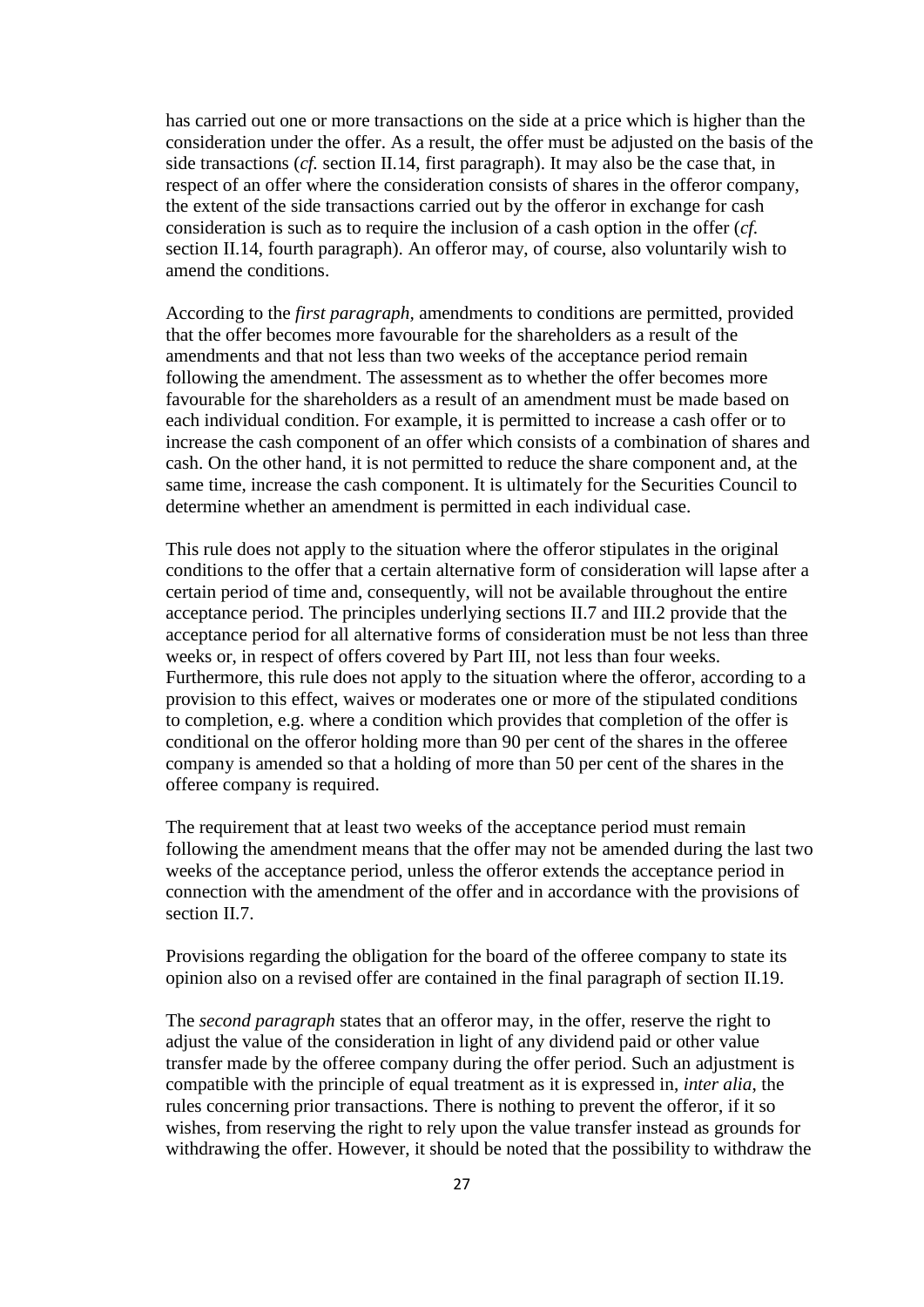offer on this ground is conditional on the event being of material importance to the offeror's acquisition of the offeree company (*cf.* section II.5).

# *The offeror's obligation to treat equally all holders of shares with identical terms and conditions*

# **II.10 The offeror must offer all holders of shares with identical terms and conditions identical consideration per share. However, if special cause applies for certain shareholders, they may be offered consideration in a different form, but of the same value.**

### *Commentary*

A fundamental principle is that shareholders of the offeree company must be treated equally. The principle is reflected, *inter alia*, in the current provision that all holders of shares with identical terms and conditions must be offered identical consideration per share, both in terms of form and value. The expression "identical terms and conditions" refers primarily to the rights conveyed by shares in financial terms and in terms of influence, according to law and the company's articles of association. Typically, this involves the right to receive dividends and the right to participate with certain voting rights in the adoption of resolutions at general meetings.

The consideration usually consists of shares in the offeror company, cash or a combination of shares and cash. However, other assets may also serve as consideration.

This rule does not prevent the offeror from offering the shareholders the opportunity to choose between different forms of consideration, such as shares and cash, nor from assigning different values to these forms of consideration. It is also permitted to stipulate that one or more forms of consideration will no longer be available after a certain period of time. However, the principles underlying sections II.7 and III.2 provide that all alternative forms of consideration must be available for not less than three weeks or, in respect of offers covered by Part III, four weeks.

In cases of combined consideration, such as shares and cash, shareholders may be granted the opportunity to choose to sell a larger proportion of their shares in the offeree company in exchange for e.g. cash or shares, provided that the choice can be matched with the choice of other shareholders, as long as this opportunity is available to all of the shareholders.

In special cases, deviations may be made from the principle that all holders of shares with identical terms and conditions are to be offered identical consideration per share in terms of both form and value. One example is where certain shareholders are unable to receive consideration in the form the offeror intends to offer the other shareholders, for legal or similar reasons. There may also be important practical reasons that justify a deviation from the general principle. For example, in the case of offers for companies with a very large number of shareholders, it may be justified to offer payment in cash for small blocks of shares, despite the fact that another form of consideration is paid in other cases, provided that, at the time the offer is made, this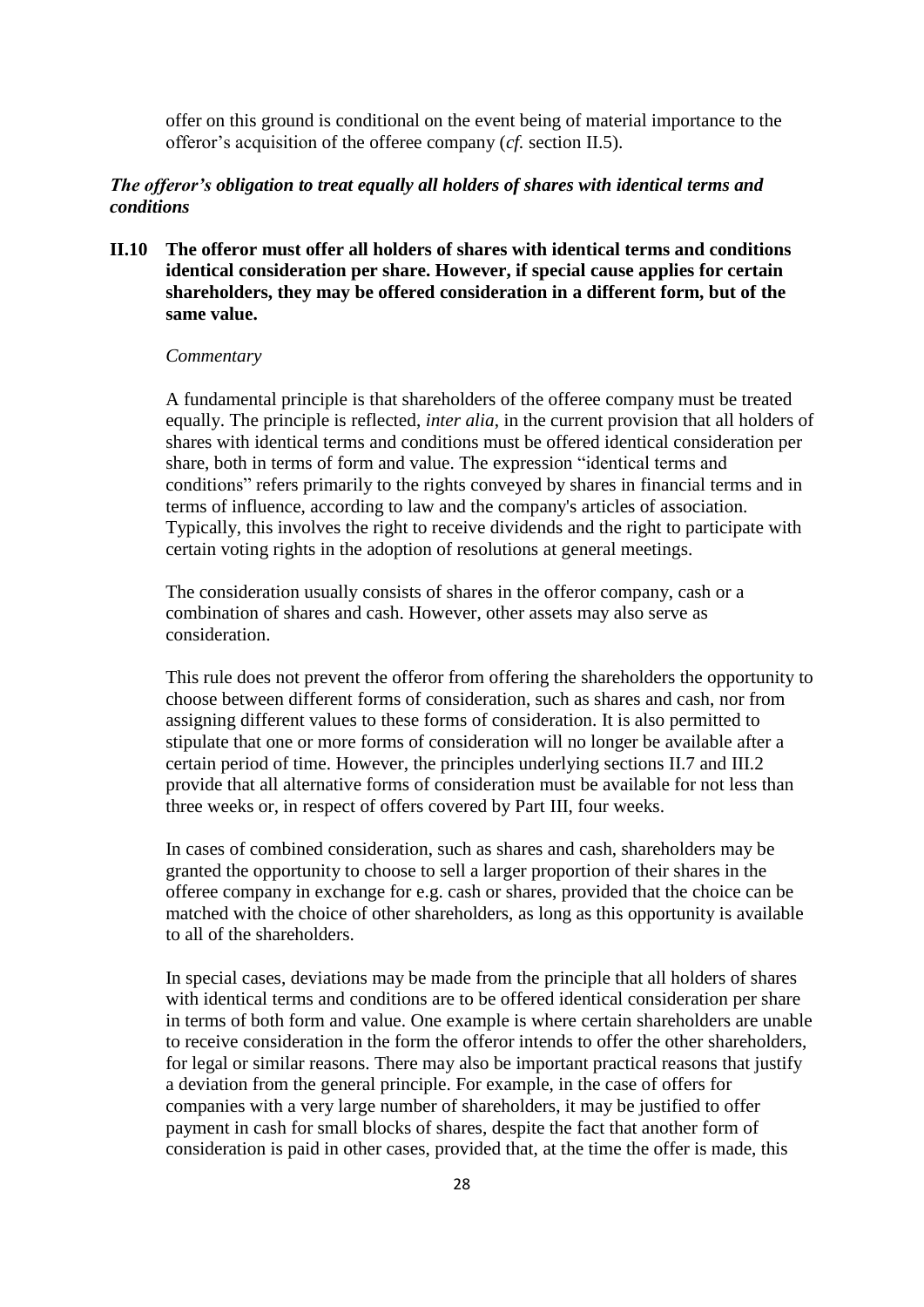cash payment does not differ from the value of the consideration which is offered to the other shareholders. However, drafting the offer in such a way that all shareholders are offered payment in cash for a certain number of shares is not compatible with the principle of equal treatment.

This rule, in principle, does not prevent consideration being structured such that shareholders with large holdings receive the consideration in foreign currency, e.g. Euro, while the consideration to shareholders with limited holdings is automatically converted into Swedish krona at an exchange rate applicable at the time the consideration is reported. However, in this case, the procedure must be arranged such that, on the day or days on which the offeror places the amount to be paid at the disposal of the payer bank, shareholders who receive the consideration in Swedish krona receive consideration, expressed as the corresponding value of the other currency, which is equal to the consideration received by the shareholders in that currency.

The principle that all holders of shares with identical terms and conditions must be offered identical consideration per share, in terms of both form and value, also means that the offeror is prevented, within the scope of the offer, from offering a specific shareholder or shareholders the opportunity, for example, to acquire shares in the offeror company or in another company or to acquire another asset. Such arrangements are not permitted within the scope of the offer, irrespective of the value of the consideration.

Another situation may arise whereby one or more shareholders of the offeree company participate in the offer in their capacity as shareholders of the offeror company. For example, this may involve several major shareholders of the offeree company cooperating with a private equity firm to make an offer to acquire the shares in the offeree company through a jointly-owned offeror company created specifically for this purpose. Whether such procedure is compatible with the principle of equal treatment is to be determined on a case-by-case basis through an overall assessment in which the main issue is whether the parties in the offeror company/consortium are *de facto* the offeror or shareholders of the offeree company enjoying special treatment. Circumstances to be taken into account in making such an assessment may include the number of shareholders who were contacted concerning ownership stakes in the offeror company, the type of shareholder involved, on whose initiative and when the discussions regarding cooperation began, the manner in which the relevant shareholder contributed to financing the offeror company, and the terms and conditions applicable to ownership stakes in, and exit from, the offeror company. It may not be considered compatible with the rules for a shareholder to act as an offeror by participating in the offeror company while at the same time retaining all or part of his shareholding in the offeree company, thus being included in the offer as well. However, this does not prevent the members of a bidding consortium from contributing their shares to a joint offeror company only after it is established that the offer will be completed. See also the commentary on the fourth paragraph of section II.13.

Reference is also made in the commentary on section I.1 to certain specific problems which may arise if the offeree company has foreign owners.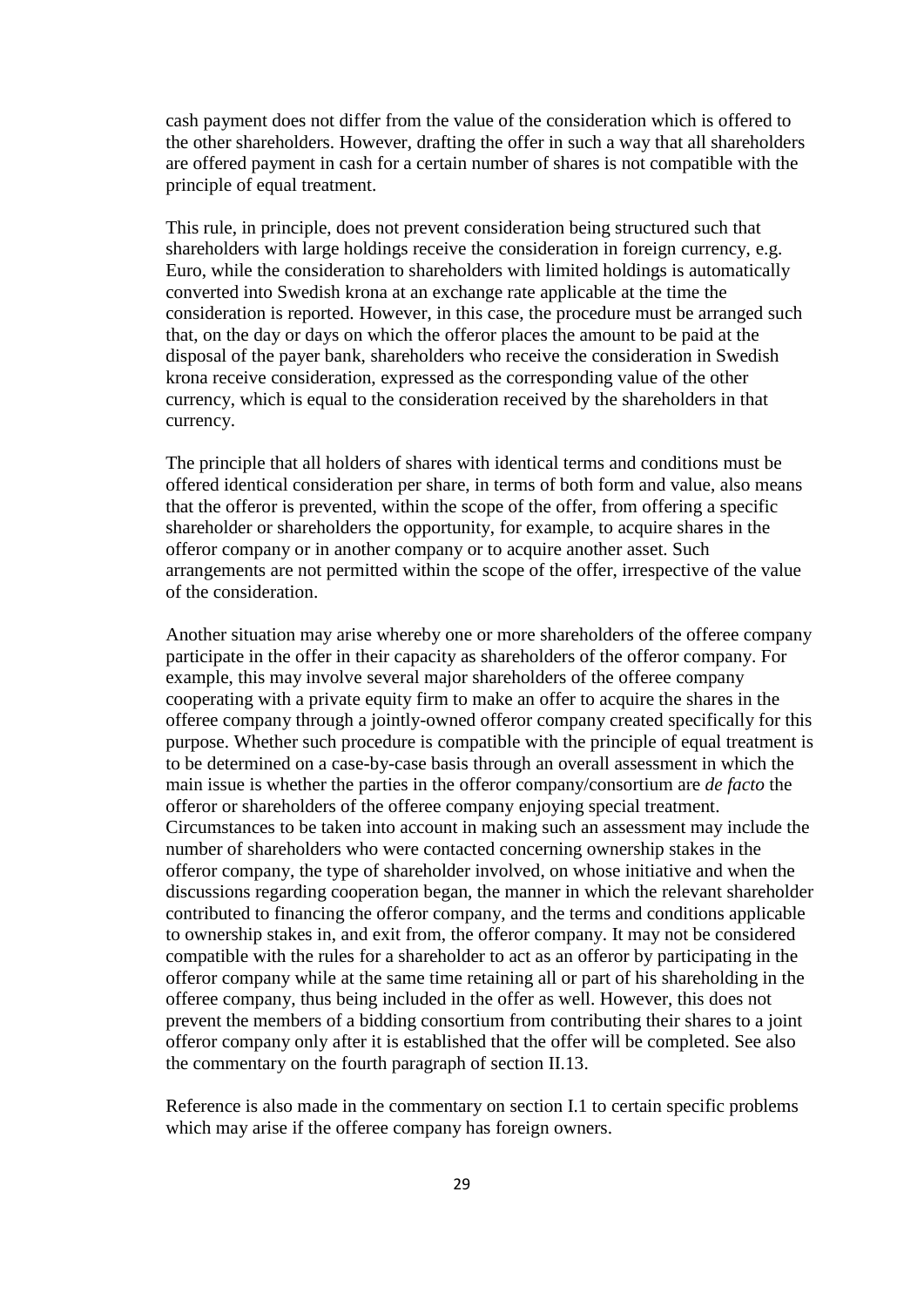#### *Treatment of holders of shares with non-identical terms and conditions*

**II.11 If the offeree company has different classes of shares, the same form of consideration must be offered for all classes of shares.**

**If the offer applies to different classes of shares which differ in terms of the economic rights carried by the shares, the difference in terms of the value of the consideration may not be unreasonable.**

**If the offer applies to different classes of shares which only differ in terms of the voting rights carried by the shares and all classes of shares are not admitted to trading on the Stock Exchange, the value of the consideration must be the same for all shares.**

**If the offer applies to different classes of shares which only differ in terms of the voting rights carried by the shares and all classes of shares are admitted to trading on the Stock Exchange, the general principle is that the value of the consideration must be the same for all shares. Subject to the Securities Council's consent, the offeror may offer a price for each class of shares which is equal to the listed price of the shares and, in addition, may offer a premium which, for each class of shares, represents an equal percentage of the price of all such classes of shares. The Securities Council may only consent to this type of consideration structure if:**

- **the liquidity in the relevant classes of shares is sufficient to provide a fair and true price structure;**
- **the price difference is not merely temporary; and**
- **the price difference is not due solely to demand from only one or a small number of buyers.**

### *Commentary*

If the offeree company has different classes of shares, the *first paragraph* states that the same form of consideration must be offered for all classes of shares. This means, for example, that an offeror may not offer shares in the offeror company to holders of one class of shares and cash to holders of another class of shares.

The principle that the same form of consideration must be offered for all classes of shares does not prevent an offeror from offering shares carrying high voting rights in the offeror company as consideration for shares carrying high voting rights in the offeree company and from offering as consideration shares carrying lower voting rights for shares carrying lower voting rights in the offeree company.

The *second to fourth paragraphs* address the issue of the value of the consideration. If the offer relates to different classes of shares carrying different economic rights in the company (such as ordinary shares and preference shares), the offeror may offer the holders of each class of share consideration which differs in terms of value. A difference in terms of the value of the consideration might arise where, for example, any of the classes of shares involves shares carrying no rights or limited rights to a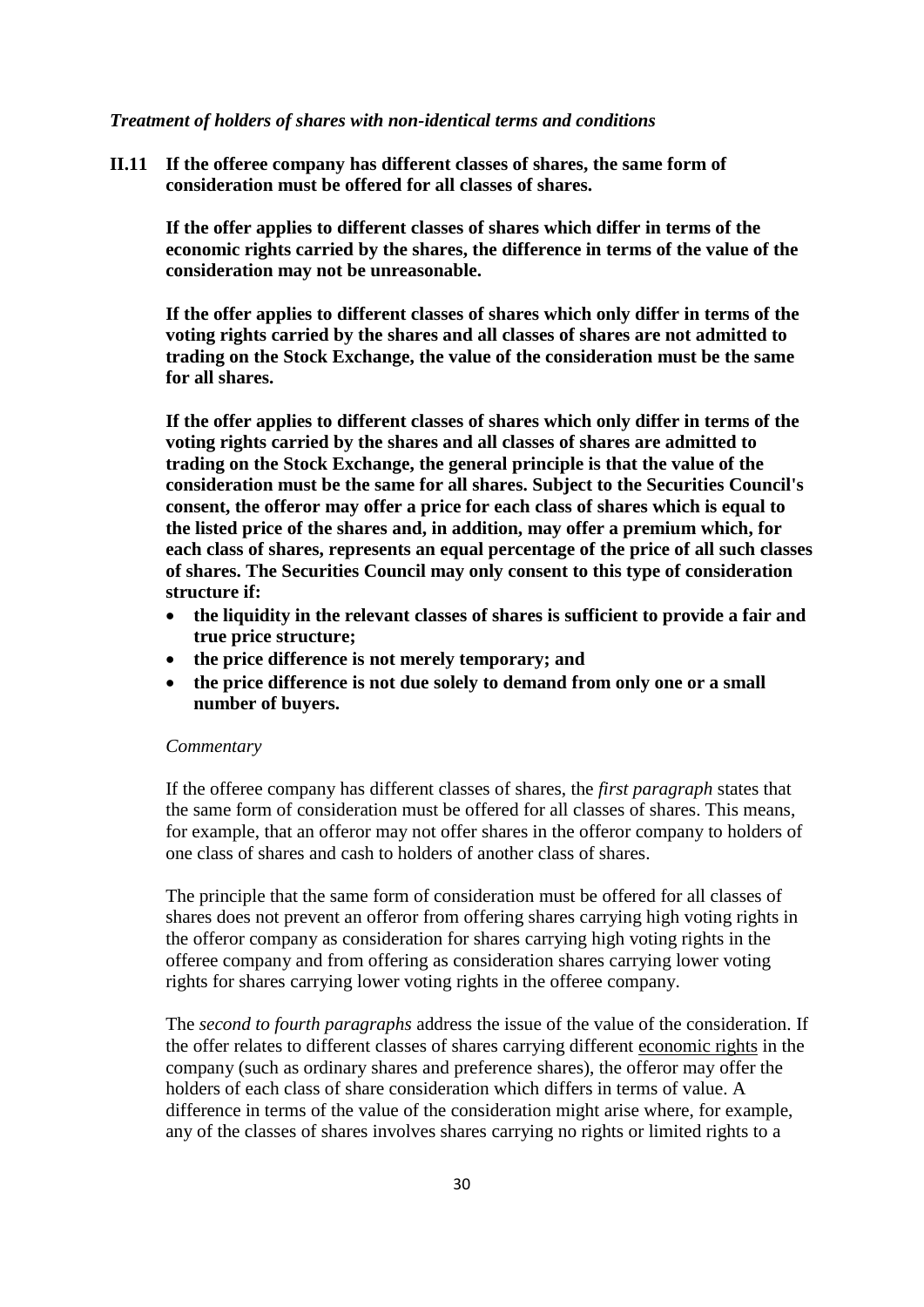share in the growth in value of the company. However, the difference in terms of the value of the consideration offered may not be unreasonable.

In cases where the difference between the classes of share only relates to the voting rights carried by the shares (for example, Class A and Class B shares), a distinction is made between, on the one hand (which is the most common in practice), the case where shares of only one class are admitted to trading on the Stock Exchange and, on the other hand, the case where both classes of shares are admitted to trading on the Stock Exchange.

If only one class of shares is admitted to trading on the Stock Exchange, the principle is that consideration of the same value must be offered for all classes of shares. If, for example, Class B shares are admitted to trading but Class A shares are not, consideration of the same value must be offered for both Class A and Class B shares.

If all classes of shares are admitted to trading on the Stock Exchange, the general principle is that the offeror must offer consideration of the same value for all classes of shares. However, if the listed price differs for different classes of shares, the offeror may apply to the Securities Council for permission to offer consideration of a different value for the shares concerned. The *fourth paragraph* states that the Securities Council may only grant such a request if three specified requirements are met. The first requirement relates to the liquidity in the classes of shares concerned. The liquidity in the classes of shares concerned need not be identical, but must be sufficient to provide a fair and true price structure. The second requirement relates to the stability of the price difference. The third and final requirement is that the price difference is not due solely to the acquisition of a certain class of shares by one or a small number of buyers.

According to section I.2, the Securities Council may consent to consideration of different value being offered for the different classes of shares in other cases as well. However, in light of the wording of the rule, this can only take place in very specific circumstances, namely where, following an overall assessment, the Securities Council comes to the conclusion that this type of consideration structure would be in the interests of all of the shareholders and could not diminish public confidence in the rules.

### *Treatment of holders of equity-related transferable securities other than shares*

**II.12 If the offer also applies to equity-related transferable securities issued by the offeree company other than shares, the consideration for the securities must be reasonable.**

**The offeror may only exclude from the offer holders of equity-related transferable securities issued within the scope of an incentive programme of the offeree company, provided the holders are otherwise afforded reasonable treatment.**

**Other than in circumstances specified in the second paragraph, the offeror may only exclude from the offer holders of a certain class of equity-related**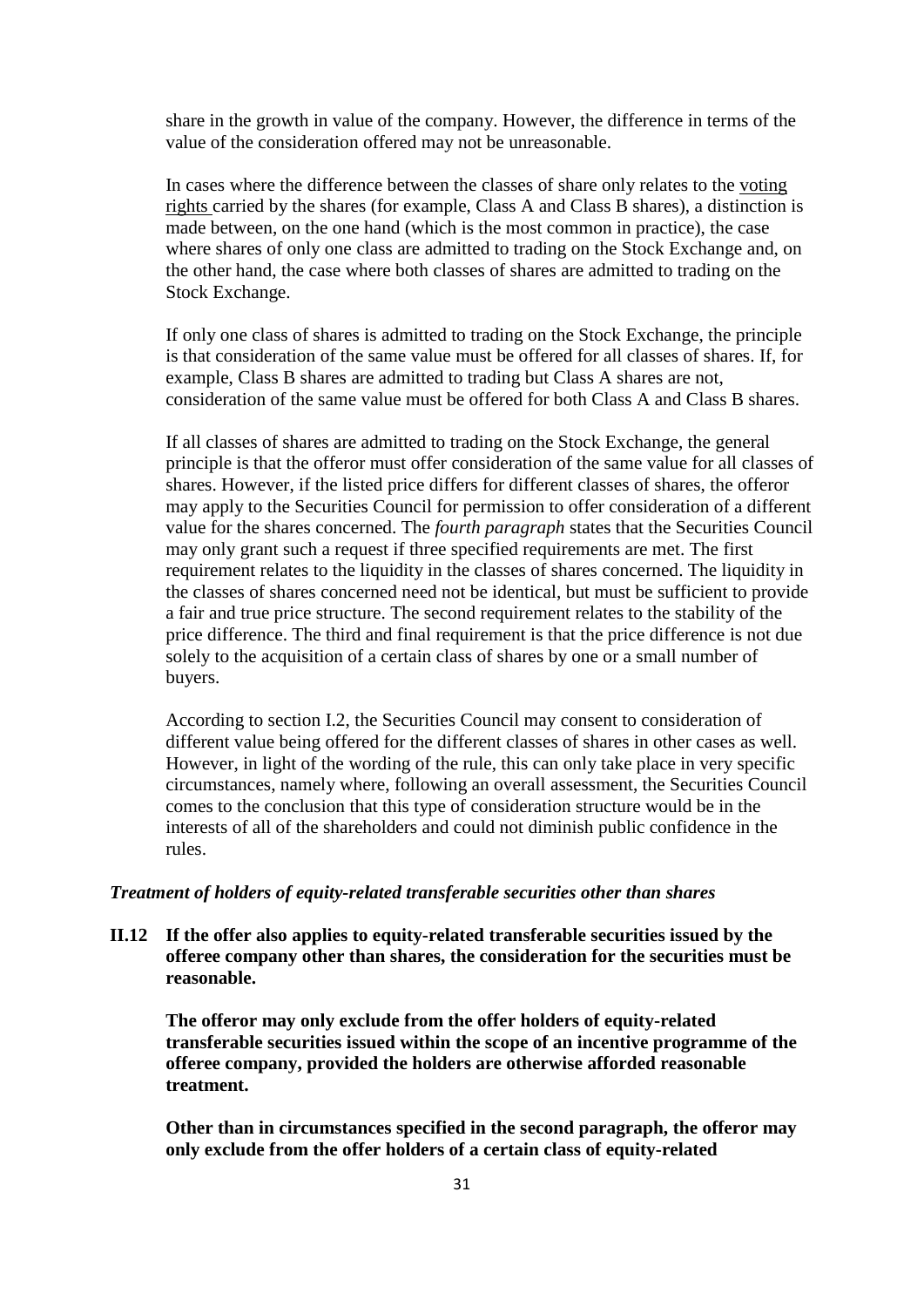**transferable security issued by the offeree company where it can be assumed that the price of these securities would not be materially affected by the delisting of the shares or other securities to which the offer relates.**

**If an offer applies to both shares and call options regarding shares to which the offer relates, the total consideration for the call options and the shares may not exceed the consideration for corresponding shares of the same class which do not constitute the underlying asset for the call options.**

### *Commentary*

The *first paragraph* addresses the situation where the offer also applies to equityrelated transferable securities issued by the offeree company other than shares, such as convertible securities or warrants (*cf.* also the commentary on section I.1).

The consideration for other equity-related transferable securities to which the offer relates must be reasonable, i.e. neither too low nor too high. As a starting point in assessing reasonableness, factors that should be taken into account include the consideration offered for the shares, the conditions governing the relevant securities and the market value of the securities, as well as other relevant circumstances. The requirement to take into account the consideration offered for the shares is, first and foremost, a rule to protect the holders of such securities - the price must not be too low. However, the requirement also functions as a rule protecting shareholders, provided the relevant securities represent a potentially substantial proportion of the shares or voting rights. On the other hand, where the securities have been issued to such a limited extent that the consideration offered for the securities cannot be assumed to affect the pricing of the shares in the offer (which is often the case if the securities have been issued to employees), there is usually no reason to take into account the consideration offered for the shares other than as a circumstance of significance for determining the minimum amount that must be offered for the securities.

The general requirement that shareholders of the offeree company must be treated equally provides that, in cases where certain holders of other securities are also shareholders, the offeror may not set the price of the securities in a way which results in part of the price being attributed, in practice, to the shares.

The price of outstanding warrants or convertible securities issued by the offeree company to which the holders are entitled shall be calculated based on the circumstances immediately prior to the offer, i.e. with their full remaining time-value and without taking into account the possibility that the warrants or the conversion right may lose their value at a later stage due to the deadline for subscription or conversion being brought forward, for example as a result of the initiation of a squeeze-out procedure.

The second paragraph prescribes that equity-related transferable securities which are issued within the scope of an incentive programme of the offeree company may be excluded from the offer. In such case, the holders of such securities must instead be afforded reasonable treatment outside the offer, for example in the form of cash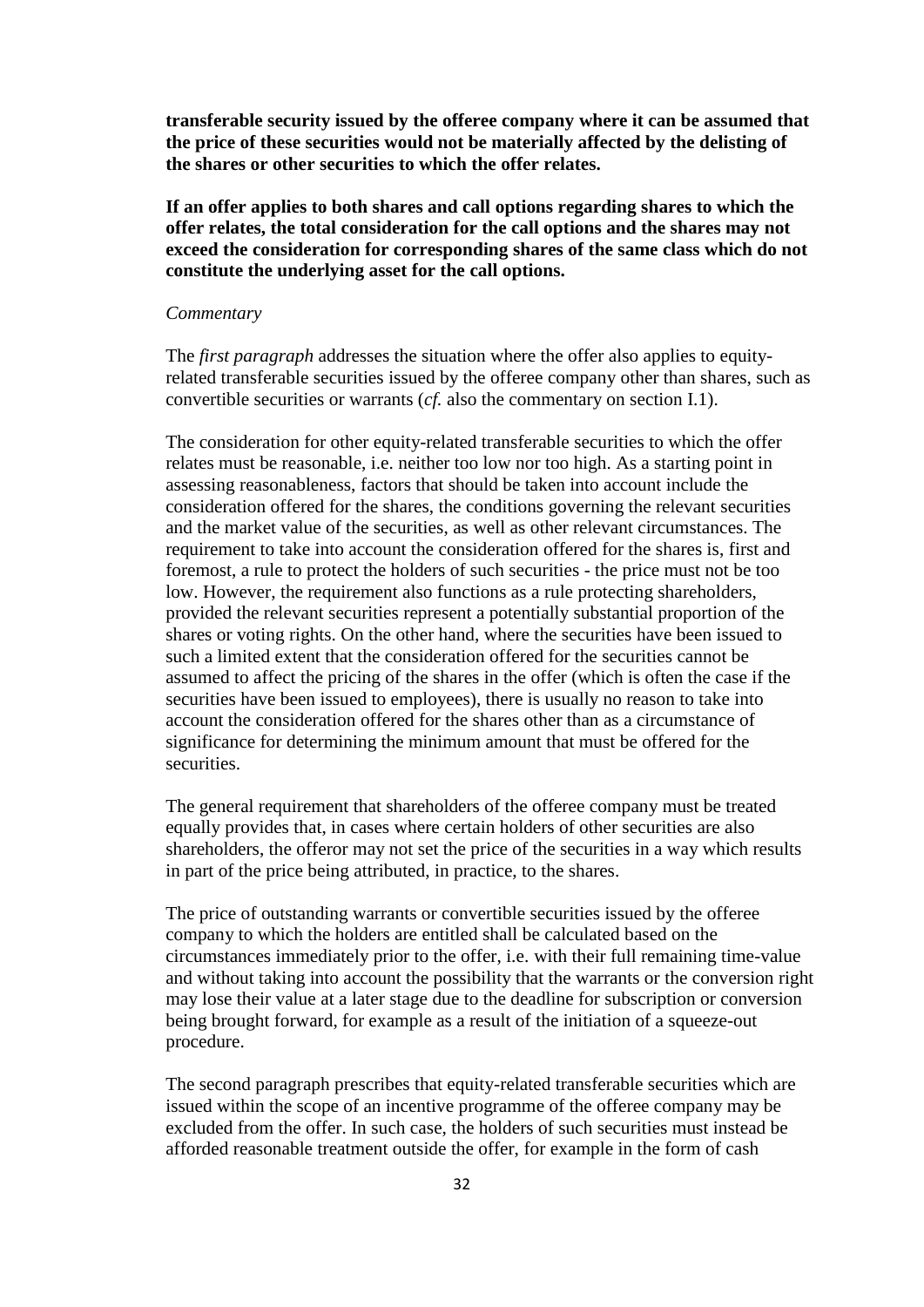consideration or participation in an incentive programme of the offeror (in respect of certain cases of offers to employees of the offeree company, see the commentary on section II.17). The offeror must announce the main terms and conditions of the compensation to the holders. Securities held by a wholly-owned subsidiary of the offeree company may be excluded from the offer without payment of consideration. The *third paragraph* states that an offer must in all cases apply to transferable securities (both listed and unlisted) issued by the offeree company which are related to another class of security, provided the pricing of the former is materially affected by the price of the latter. There is usually an impact on the price if the shares and any other securities to which the offer is primarily intended to relate will be delisted. Consequently, the offer must apply to, for example, securities which may be converted into shares, or which entitle the holder to subscribe for new shares, which may be delisted as a result of the offer. This also applies to securities where the interest rate or repayment of principal is linked to the company's share price or suchlike.

It follows from the purpose of the rule that it is not necessary for the offeror to make an offer to acquire outstanding warrants issued by the offeree company if their value is negligible or virtually negligible and it cannot be assumed on any other grounds to be in breach of generally accepted practices on the stock market to exclude the warrant holders from an offer. However, the offeror must usually make an offer to acquire outstanding convertible securities issued by the offeree company, even if the value of the conversion right is negligible or virtually negligible. The debt instrument per se may in fact have a value. However, the Securities Council may grant an exemption from this obligation, depending on the circumstances of the individual case.

The *fourth paragraph* provides that the total consideration offered by the offeror for a share and an outstanding call option regarding the relevant share may not exceed the consideration paid for other shares of the same class which do not constitute the underlying asset for the call option. Removing obstacles to acceptance of the offer may be considered to be the shareholder's responsibility. An issued call option constitutes such an obstacle, and means that the shareholder must be free from the option commitment if the shareholder is to be in a position to accept the offer for the share without committing a breach of contract. If the offeror eliminates this obstacle on the shareholder's behalf by also addressing the offer to holders of call options, the costs therefor (the amount offered for call options) is borne by the shareholder in the form of a corresponding reduction in the price offered for his shares.

### *Acquisitions prior to the offer*

**II.13 If, less than six months prior to publishing the offer, the offeror acquires shares in the offeree company otherwise than through a previous takeover bid (a "prior transaction"), the terms and conditions of the offer may not be less favourable than the terms and conditions of the prior transaction. If the offeree company has different classes of shares, the consideration under the offer will be governed by the provisions of section II.11.**

**Notwithstanding the first paragraph, when determining the terms and conditions for the offer, the offeror may take into account any fall in the price of the offeree company's shares that occurs in the period between the prior transaction and the**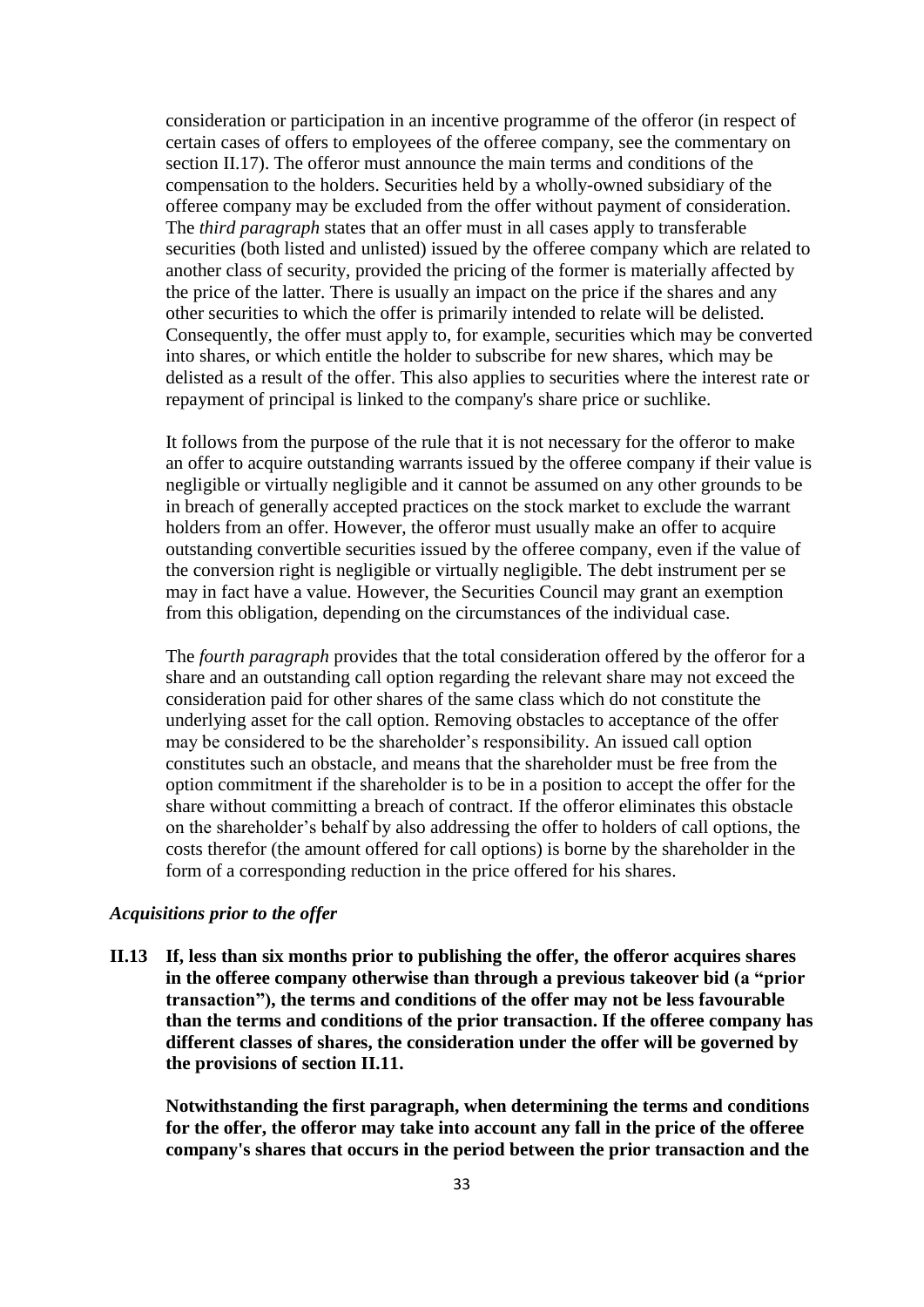**announcement of the offer and which is substantial and not merely temporary. However, if, in the prior transaction, the offeror paid a premium in relation to the offeree company's share price, an equivalent premium in percentage terms must be provided in the offer.**

**If, during the period referred to in the first paragraph, a party other than the offeror announces an offer to acquire shares in the offeree company on terms which are less favourable for the holder than the terms and conditions of the prior transaction, the offeror is no longer bound by the prior transaction when drawing up the offer.**

**If, during the period referred to in the first paragraph, the offeror has acquired more than ten per cent of the shares in the offeree company in exchange for cash consideration and otherwise than through a previous takeover bid for all of the shares in the offeree company, the offer must provide for an alternative form of consideration which entitles shareholders to receive payment in cash.**

**If, during the period referred to in the first paragraph, the offeror has acquired more than ten per cent of the shares in the offeree company in exchange for consideration in the form of shares or other securities and otherwise than through a previous takeover bid for all of the shares in the offeree company, the offer must provide for an equivalent alternative form of consideration.**

**In applying this section, prior transactions carried out by any party who, on the date of the prior transaction, was closely related to the offeror according to section I.3 are to be equated with prior transactions carried out by the offeror.**

#### *Commentary*

The principle that shareholders of the offeree company must be afforded equal treatment means that the terms and conditions of an offer must, in certain cases, be adjusted based on the terms and conditions of other acquisitions of shares carried out by the offeror. Consequently, in accordance with the *first paragraph*, an offer which is made public after an acquisition of shares must be at least as favourable for recipients of the offer as the previous acquisition (the prior transaction) if less than six months have elapsed between the prior transaction and the offer.

The adjustment requirement means that a comparison must be made between the terms and conditions of the prior transaction and the terms and conditions of the offer. This comparison must relate to the value of the consideration paid and the consideration offered, whereupon the consideration paid in the prior transaction must normally be valued based on the prevailing conditions on the contract date of the prior transaction. This means, *inter alia*, that if the consideration in the prior transaction consists wholly or partly of shares, and the value of the shares has increased, such increase in value of the shares should be disregarded and, instead, the offer must be made involving consideration which corresponds to at least the price of the shares paid as consideration on the contract date of the prior transaction.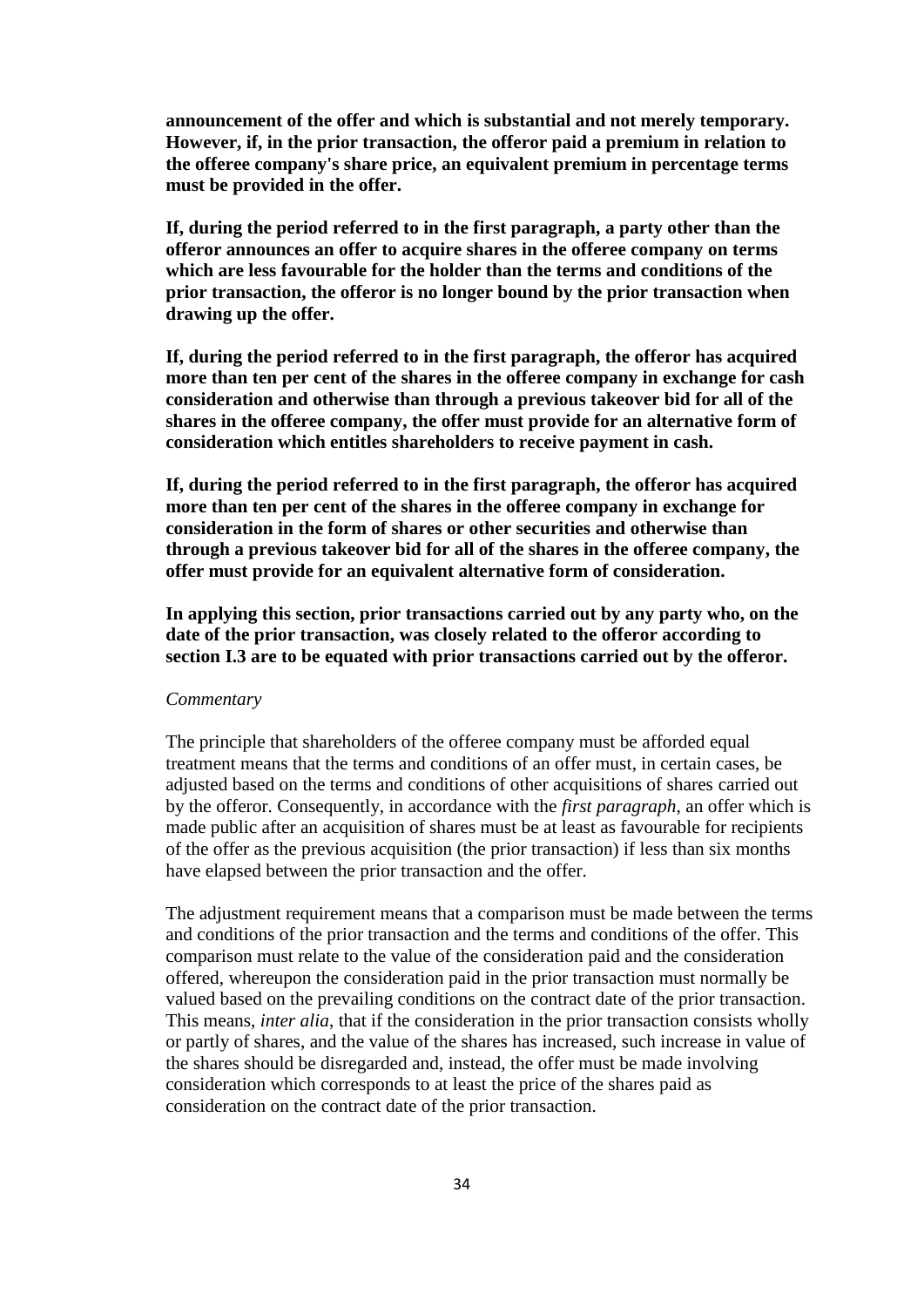If a prior transaction is carried out as a cash deal but in a currency other than the currency of the consideration under the offer, the value of the prior transaction must be determined on the basis of the exchange rate at the time of the prior transaction. For example, if the offer is made in Swedish krona and a prior transaction was carried out in US dollars, the value of the prior transaction must be determined based on the corresponding value of the prior transaction in Swedish krona, applying the exchange rate applicable on the date of the prior transaction.

In some prior transactions, the seller may have been offered an additional purchase price payable in the event the offeror in turn sells the relevant shares within a certain period of time at a higher price to a third party, such as a competing offeror. Agreements of this nature are not compatible with the principle of equal treatment unless a comparable offer regarding an additional purchase price is made to all of the shareholders, or the Securities Council grants an exemption in an individual case.

In some prior transactions, the offeror may also, prior to an impending offer, promise to pay the seller an equivalent additional purchase price in the event the price under the offer is ultimately higher than the price under the prior transaction. A prior transaction formulated in this manner does not violate the principle of equal treatment.

The equal treatment requirement need not necessarily be maintained in all situations. The *second paragraph* states that the equal treatment requirement may be derogated from if the price of the offeree company's shares at the time the offer is announced is substantially lower than the price which applied on the date of the prior transaction, and this decline in the share price is not merely temporary but has a certain permanence. Clearly, the fall in the share price may be ignored if it is a result of the prior transaction.

If the exception rule is applicable, the circumstances in question may be taken into account when the terms and conditions of the offer are determined, although this does not mean that all connections with the previous acquisition cease to apply. A percentage increment in relation to a listed price in the prior transaction must be followed by an increment of at least the same percentage in relation to the share price at the time the offer is announced.

Another situation in which the main principle of equal treatment need not necessarily be maintained is addressed in the *third paragraph*. In this case, a party other than the offeror announces an offer to acquire shares in the offeree company during the period referred to in the first paragraph, on terms which are less favourable for the holder than the terms and conditions of the prior transaction. In a situation such as this, it is unreasonable for the offeror to be bound by its prior transaction when drawing up the terms and conditions of the offer - otherwise, bidders would not be competing on equal terms. Accordingly, in a situation such as this, the offeror is free to offer terms and conditions that differ from the terms and conditions of the prior transaction.

The provisions apply irrespective of whether the prior transaction was carried out as a stock market trade or otherwise. An executed acquisition is equated with an agreement for a future acquisition. This is also the case where an option is issued that entitles the offeror to acquire shares in the offeree company.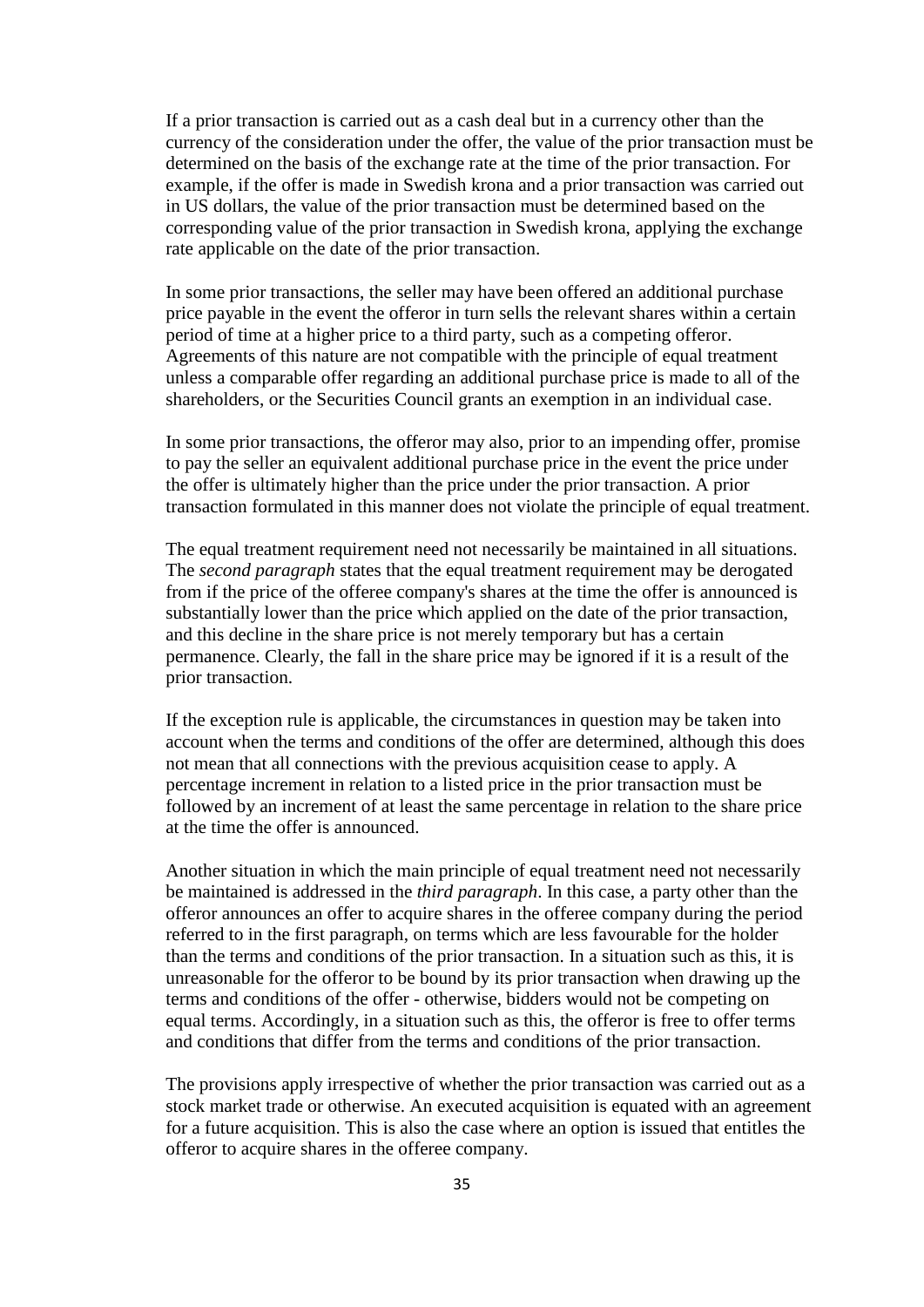The provisions do not apply to intra-group transactions. Nor do they apply to acquisitions through subscription for shares in a rights issue. It is for the Securities Council to determine whether the provisions apply to subscription for shares in a private placement in an individual case.

The adjustment requirements address primarily shares with identical terms and conditions. However, the question of adjustment also arises in other cases as a result of the application of the second to fourth paragraphs of section II.11 concerning the value of the consideration in cases where the offeree company has different classes of shares.

When making a comparison between the consideration in the prior transaction and the consideration under the offer, dividends payable must be taken into account. Interest to compensate for the time factor may, but need not, be paid to the other shareholders. The offeror's commission costs or equivalent costs should not be taken into account. If, during the period between the prior transaction and the offer, the offeree company carries out a share split or reverse share split in respect of shares in the offeree company or carries out a rights issue, this must be taken into account.

If an offer provides for alternative forms of consideration, the offeror may, as a basis for the comparison, select the alternative which, at the time the comparison is made, appears to be the most favourable for parties to whom the offer is made.

In keeping with the fundamental principle that the offeree company's shareholders be treated equally, the *fourth paragraph* stipulates that if the offeror has acquired more than ten per cent of the shares in the offeree company less than six months prior to the announcement of an offer, in exchange for cash consideration and otherwise than through a previous takeover bid for all of the shares in the offeree company, the offer must provide for an alternative form of consideration which entitles shareholders to receive payment in cash. The application of this provision is not conditional on the prior transactions having been carried out exclusively in exchange for cash consideration. The provision also applies to transactions involving mixed forms of consideration, provided the cash component of the consideration is sufficiently large that, as a result of this component, the offeror can be considered to have acquired shares representing more than ten per cent of the shares in the offeree company in exchange for cash consideration.

The *fifth paragraph* states that if the offeror has acquired more than ten per cent of the shares in the offeree company in exchange for consideration in the form of shares or other securities, an equivalent alternative form of consideration must be included in the offer. This means, for example, that if, in a prior transaction, the offeror has acquired more than ten per cent of the shares in the offeree company through a noncash issue, the offer must provide for a share alternative. The provisions of section II.11 should be taken into account in this context. The application of this provision is not conditional on the prior transactions having been carried out exclusively in exchange for consideration in the form of, for example, shares. The provision also applies to transactions involving mixed forms of consideration, if, for example, the share component of the consideration is sufficiently large that, as a result of this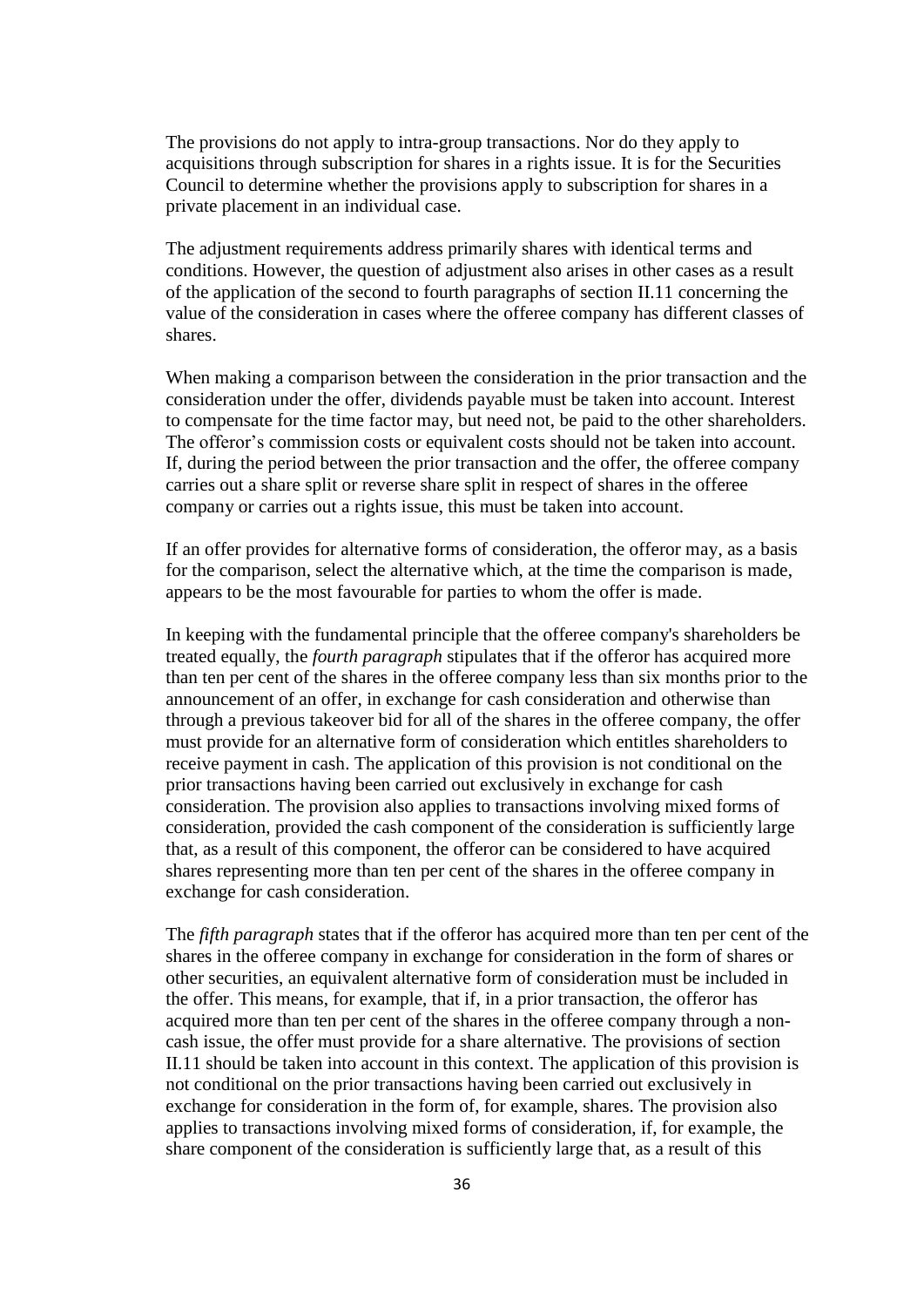component, the offeror can be considered to have acquired shares representing more than ten per cent of the shares in the offeree company in exchange for consideration in the form of shares.

The rules in this section address transactions which are carried out with shareholders who would have been covered by the offer if the prior transaction had not been carried out. Thus, they do not address the terms and conditions applicable to the participation of one or more shareholders in an offeror company, such as the terms and conditions of the sale of shares by members of a consortium to a jointly-owned offeror company which, in these types of cases, may differ from the terms and conditions of the offer. *Cf.* also the commentary on section II.10.

According to the *sixth paragraph*, prior transactions carried out by any party who is closely related to the offeror according to section I.3 are to be equated with prior transactions carried out by the offeror. The wording of the provision provides that it only applies if the close relationship existed on the date of the relevant transaction.

# *Acquisitions during the offer*

**II.14 If the offeror acquires shares in the offeree company after an offer has been made public (a "side transaction") on terms which are more favourable for the holder than the terms and conditions of the offer, the offeror must adjust the terms and conditions of the offer to a corresponding extent. If the offeree company has different classes of shares, the consideration under the offer will be governed by the provisions of section II.11.**

**The first paragraph applies to side transactions which are carried out outside the offer, prior to commencement of payment of the consideration under the offer. Section II.15 applies to subsequent acquisitions.**

**The offeror must, as soon as possible, publish the price and, where applicable, other terms and conditions on which side transactions referred to in the first paragraph have been carried out and also disclose the new terms and conditions applicable to the offer as a result of the side transactions.**

**If, during the period referred to in the first and second paragraphs, the offeror acquires shares in exchange for cash consideration and otherwise than through a previous takeover bid for all of the shares in the offeree company which, together with shares acquired in the manner referred to in the fourth paragraph of section II.13, represent more than ten per cent of the shares in the offeree company, the offer must provide for an alternative form of consideration which entitles shareholders to receive payment in cash.**

**If, during the period referred to in the first and second paragraphs, the offeror acquires shares in exchange for consideration in the form of shares or other securities and otherwise than through a previous takeover bid for all of the shares in the offeree company which, together with shares acquired in the manner referred to in the fifth paragraph of section II.13, represent more than**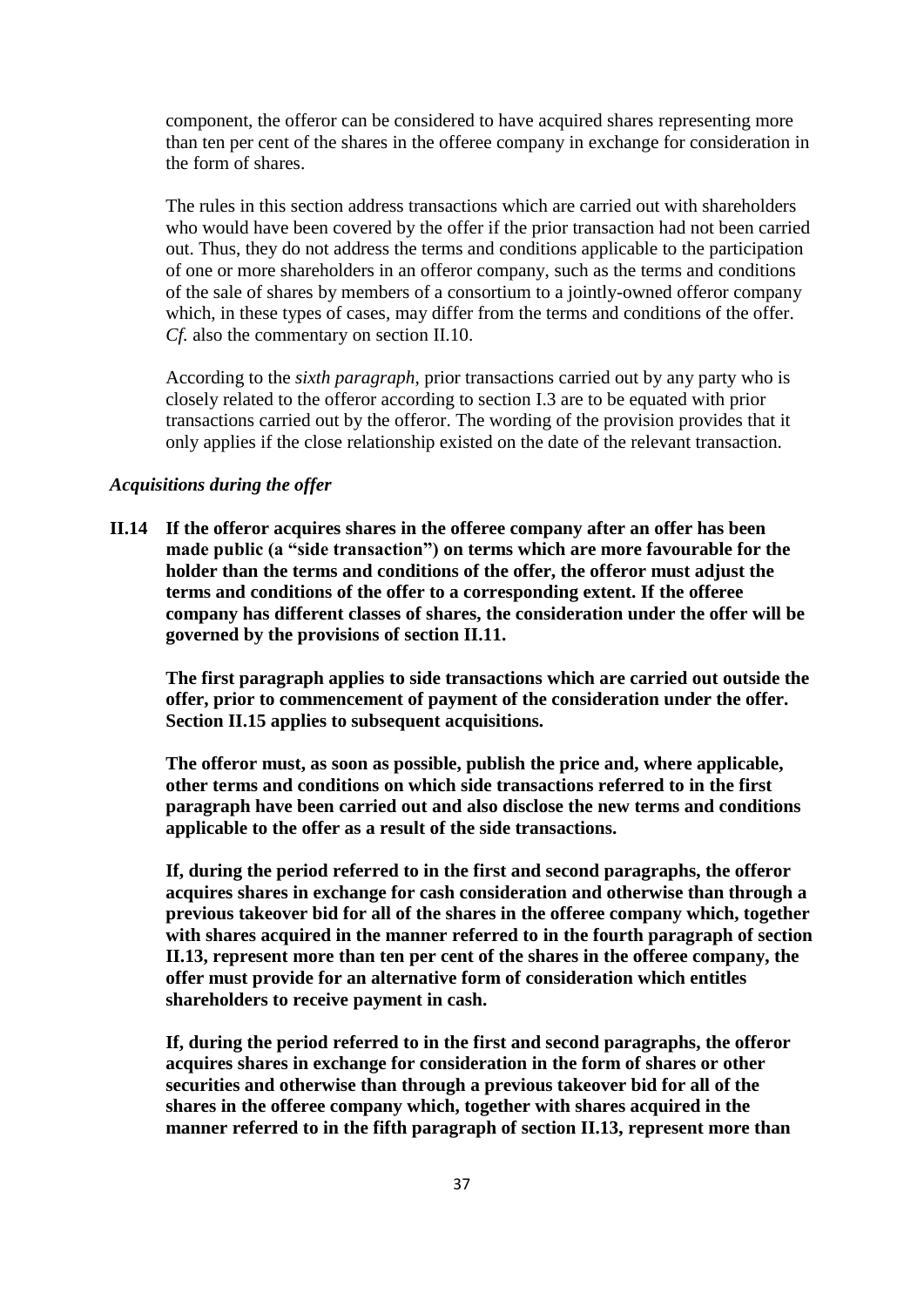**ten per cent of the shares in the offeree company, the offer must provide for an equivalent alternative form of consideration.**

**In applying this section, side transactions carried out by any party who, on the date of the side transaction, was closely related to the offeror according to section I.3 are to be equated with side transactions carried out by the offeror.**

### *Commentary*

An offeror may acquire shares in the offeree company by means of a side transaction, both on and off the Stock Exchange. This type of acquisition may be carried out using the same form of consideration as that under the offer, but it may also be carried out using a different form of consideration. If the terms and conditions of the side transaction are more favourable for the holder than the terms and conditions of the offer, in accordance with the *first paragraph*, a corresponding amendment to the terms and conditions of the offer must be made. Consequently, a comparison must be made between the terms and conditions of the offer and the terms and conditions of the side transaction. The consideration under the offer and the consideration in the side transaction must usually be valued based on the market conditions on the date of the side transaction. This means, *inter alia*, that if the consideration under the offer consists wholly or partly of shares, or if shares constitute one or more alternative forms of consideration, and the shares have risen in value, side transactions may be carried out at the new share price, without the requirement for compensation to be paid to those who have accepted the offer.

These provisions apply irrespective of whether the side transaction was carried out as a stock market trade or otherwise. An executed acquisition is equated with an agreement for a future acquisition. This is also the case where an option is issued that entitles the offeror to acquire shares in the offeree company.

The adjustment requirements address primarily shares with identical terms and conditions. However, the question of adjustment also arises in other cases as a result of the application of the second to fourth paragraphs of section II.11 concerning the value of the consideration in cases where the offeree company has different classes of shares.

When making a comparison between the consideration under the offer and the consideration in the side transaction, dividends payable must be taken into account. Interest to compensate for the time factor may, but need not, be paid to the other shareholders. The offeror's commission costs or equivalent costs should not be taken into account.

If an offer provides for alternative forms of consideration, the offeror may, as a basis for the comparison, select the alternative which, at the time the comparison is made, appears to be the most favourable for those who accept the offer.

In cases where side transactions result in an adjustment of the terms and conditions of the offer, in accordance with the *third paragraph*, the offeror must, as soon as possible, publish the price and, where applicable, other terms and conditions of the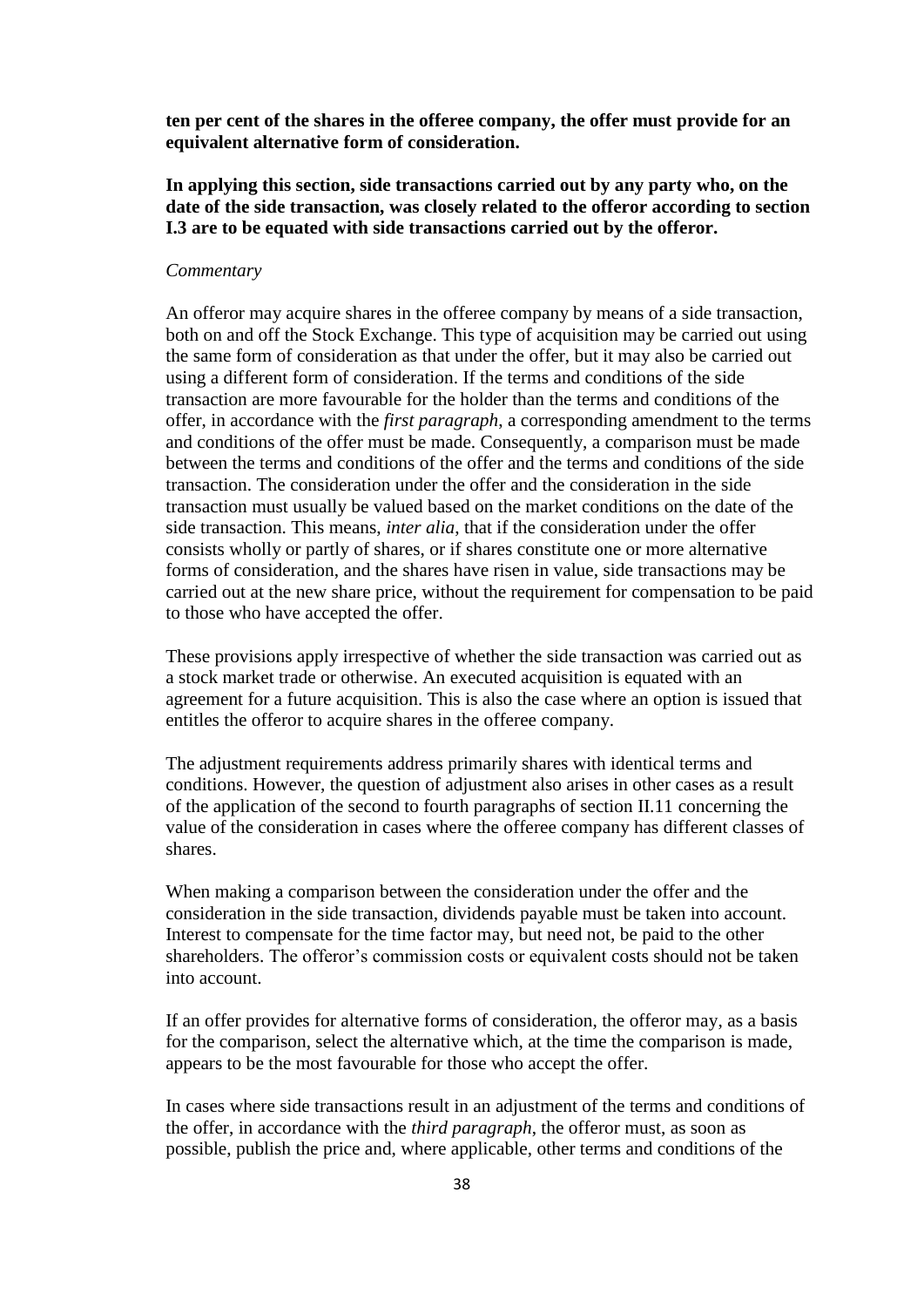side transactions and also disclose the new terms and conditions applicable to the offer.

In keeping with the fundamental principle that the offeree company's shareholders be treated equally, the *fourth paragraph* stipulates that if, during the period referred to in the first and second paragraphs, the offeror acquires shares in exchange for cash consideration and otherwise than through a previous takeover bid for all of the shares in the offeree company which, together with shares acquired in the manner referred to in the fourth paragraph of section II.13, represent more than ten per cent of the shares in the offeree company, the offer must provide for an alternative form of consideration which entitles shareholders to receive payment in cash. The application of this provision is not conditional on the transactions having been carried out exclusively in exchange for cash consideration. The provision also applies to transactions involving mixed forms of consideration, provided the cash component of the consideration is sufficiently large that, as a result of this component, the offeror has *de facto* acquired shares representing more than ten per cent of the all of the shares in the offeree company.

The *fifth paragraph* states that if the offeror has acquired more than ten per cent of the shares in the offeree company in exchange for consideration in the form of shares or other securities, an equivalent alternative form of consideration must be included in the offer. This means, for example, that if, in a side transaction, the offeror has acquired more than ten per cent of the shares in the offeree company through a noncash issue, the offer must provide for a share alternative. In this context, the provisions of the second to fourth paragraphs of section II.11 must be taken into account as regards the value of the consideration in cases where the offeree company has different classes of shares. The application of this provision is not conditional on the transactions having been carried out exclusively in exchange for consideration in the form of, for example, shares. The provision also applies to transactions involving mixed forms of consideration, provided, for example, that the share component of the consideration is sufficiently large that, as a result of this component, the offeror can be considered to have acquired shares representing more than ten per cent of the shares in the offeree company in exchange for consideration in the form of shares.

According to the *sixth paragraph*, side transactions carried out by any party who is closely related to the offeror according to section I.3 are to be equated with side transactions carried out by the offeror. The wording of the provision provides that this only applies if the close relationship existed at the time of the relevant transaction.

# *Acquisitions after the offer*

**II.15 If the offeror acquires shares in the offeree company (a "subsequent transaction") within a period of six months after the commencement of payment of the consideration in a takeover bid on terms which are more favourable than the terms and conditions of the offer, the offeror must pay compensatory cash consideration to those who have accepted the offer. If the offeree company has different classes of shares, section II.11 applies to the consideration under the offer.**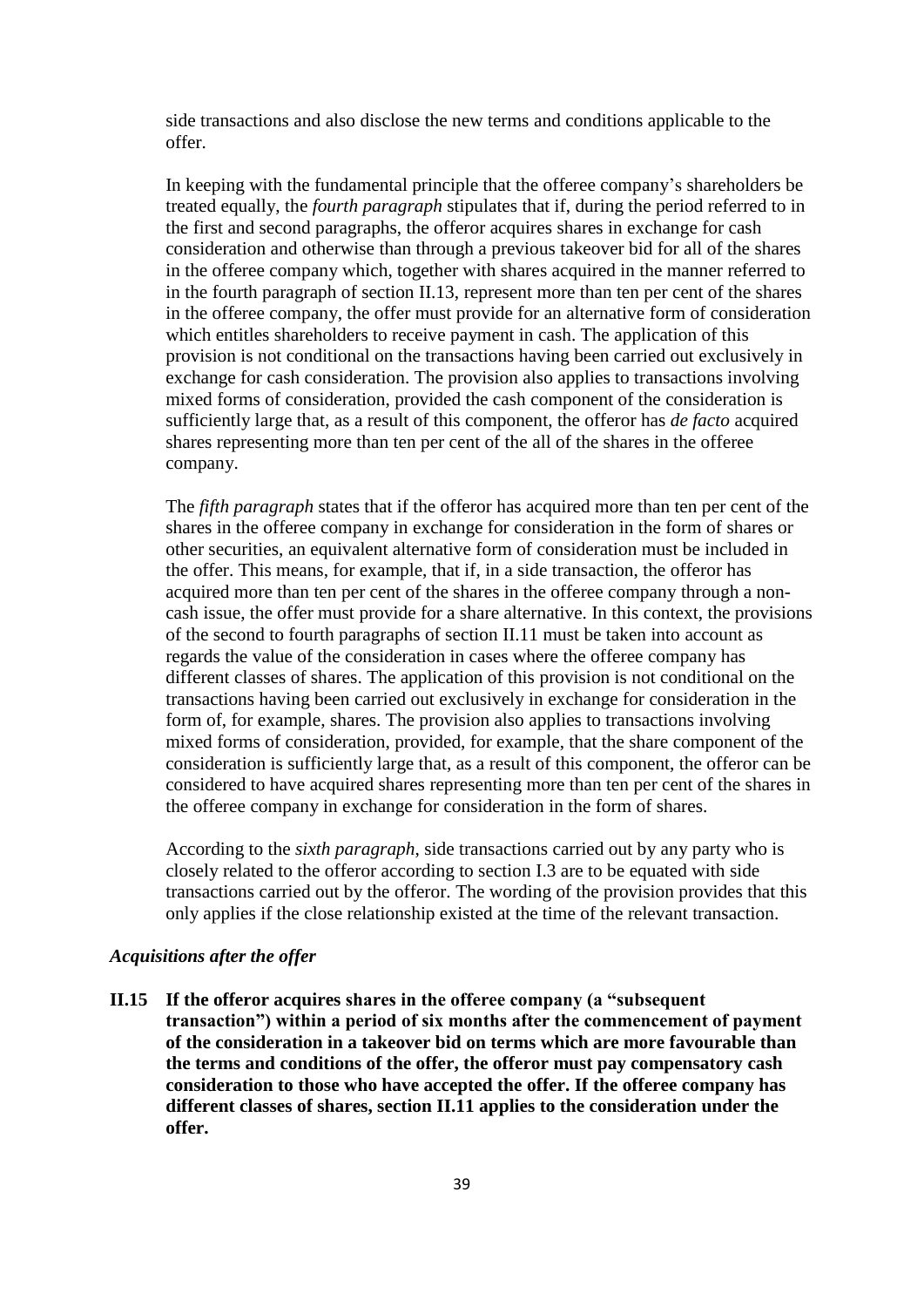**The first paragraph does not apply if a party other than the offeror has announced an offer to acquire shares in the offeree company on terms which are more favourable for the shareholder than the terms and conditions of the offer.**

**In applying this section, subsequent transactions carried out by any party who, at the time of the subsequent transaction, was closely related to the offeror according to section I.3 are to be equated with subsequent transactions carried out by the offeror.**

### *Commentary*

If the offeror acquires shares in the offeree company less than six months after the commencement of payment of the consideration in a takeover bid on terms which are more favourable for the holder than the terms and conditions of the offer, in accordance with the *first paragraph* the offeror must pay compensatory cash consideration to those who have accepted the offer. Consequently, a comparison must be made between the terms and conditions of the offer and the terms and conditions of the subsequent transaction.

The consideration under the offer and the consideration in the acquisition must normally be valued based on the market conditions at the time it was announced that the offer would be completed. This means, *inter alia*, that if the consideration under the offer consists wholly or partly of shares, or if shares are one of several alternative forms of consideration, and the value of the shares has risen, the increase in the share price should not be taken into account. Thus, the terms or conditions of a subsequent transaction may not be more favourable for the seller in the subsequent transaction than the terms and conditions of the offer at the time it is announced that the offer will be completed.

This provision addresses transactions which are carried out after the offer has been implemented. Thus, it does not prevent the offeror, in connection with one or more extensions of the acceptance period in an offer in which consideration consists wholly or partly of shares, from paying consideration at different times in accordance with the original exchange ratio, notwithstanding any increase in the price of the share constituting consideration.

This provision applies irrespective of whether the subsequent transaction was carried out as a stock market trade or otherwise. An executed acquisition is equated with an agreement for a future acquisition. This is also the case where an option is issued that entitles the offeror to acquire shares in the offeree company.

This provision does not apply to acquisitions which are carried out within the scope of a squeeze-out procedure, where the squeeze-out has been considered by an arbitration tribunal. Nor does the provision apply to a private offer made by an offeror in connection with a squeeze-out procedure, whereby the offeror offers to acquire shares for a price equal to the price claimed in the squeeze-out procedure. However, this does not apply if, in order to circumvent the rules concerning subsequent transactions, the party entitled to exercise squeeze-out rights has submitted the matter to arbitration in order therein to concede the other party's claim and to reach a settlement on terms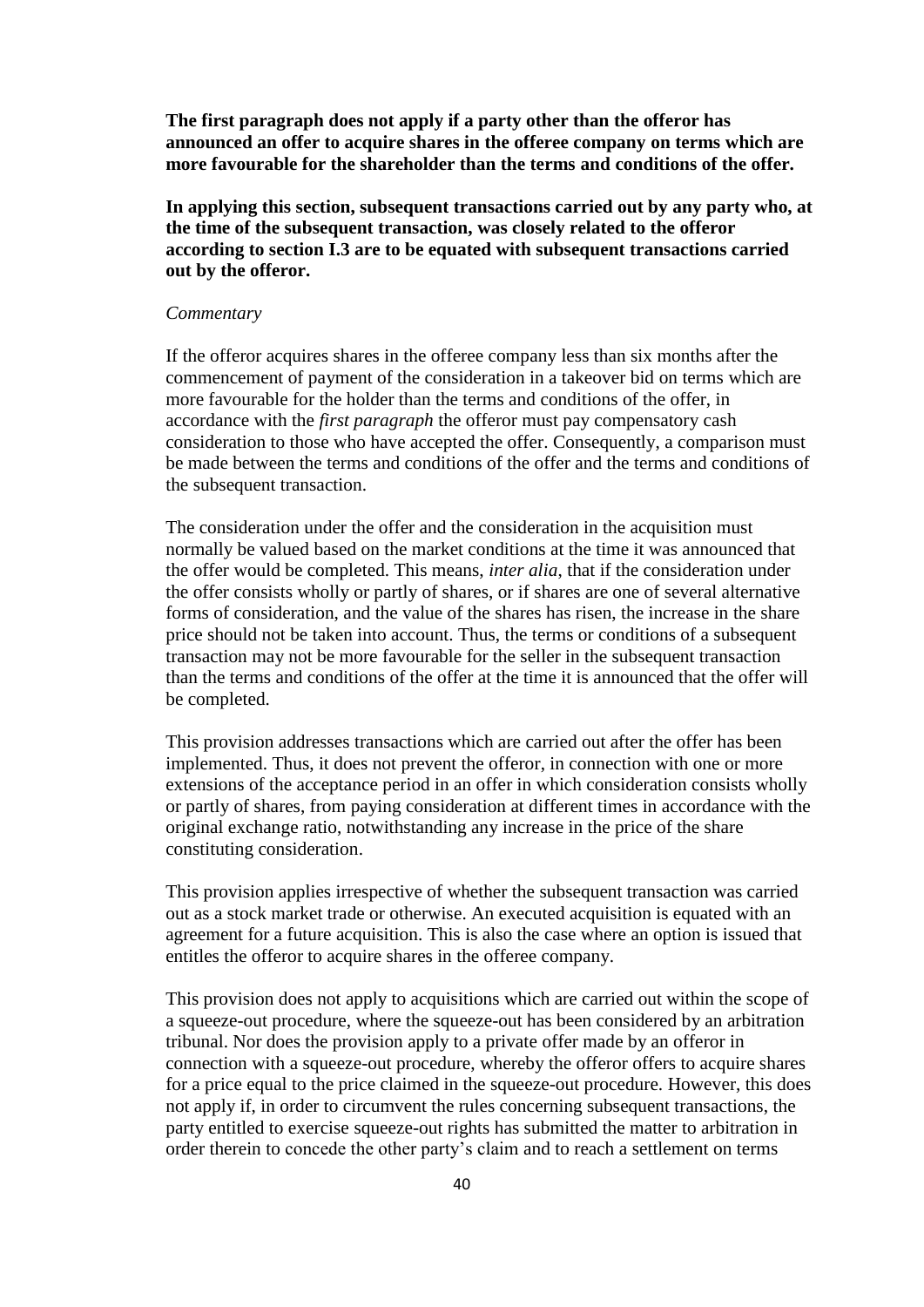which, for the parent company, manifestly deviate from generally accepted practices in squeeze-out cases, or otherwise waive its rights.

The adjustment requirements address primarily shares with identical terms and conditions. However, the question of adjustment also arises in other cases as a result of the application of the second to fourth paragraphs of section II.11 concerning the value of the consideration in cases where the offeree company has different classes of shares.

When making a comparison between the consideration under the offer and the consideration in the subsequent transaction, dividends payable must be taken into account. Interest may, but need not, be taken into account. If interest is to be taken into account, it must be calculated no earlier than from the date on which the offeror commenced payment of the consideration (*cf.* section II.23). The offeror's commission costs or equivalent costs should not be taken into account.

If an offer provides for alternative forms of consideration, the offeror may, as a basis for the comparison, select the alternative that, at the time the comparison is made, appears to be the most favourable for those who have accepted the offer.

The *third paragraph* states that the provision also applies to transactions carried out by any party who is closely related to the offeror according to section I.3. A specific consequence of this is that, if the offeree company becomes a subsidiary of the offeror following completion of the offer, any buy-back of shares by the offeree company must be carried out on the basis that the acquisition may constitute a "subsequent transaction".

### *Certain provisions regarding partial offers*

- **II.16 A takeover bid may relate to fewer than all of the shares in the offeree company (a partial offer) if:**
	- **a) as a result of the offer, the offeror, either alone or together with a party closely related to the offeror according to Chapter 3, section 5 of the Stock Market (Takeover Bids) Act (SFS 2006:451), could not become the owner of shares representing 30 per cent or more of the voting rights for all of the shares in the offeree company; or**
	- **b) at the time the offer is made public, the offeror, either alone or together with a party closely related to the offeror according to Chapter 3, section 5 of the Stock Market (Takeover Bids) Act (SFS 2006:451), owns shares representing 30 per cent or more of the voting rights for all of the shares in the offeree company, and there is no requirement to make a mandatory offer.**

**When a partial offer is announced, the maximum number of shares which the offeror wishes to acquire pursuant to the offer must be stated in the press release referred to in section II.3, as well as whether the offeror reserves the right to acquire additional shares pursuant to the offer.**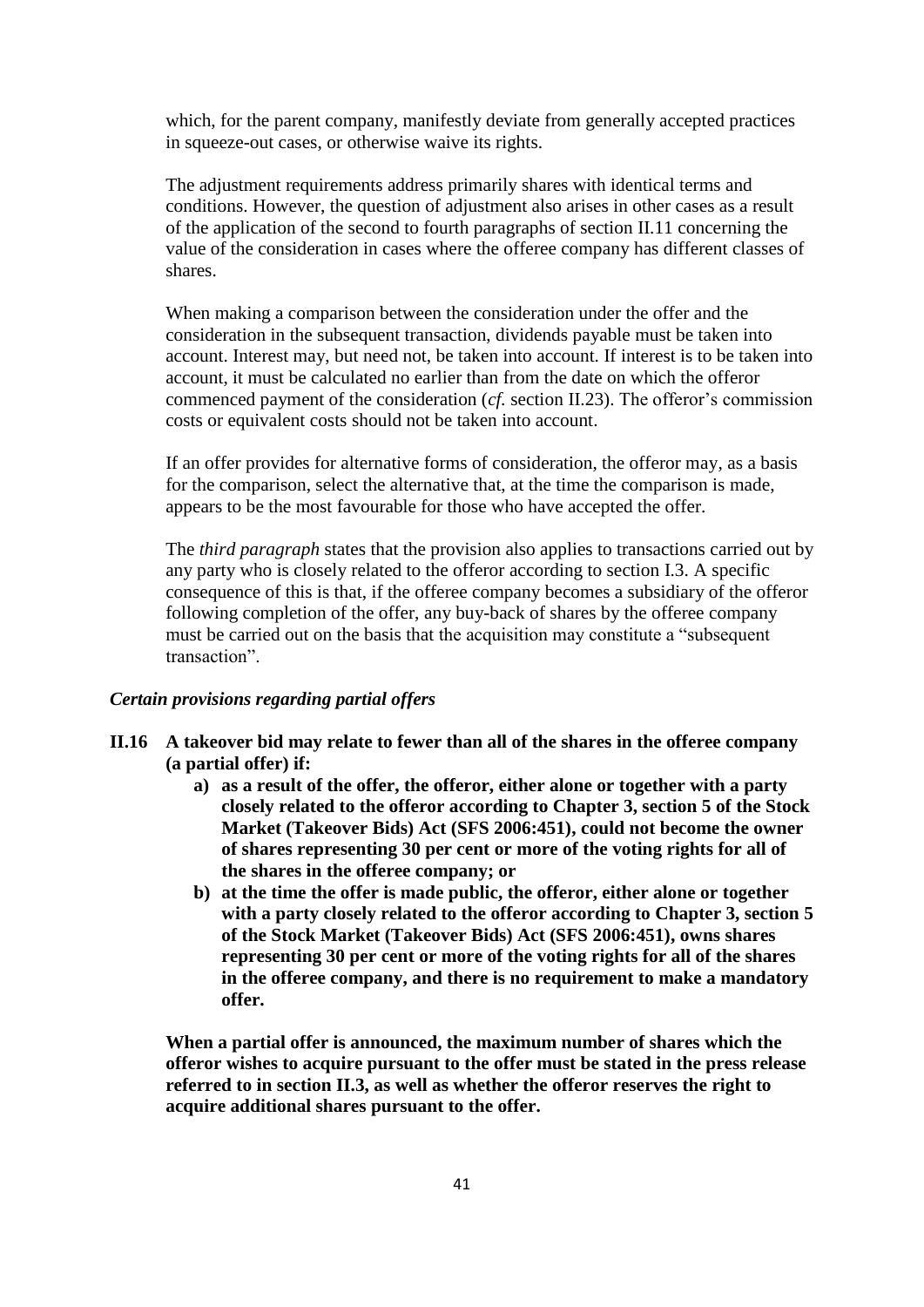**If the maximum desired number of shares stated in the offer is exceeded and the offeror has not reserved the right to acquire additional shares, the offeror must make a proportional reduction in the blocks of shares covered by acceptances submitted. In assessing whether a certain minimum number of shares have been acquired, shares covered by acceptances submitted pursuant to the offer will be added to shares which the offeror has acquired outside the offer, after the offer was announced.**

#### *Commentary*

A takeover bid usually applies to all of the shares in the offeree company not already held by the offeror. However, offers are sometimes made for more limited acquisitions of shares. Offers which relate to fewer than all of the shares in the offeree company not already held by the offeror are referred to as partial offers. Unless otherwise stated in the rules, the rules also apply to partial offers. Certain provisions which only apply to partial offers are presented in this section.

The rules relating to mandatory offers in the TBA restrict the scope for partial offers. Consequently, in accordance with the *first paragraph*, a partial offer may not be made if, as a result of the offer, the offeror, either alone or together with a closely related party in accordance with Chapter 3, section 5 of the TBA, could become the owner of shares representing three tenths or more of the voting rights for all of the shares in the company. Thus, a partial offer which does not meet the threshold triggering a mandatory offer is permitted. But the offeror, either alone or together with a closely related party in accordance with Chapter 3, section 5 of the TBA, may already hold shares representing three tenths or more of the voting rights in the offeree company and not be subject to the requirement to make a mandatory offer, such as where the relevant shares were already held when the statutory provisions regarding mandatory offers entered into force. In this case, a partial offer relating to some of the other shares in the company may be made. If the shareholding is based on an exemption from the requirement to make a mandatory offer granted by the Securities Counsel, the possibility to make a partial offer for some of the other shares depends on the wording of the exemption.

In the case of partial offers, in a press release as referred to in section II.3 the offeror must state the number of shares in the offeree company to which the offer relates. This is stated in the *second paragraph*. There is nothing to prevent the offeror from reserving the right to acquire additional shares pursuant to the offer, as long as the threshold triggering a mandatory offer is not met, if it proves to be the case that interest in selling shares is sufficient to permit this.

This provision does not preclude the offeror from stating a price range within which the offeror makes an offer to acquire shares and each shareholder stating the minimum price at which they are prepared to sell, after which the offeror eliminates surplus acceptances on this basis, provided this is done in a predictable, fair and uniform manner.

### *Role of the board of the offeree company*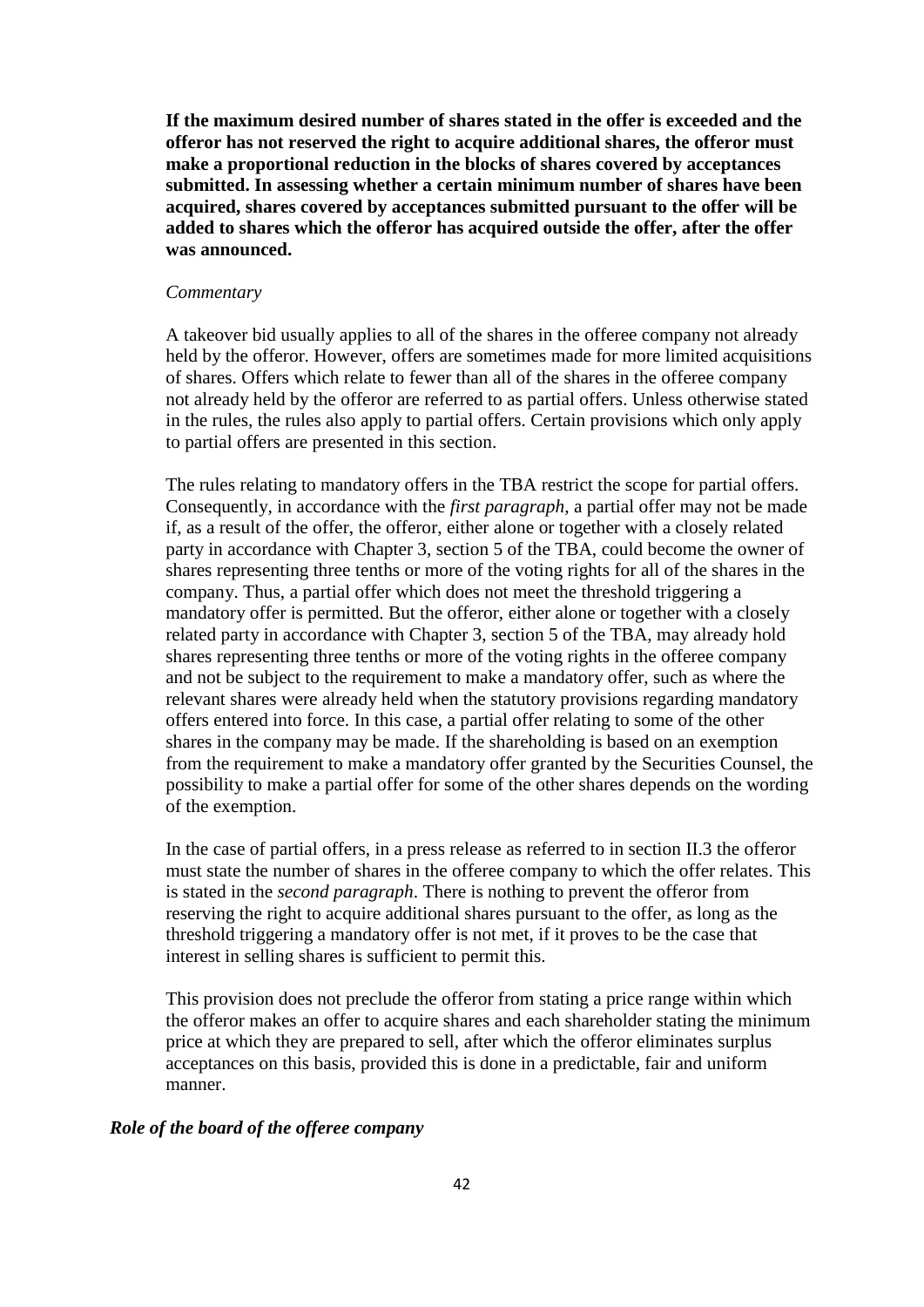# **II.17 The board of the offeree company must act in the interests of shareholders in matters relating to the offer.**

### *Commentary*

A takeover bid is addressed to the offeree company's shareholders, who must decide whether to accept or reject the offer. However, this does not mean that the board of the offeree company is not involved in the offer procedure. The board has a key role in the procedure and must endeavour, throughout the entire procedure, to act in the interests of shareholders. The board may not act in its own interests or allow itself to be directed by the interests of only one or some shareholders. Also, if there is more than one bidder, the board may not promote a particular offeror without objective grounds. Chapter 5 of the TBA contains provisions which prohibit the board from taking measures, without the approval of shareholders, which are intended to impair the conditions for making or implementing the offer. The provisions do not prevent the board from considering or providing information about alternatives other than the offer that has been made, or from entering into discussions with other potential bidders, provided the board is of the opinion that this is in the interests of shareholders.

The general disclosure obligations of the offeree company as a listed company remain unchanged in a takeover situation. If new information is published by the offeree company in a takeover situation, it may be necessary to make a supplement to the offer document (see the second paragraph of section II.6). If information is available which may affect the assessment of the offer without the offeree being obliged to publish the information immediately, the offeree company should endeavour to publish the information not later than two weeks prior to the expiry of the acceptance period (cf. the board's obligation under section II.19 to announce its reasoned opinion on the offer not later than two weeks prior to the expiry of the acceptance period.)

As a consequence of a takeover bid, the board is often assigned the task of deciding whether one or more potential bidders are entitled to conduct a due diligence investigation and to determine, in this context, *inter alia*, the scope and the forms of the investigation. Section II.20 contains a provision on this. Correspondingly, given its obligation to act in the interests of shareholders, it is the board's responsibility to decide upon, for example, an offeror's request for assistance in the drafting of applications for requisite official authorisations/regulatory clearances.

If, prior to completion of the offer, an offeror wishes to offer employees of the offeree company a bonus arrangement or the equivalent, the prior approval of the board of the offeree company must be obtained. A determination of whether such approval should be given must also be made based on the obligation to act in the interests of shareholders.

In some cases, the offeror may wish to enter into an agreement with the offeree company to regulate certain matters prior to making the offer. This may include an agreement which limits the right for the offeree company to enter into discussions with, or actively seek, other potential bidders for a certain period of time. It may also include an agreement under which, on certain conditions, the offeree company wholly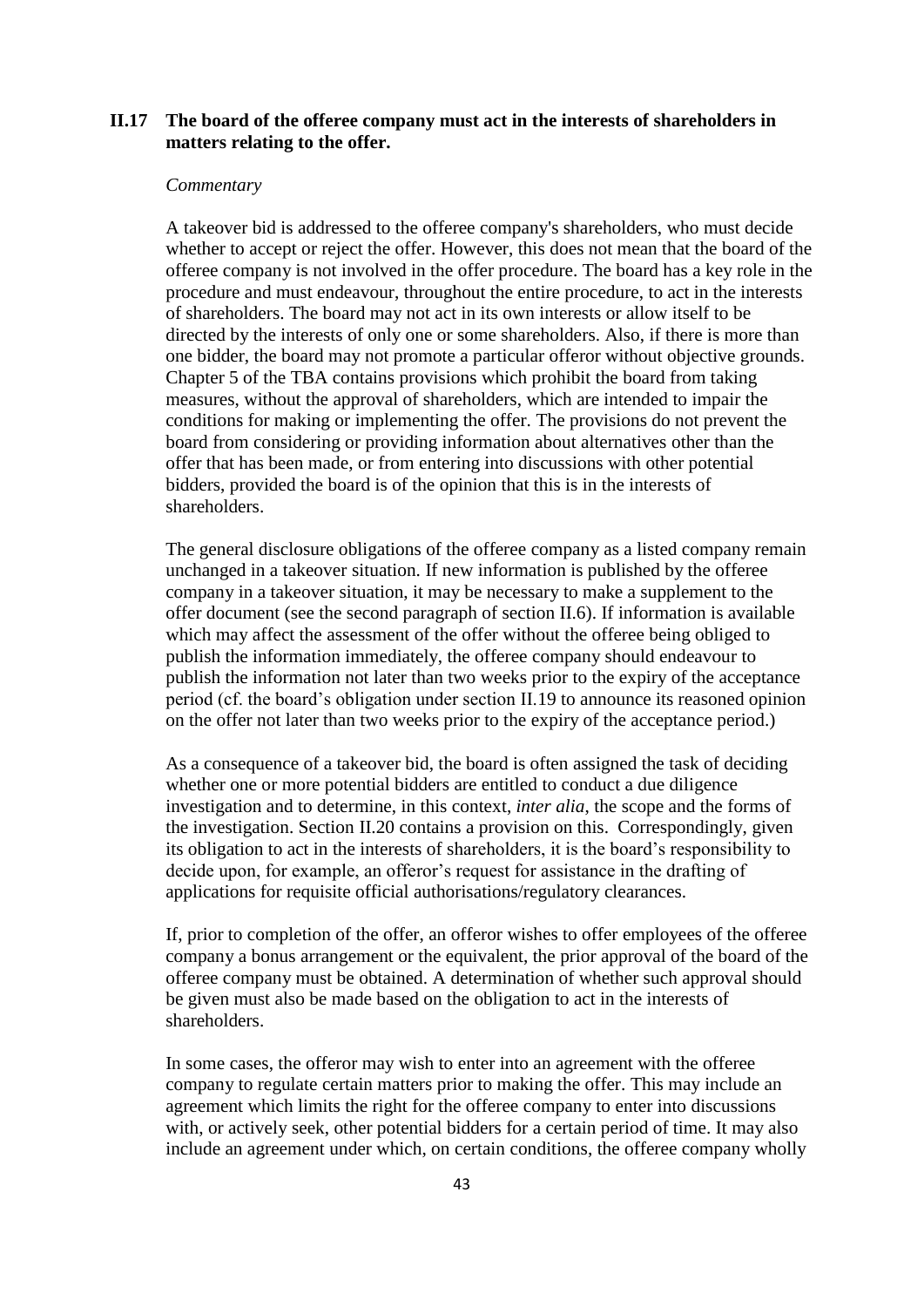or partly compensates the offeror for costs incurred if the deal fails to materialise and a competing offer is completed instead. Such agreements should only be entered into where the board of the offeree company considers there to be special reasons justifying doing so. Where such an agreement is entered into, the board must not only ensure that the terms and conditions of the agreement comply with applicable law, but also carefully consider whether the agreement is in the interests of all shareholders.

### *Conflicts of interest*

**II.18 A director of the offeree company may not participate in discussions on a matter related to the offer if, as a result of a shared interest with the offeror or for any other reason, the director may have an interest in the matter that conflicts with the interests of shareholders. This also applies to the managing director of the offeree company.**

### *Commentary*

In some cases, a director or the managing director of an offeree company may have a shared interest with the offeror or a third party, such as a potential competing offeror, which means that his objectivity in relation to the offer can be called into question. A clear case of such a shared interest is where the director is also an owner of the offeror company; but there may also be a shared interest where, for example, the director or managing director is employed or otherwise engaged to provide services to the offeror company. If the shared interest indicates that the director may have an interest which is in conflict with the interests of the offeree company's shareholders, the director must declare this to the board and refrain from participating in discussions on any matters addressed by the board which, in a broad sense, are related to the offer. This may, for example, involve matters relating to contacts and negotiations with the offeror or other potential bidders, other alternative forms of conduct, the retention of advisers, the board's opinion of the offer, and any defence measures. The words "may have" denote that the provision even applies in a situation where directors typically have a conflict of interest.

It is not possible to provide an exhaustive list of circumstances constituting such a conflict of interest as referred to in the provision. This must be determined in each individual case taking into account, for example, the nature and scope of the director's connection to the offeror, undertakings relating to board duties, etc. The rules must also be applied in light of their purpose, namely to maintain public confidence in the market.

The fact that a director of the offeree company is also a shareholder of the company does not normally give rise to a conflict of interest. However, if, in connection with the offer, the director has entered into an agreement to sell his shares to the offeror or provided an undertaking to accept the offer, he may be considered to have a conflict of interest. This must be disclosed in the press release regarding the offer and in the offer document. If the sale is governed by special terms and conditions, such as being made conditional on the completion of the offer, a description of these terms and conditions must also be provided.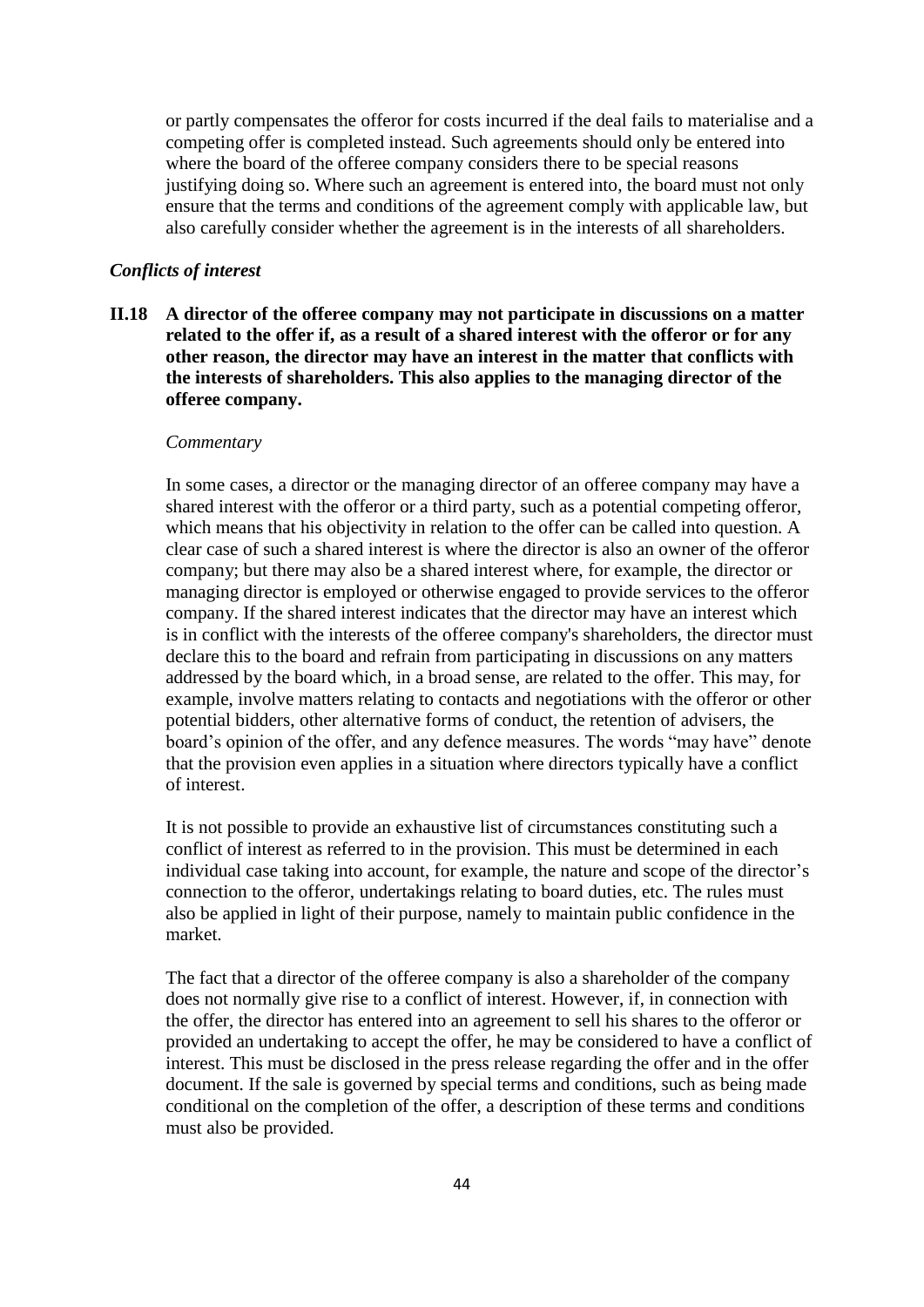The above also applies to any director who is a proxy for or otherwise represents a shareholder of the offeree company.

### *The obligation for the board of the offeree company to state its views regarding the offer*

**II.19 The board of the offeree company must announce its opinion of the offer, and the reasons for this opinion, not later than two weeks prior to the expiry of the acceptance period.**

**Based on the press release or offer document issued by the offeror, the board must present its opinion regarding the impact that the implementation of the offer will have on the company, particularly in terms of employment, and its opinion regarding the offeror's strategic plans for the offeree company and the effects it is anticipated that such plans will have on employment and on the communities in which the company conducts its business. If, within a reasonable period of time, the board receives a separate statement of opinion from employee representatives expressing different views on the impact of the offer on employment, this statement must be attached to the board's opinion.**

**The board's opinion must also state whether a director has not participated in discussions on the matter due to a conflict of interest or whether a director has expressed reservations regarding the board's decision. If a relevant board meeting is not quorate, the other directors are entitled, but not obliged, to announce their opinion of the offer. In such case, a valuation opinion pursuant to section III.3 must be obtained and published, irrespective of whether or not the other directors choose to express their views on the offer.**

**If the offeror amends the terms and conditions of an offer which has been made, the offeree company's board must announce its opinion of the revised offer, and the reasons for this opinion, as soon as possible and, in any event, not later than one week prior to the expiry of the acceptance period.**

### *Commentary*

The opinion held by the board of the offeree company about the offer is very often of considerable interest to shareholders when faced with a decision. The board's views on the offer are of value to shareholders since the board usually has useful insights into the matters concerned. Consequently, in accordance with the *first paragraph*, the board must announce its opinion of the offer and state the reasons for this opinion. This rule must be understood in the sense that the board must state its views not only on the total amount that the offeror is offering to pay for the company but, above all, on the consideration and other terms and conditions that the offeror is offering for each share and, where applicable, each class of shares.

If the offer is of the nature of a merger, whereby the consideration consists of shares in the offeror company, it is usually appropriate for the board to expand upon its views on the industrial logic, synergies, etc.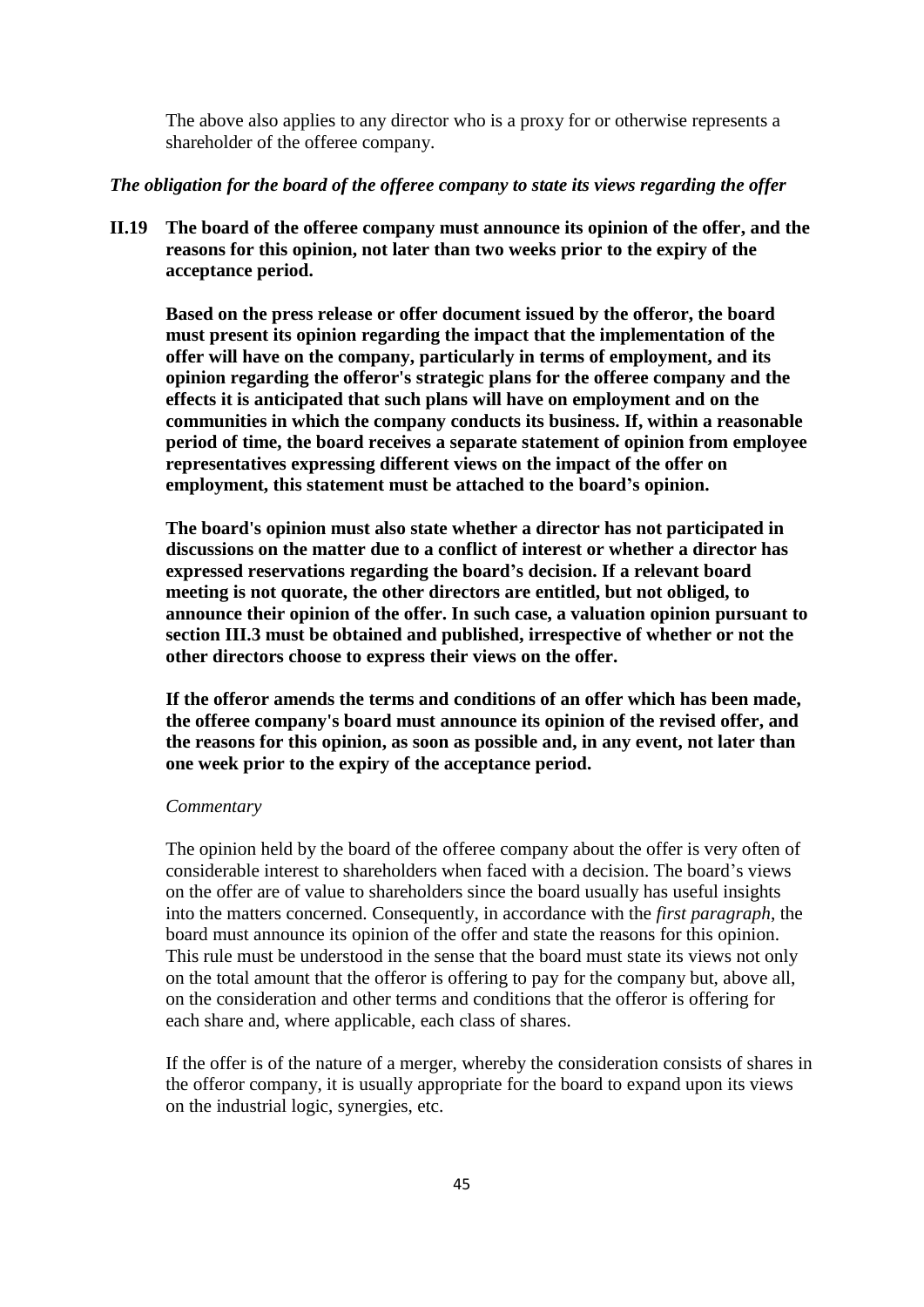The amount of detail required in the reasons for the board's opinion on an offer may otherwise be determined based on the circumstances of the particular case. If the board's position is straightforward, detailed reasons are not usually required, whilst more detailed reasons are required in borderline cases which are difficult to assess, where there may be circumstances worthy of consideration both for and against the offer.

The board needs a certain amount of time to evaluate the offer and provide its opinion. As a result, the board cannot always be required to provide a statement of its opinion immediately when the offer is announced. However, it is an advantage if the opinion is provided in sufficient time for it to be included in the offer document. The opinion must be provided not later than two weeks prior to the expiry of the acceptance period. This usually allows for sufficient time remaining in the acceptance period for shareholders who elected to await the opinion to be considered to have a reasonable amount of time to evaluate the board's opinion.

According to the *second paragraph*, based on the press release or offer document issued by the offeror, the board must present its opinion regarding the impact that the implementation of the offer will have on the company, particularly in terms of employment, and its opinion regarding the offeror's strategic plans for the offeree company and the effects it is anticipated that such plans will have on employment and on the communities in which the company conducts its business. If, within a reasonable period of time, the board receives a separate statement of opinion from employee representatives expressing different views on the impact of the offer on employment, this statement must be attached to the board's opinion. This provision is based on the provisions of the Takeover Directive.

If the board of the offeree company has provided its opinion of the offer in sufficient time for it to be reproduced in the offer document, the entire opinion must be reproduced in the offer document, in accordance with Part 4 of the Appendix. If the opinion is not available in time to be reproduced in the offer document, it must be disclosed in the offer document when it is expected to be available.

If a director has not participated in discussions on the matter due to a conflict of interest or for any other reason, according to the *third paragraph* this must be stated in the board's opinion. Similarly, if a director has expressed reservations regarding the board's decision, this must be stated together with the reasons for the reservations, if stated. If a sufficient number of board directors are prevented from participating in the formulation of the board's opinion for the relevant board meeting to be declared inquorate, the other directors are entitled, but not obliged, to announce their opinion of the offer (this is usually what happens in these cases). In a situation such as this, a valuation opinion in accordance with section III.3 must be obtained and published, even if a squeeze-out situation as referred to in Part III is not involved. The obligation to obtain a valuation opinion applies irrespective of whether or not the other directors choose to express their views on the offer. The board may also have reason to obtain a valuation opinion in other cases. If so, the valuation opinion must be published.

Pursuant to section II.9, an offeror may amend the terms and conditions of an offer which has been made. The board of the offeree company must also announce its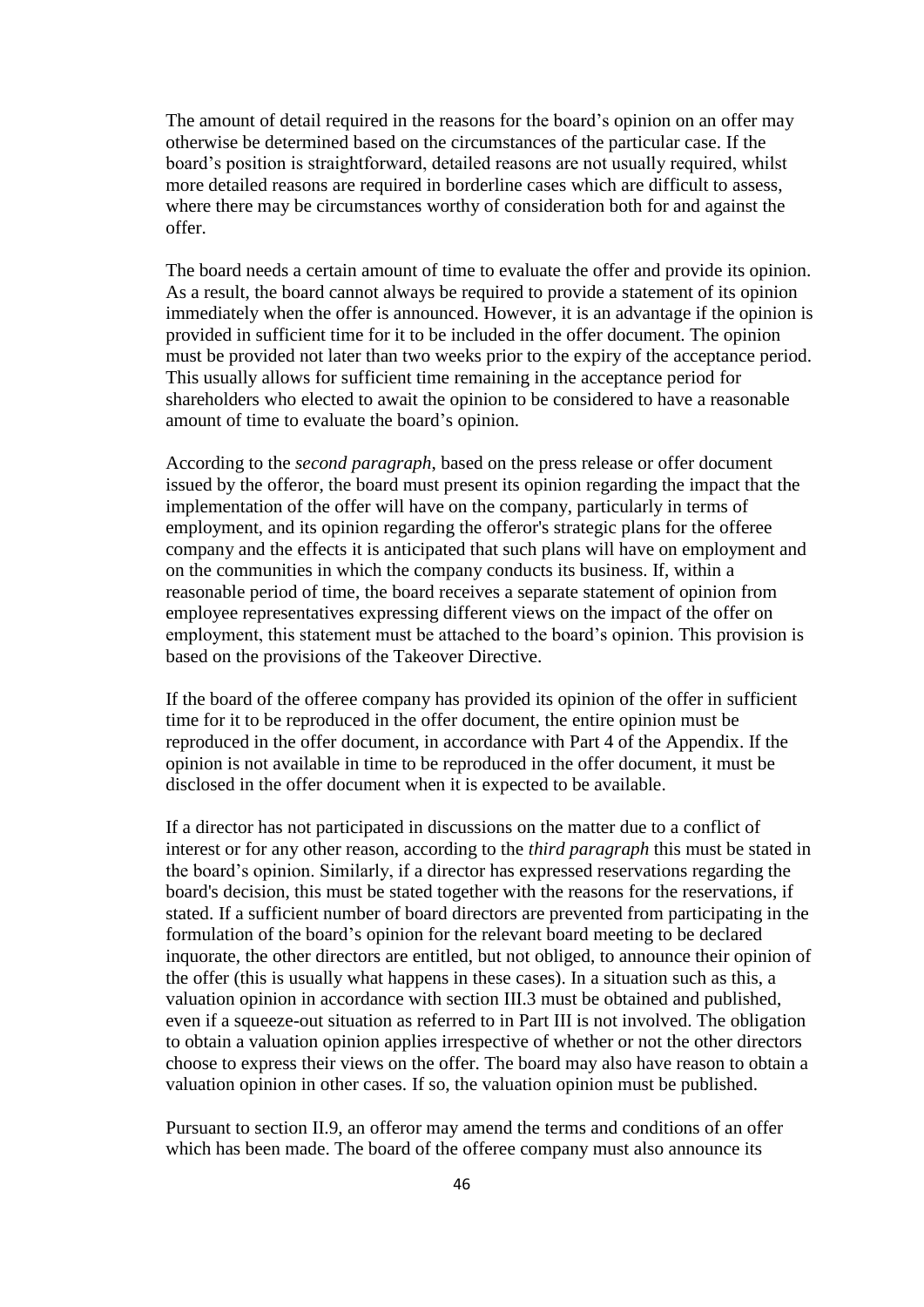opinion of the revised offer. The *fourth paragraph* states that this must take place as soon as possible and not later than one week before the expiry of the acceptance period.

### *The participation of the offeree company in a due diligence investigation*

**II.20 If the offeror requests that it be permitted to conduct a due diligence investigation on the offeree company, the board of the offeree company must decide whether the company can, and should, participate in such an investigation and, if so, on what terms and conditions and to what extent. The board must limit the investigation to factors relevant to making and implementing the offer.**

**If, in the investigation, the offeree company provides the offeror with non-public price-sensitive information, the offeree company must ensure that the information is made public as soon as possible.**

#### *Commentary*

In connection with a takeover bid, the offeror may sometimes ask the offeree company for permission to conduct a due diligence investigation in order to obtain more information about the company. According to the *first paragraph*, the board of the offeree company is responsible for determining the extent to which such a request can, and should, be complied with based on the circumstances of the individual case, and taking into account, first and foremost, the scope permitted for such participation under the relevant legislation, in particular the Companies Act, and the Stock Exchange Rules. The board must also comply with the rules on insider trading. The board may consent to participation by the offeree company in a due diligence investigation only if the board considers that the potential offer will be of interest for consideration by shareholders and if the offeror has presented a written request for permission to conduct the investigation concerned as a condition to making the offer.

In arriving at its decision, the board must weigh up the risks of harm to the company, such as through the disclosure of trade secrets. In light of, *inter alia*, these risks, the board should ensure that the investigation is no more extensive than is necessary for the offer. The board should also ensure that a confidentiality agreement is prepared which, *inter alia*, places limitations on the offeror's right to use and disseminate the information, and that the company documents the information provided, the persons who have received it, and when this occurred. *Cf.* also the provisions of section 10(a) of the Reporting Duty for Certain Holdings of Financial Instruments Act (SFS 2000:1087) and the provisions concerning the selective disclosure of information contained in the Stock Exchange's Rule Book. The board should also endeavour to ensure that the investigation is conducted as quickly as possible in order to avoid unnecessary disruptions to the offeree company's business.

If, in the course of the due diligence investigation, the offeree company provides the offeror with non-public price-sensitive information, according to the *second paragraph* the offeree company must ensure that this imbalance in the provision of information is rectified as soon as possible. This may take the form of information – in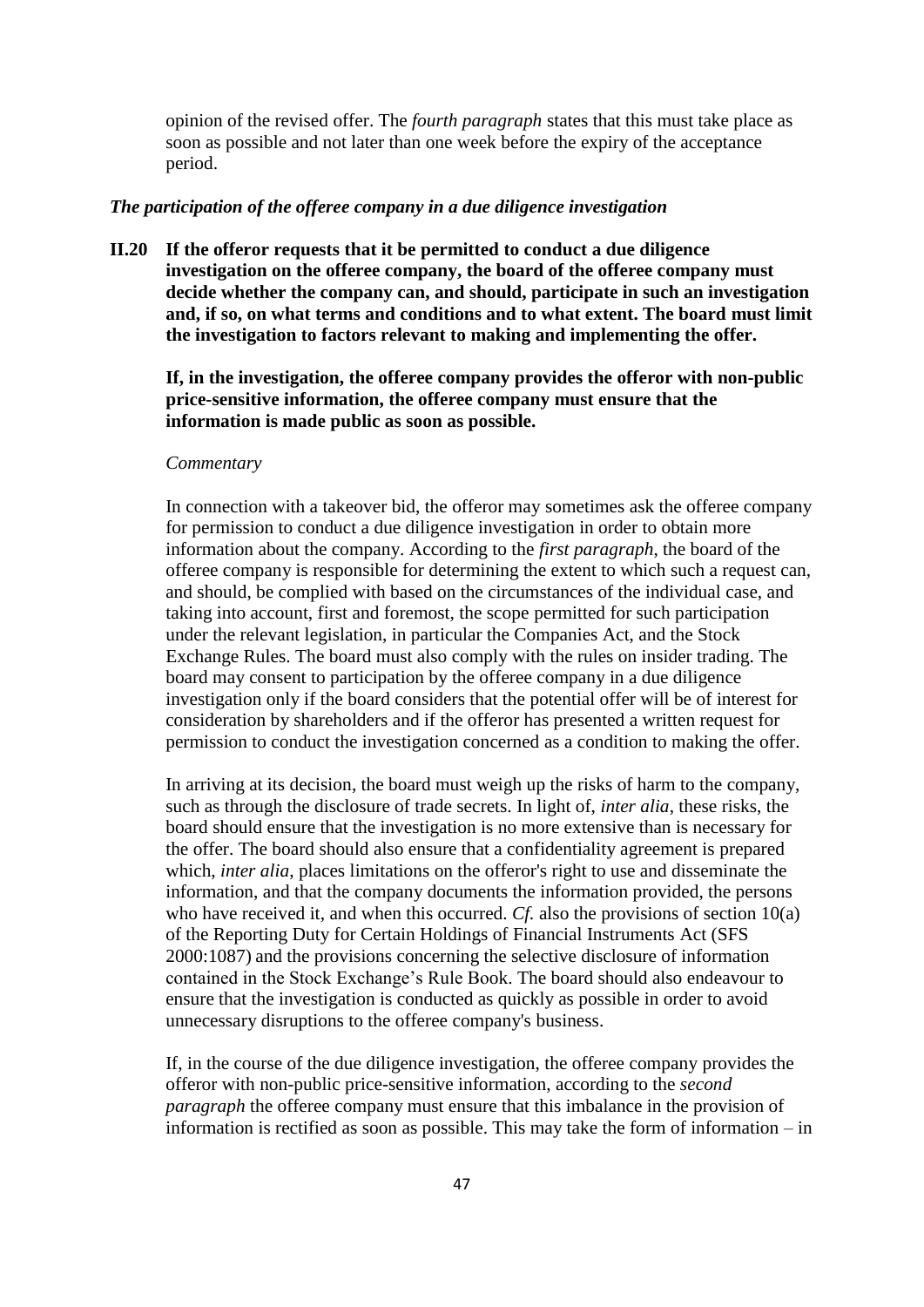any event summarised in relevant parts - being published and included in the offer document.

The obligation to publish the information provided in accordance with these rules does not apply before the offer has been made. If no takeover bid is made after the due diligence investigation, this obligation no longer applies.

If more than one bidder plans to make an offer for the shares in the offeree company, it is of the utmost importance that the offeree company applies the rules uniformly visà-vis all bidders. Consequently, if information has been provided to one bidder and another bidder requests equivalent information, the offeree company must comply with this request, provided the circumstances are similar in other respects. Clearly, the board must also consider the risks to the company which may result from the provision of information as regards the other bidder. Circumstances may differ from one bidder to another, depending on the level of competition, for example.

The above comments apply to due diligence investigations which are begun before the offer is announced. The question of whether such an investigation may also be conducted after the offer has been announced is quite a different matter. This should only occur if required to determine whether or not the conditions to completion stipulated in the offer have been satisfied.

## *Procedures, wording of conditions, etc. in mandatory offers*

- **II.21 The Stock Market (Takeover Bids) Act (SFS 2006:451) contains provisions governing mandatory offers. Unless otherwise stated, the rules relating to voluntary offers also apply to mandatory offers. However, the following provisions also apply to mandatory offers:**
	- **the offer must apply to all of the shares in the offeree company;**
	- **the offer must provide for an alternative form of consideration whereby all shareholders are entitled to receive payment in cash;**
	- **the offeror is entitled to make the offer conditional only upon requisite official authorisations/regulatory clearances being obtained; and**
	- **an extension of the acceptance period for the cash offer is conditional upon there being no delay in payment of consideration to those who have already accepted the offer.**

**As stated in sections II.13-15, the terms and conditions of a mandatory cash offer must be adjusted based on the terms and conditions of other acquisitions of shares by the offeror or a party closely related to the offeror according to section I.3 prior to, during or after the offer. However, if the offeror acquires shares via convertible securities, warrants, call options or other securities, thereby achieving a holding of 30 per cent or more of the voting rights for all of the shares in the offeree company, the price under the cash offer may not be less than the volume-weighted average price paid for the share concerned during the 20 trading days preceding the date of announcement of the holding.**

*Commentary*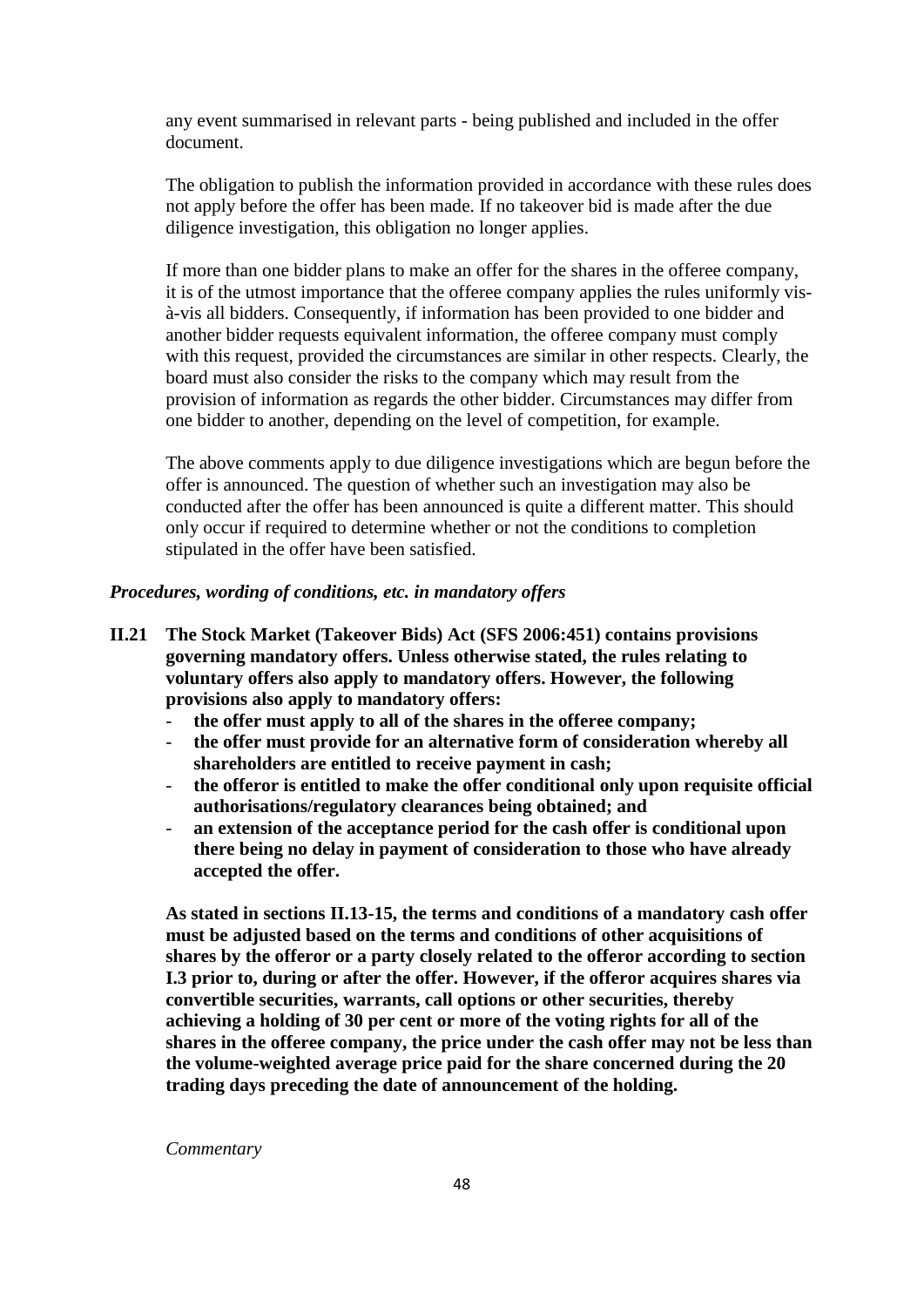The *first paragraph* draws attention to the provisions of the TBA relating to mandatory offers. The provisions constitute an integral part of the securities law rules relating to takeover bids. The rules governing mandatory offers are now enshrined in law as a consequence of the Takeover Directive. Briefly, the provisions state that any person who has acquired shares representing 30 per cent or more of the voting rights for all of the shares in a listed company is obliged to make an offer to acquire the remaining shares in the company. In most respects, the rules governing voluntary offers also apply to mandatory offers. However, certain exceptions must be made in view of the aim of the mandatory offer rules. These exceptions are described in this section.

The aim of the mandatory offer rules is to give shareholders of a company which has a new controlling owner an opportunity to dispose of their entire shareholding in the company in a specific manner. Therefore, it is reasonable to that a party who is required to make a mandatory offer must always give shareholders an opportunity to receive payment in cash for their shares. Consideration in this form gives shareholders maximum freedom of action. In addition, the offeror has the possibility to offer alternative forms of consideration, and at a different value.

A mandatory offer means that an offer must be made to all shareholders for all of the shares. As in the case of section II.12 regarding voluntary offers, mandatory offers also apply to holders of securities the pricing of which might be materially affected by the delisting of the shares to which the offer relates.

The acceptance period for mandatory offers must also be determined in the manner referred to in section II.7. As in the case of voluntary offers, the acceptance period may be extended. However, the extension may not delay payment of consideration to those who have already accepted the cash offer, and the total acceptance period may not exceed three months, or nine months if the offer is conditional on official authorisations/regulatory clearances being obtained.

In the case of mandatory offers, the offeror may not stipulate conditions to completion other than the requisite official authorisations/regulatory clearances being obtained. This means, *inter alia*, that the offeror may not make the offer conditional on the offeree company refraining from taking countermeasures or a more favourable, competing offer not being submitted.

Subject to the exceptions stated above, the rules governing voluntary offers also apply *mutatis mutandis* to mandatory offers. However, since the determination of the amount of the consideration may be of particular importance in the case of mandatory offers, this matter calls for special comment.

The connection to the rules governing voluntary offers means, *inter alia*, that, according to section II.13, the terms and conditions of the cash offer may not be less favourable than the terms and conditions of a prior transaction carried out less than six months prior to the offer. This usually means that the buyer must offer the highest price which the buyer, or, where applicable, a party closely related to the buyer according to section I.3, paid for the relevant shares less than six months prior to the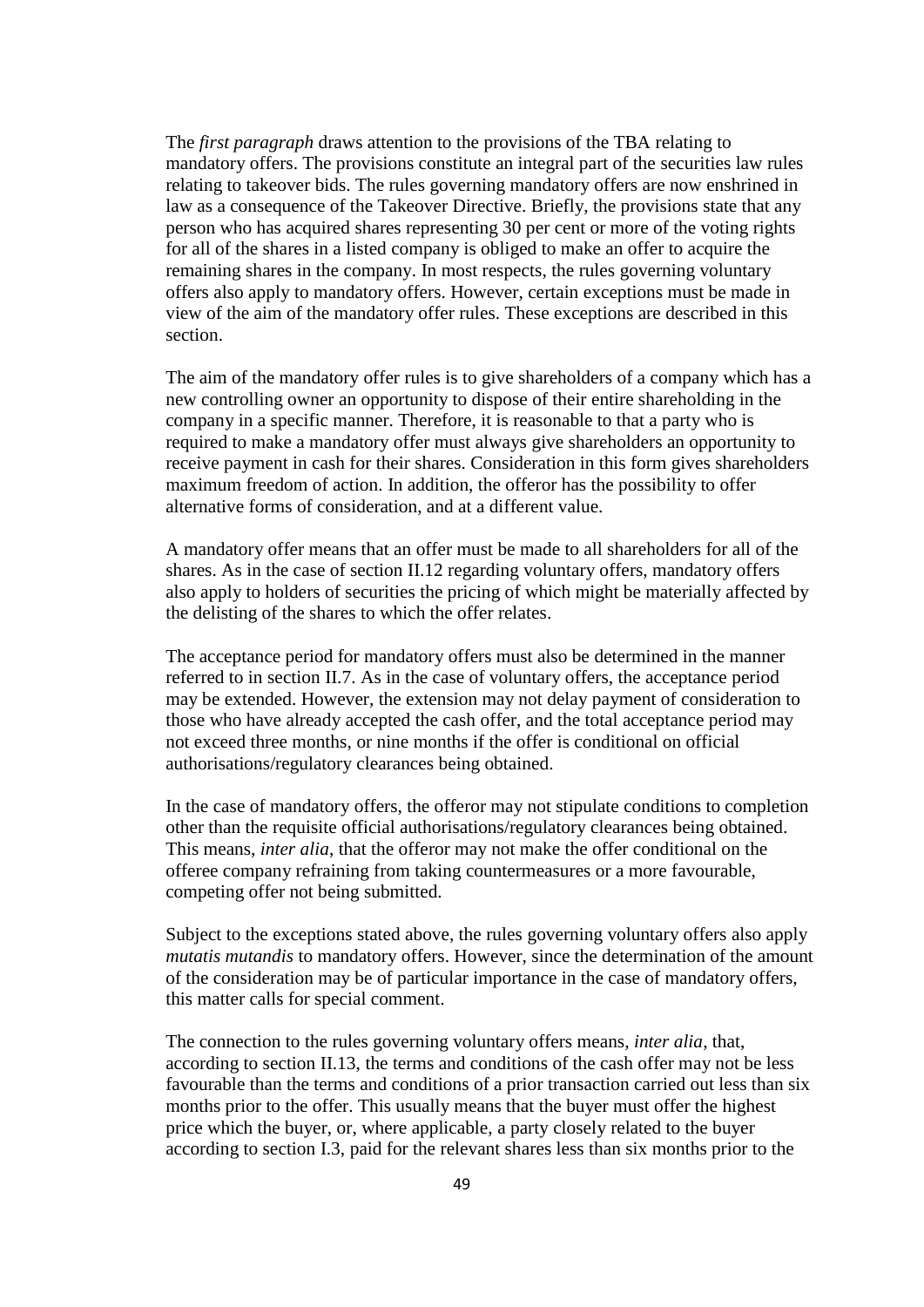announcement of the offer. Sections II.14 and II.15 concerning side transactions and subsequent transactions also apply *mutatis mutandis* to mandatory offers. If an acquisition which triggers a mandatory offer requirement is subject to assessment by a competition authority and clearance for the acquisition is granted more than six months after the contract date, the value of the consideration in the prior transaction on the contract date continues to be the determining factor for the price under the offer.

The percentage threshold for a mandatory offer may be attained or exceeded, *inter alia*, if warrants are exercised to subscribe for shares, or convertible securities are converted into shares. Consequently, the *second paragraph* states that, in such cases, the consideration under the offer may not be less than the volume-weighted average price paid for the share concerned during the 20 trading days preceding the date of announcement that the percentage threshold for a mandatory offer has been attained or exceeded. However, if the buyer has acquired shares at an even higher price during the six-month period prior to the announcement of the offer, that price is the determining factor, and the terms and conditions must then be adjusted based on the terms and conditions of the prior transaction.

The provision stating that the price paid during the preceding 20 days constitutes the minimum threshold for the amount of the consideration also applies in other cases to a mandatory offer requirement which arises without a prior transaction as referred to in II.13 having been carried out during the specified six-month period, for example as a result of an indirect change in ownership control.

If the company has more than one class of shares, the price level and the form of consideration in a mandatory offer are primarily determined pursuant to sections II.10 and II.11.

In light of the far-reaching assault on the freedom of contract which a mandatory offer entails, the legislature has stipulated that there is a requirement to make a mandatory offer only in cases where a shareholder (where applicable, together with a closely related party) holds shares representing 30 per cent or more of the voting rights for all of the shares in the company. Accordingly, a requirement to make a mandatory offer will not arise, for example, in cases where a shareholder holds shares representing less than 30 per cent of the voting rights, but also holds an option to acquire additional shares which would increase the holding to 30 per cent or more.

However, the wording of the TBA in this respect does not prevent the possibility that the use of various contractual arrangements to achieve what is in practice a change in ownership control without triggering the mandatory offer rules, may be in breach of generally accepted practices on the stock market. It is for the Securities Council to determine in each individual case whether such arrangements are in breach of generally accepted practices.

# *The offeror's obligation to announce the outcome of the offer*

# **II.22 As soon as possible after the expiry of the acceptance period, the offeror must make an announcement stating:**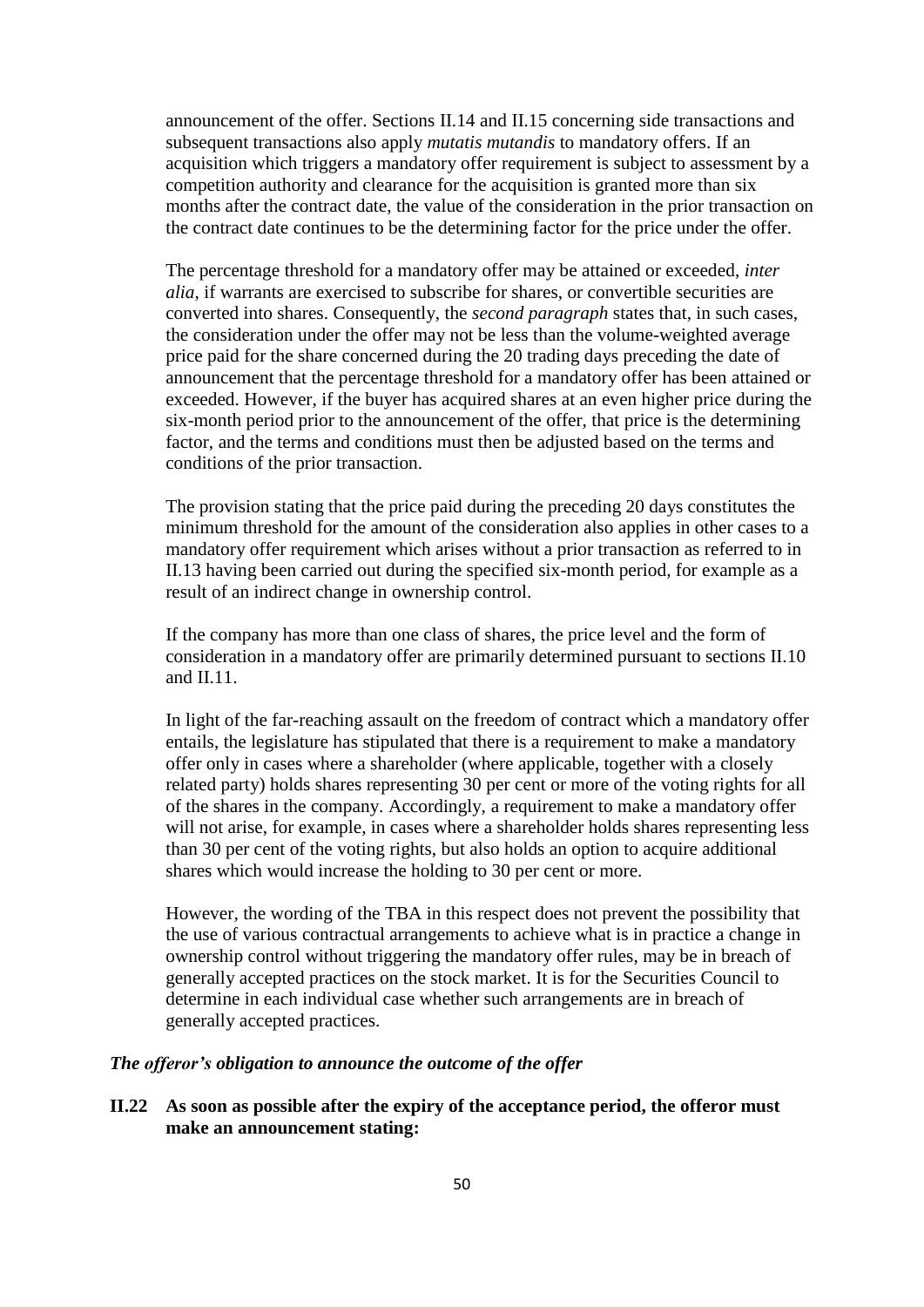- **the number of shares in the offeree company for which acceptances of the offer have been received and the proportion of the offeree company's share capital and total voting rights represented by these shares;**
- **the number of shares in the offeree company acquired by the offeror outside the offer and the proportion of the offeree company's share capital and total voting rights represented by these shares;**
- **whether the stipulated conditions to completion have been satisfied and, where applicable, whether the offeror has decided to complete the offer notwithstanding that all of the conditions have not been satisfied;**
- **the number of shares in the offeree company held or otherwise controlled by the offeror, and the proportion of the offeree company's share capital and total voting rights represented by these shares;**
- **any holdings of financial instruments which give the offeror financial exposure equivalent to a shareholding in the offeree company; and**
- **the date on which payment of the consideration is expected to commence.**

**Where applicable, disclosure must also be made of any decision to:**

- **extend the acceptance period;**
- **reduce the blocks of shares for which acceptances have been received;**
- **initiate a squeeze-out procedure in respect of the remaining shares; or**
- **acquire additional shares on the market.**

### *Commentary*

According to the *first paragraph*, after the expiry of the acceptance period pursuant to the offer, the offeror must provide information about the outcome of the offer as soon as possible after the counting of acceptances has been completed. Given the importance of shareholders receiving information promptly about the outcome of the offer, the counting of acceptances must take place as quickly as possible without jeopardising the reliability of the counting procedure.

The application of this provision is conditional on the acceptance period having expired. If the offeror extends the acceptance period for the offer prior to the end of the acceptance period, the offeror is not under an obligation to provide information about the outcome of the offer until the end of the extension period. The information must be provided by means of an announcement in the manner stated in section I.4.

In the first instance, the offeror must state the number of shares in the offeree company for which acceptances have been received and the proportion of the offeree company's share capital and total voting rights represented by these shares. This indicates how successful the offer has been. In addition, the offeror must state the number of shares in the offeree company acquired by the offeror outside the offer and the proportion of the offeree company's share capital and total voting rights represented by these shares.

If the offeror has stipulated conditions to completion of the offer, such as the achievement of a specific level of acceptances, the offeror must state whether these conditions have been satisfied or, where applicable, that the offer will be completed notwithstanding that all of the conditions have not been satisfied.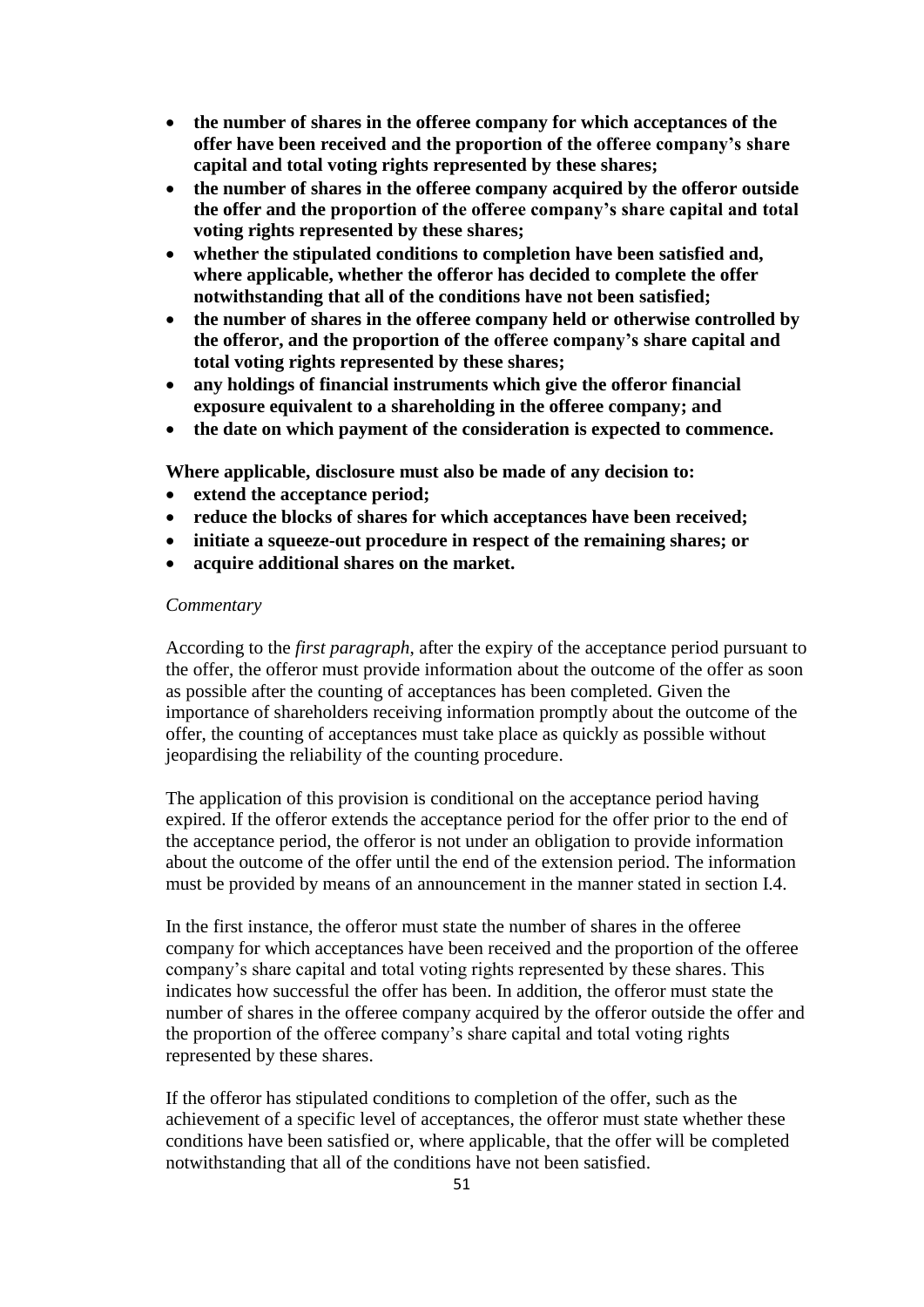The offeror must also state the number of shares in the offeree company held or otherwise controlled by the offeror, and the proportion of the offeree company's share capital and total voting rights represented by these shares. If the offeror holds warrants or convertible securities issued by the offeree company, details of these must be provided within the scope of the reporting of the number of shares controlled by the offeror. The offeror must also provide details of any holdings of financial instruments which give the offeror financial exposure equivalent to a shareholding in the offeree company. Finally, the date on which payment of the consideration is expected to commence must be stated.

In the *second paragraph*, a requirement is imposed for the offeror to provide information regarding, for example, an extension of the acceptance period for the offer. An offeror may decide to extend the acceptance period at the end of the acceptance period. The offeror may, for example, fail to achieve the level of acceptances stated in the conditions to completion (normally more than 90 per cent), and therefore may wish to extend the acceptance period in order to achieve a higher level of acceptances. There is nothing to prevent the offeror from renouncing such a condition during the extended acceptance period. Also, the offeror may achieve a level of acceptances of more than 90 per cent at the end of the acceptance period, but may extend the acceptance period for the offer nonetheless.

If the offeror has made a partial offer, and the interest in selling shares to the offeror is so substantial that a *pro rata* reduction is required, information to this effect must be provided in the press release.

Finally, where applicable, it must be stated that the offeror has decided to initiate a squeeze-out procedure in respect of minority shares or has decided to purchase shares in the offeree company on the market.

#### *The offeror's obligation to pay the consideration*

#### **II.23 The offeror must pay the consideration under the offer as soon as possible.**

#### *Commentary*

When the offeror has given notice that the offer has been completed, the offeror must pay the consideration to shareholders who accepted the offer as soon as possible. It is natural that the payment of consideration may require a longer period of time if the consideration consists wholly or partly of shares in the offeror company or other securities, than if the consideration consists exclusively of cash. If, at the same time as giving notice of completion of the offer, the offeror extends the acceptance period for the offer, the consideration must be paid during the prescribed period to shareholders who accepted the offer during the original acceptance period.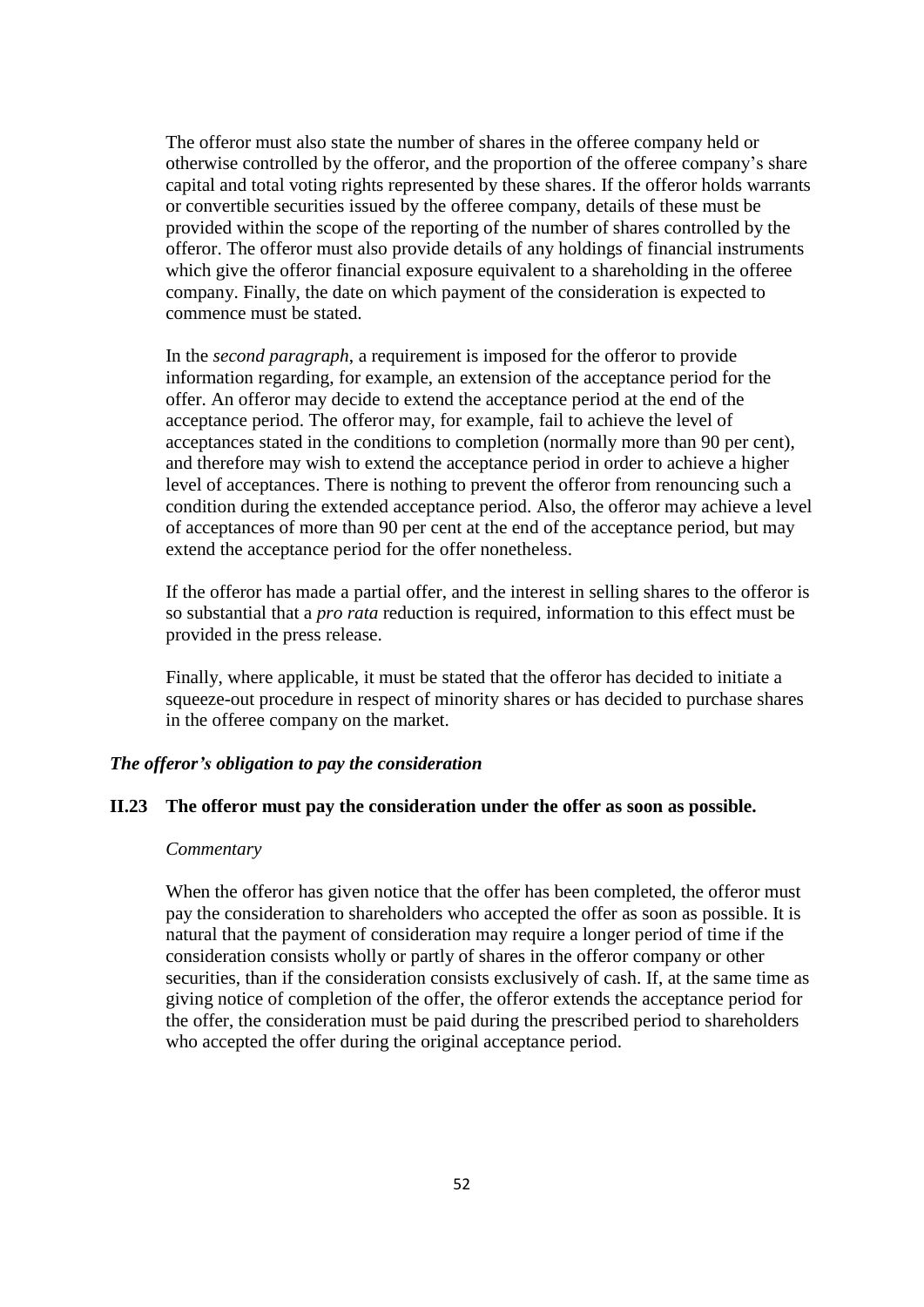## *Limitations placed on the offeror's right to make a new offer*

**II.24 If an offer that has been made is not completed, the offeror or a party closely related to the offeror according to section I.3 may not, earlier than 12 months thereafter, make an offer to acquire shares in the offeree company or acquire shares in the offeree company which thereby triggers a requirement to make a mandatory offer pursuant to Chapter 3 of the Stock Market (Takeover Bids) Act (SFS 2006:451). This also applies to a party closely related to the offeror when the offer was made according to section I.3. The first and second sentences do not apply if the offeror makes a new offer which is recommended by the board of the offeree company.**

#### *Commentary*

In line with the principle stated in the introduction to the rules that a takeover bid may not prevent the offeree company from conducting its business for a period that is longer than reasonable, this section stipulates certain limitations on the right for an offeror to make a new offer after an unsuccessful offer has been made. The provision entails that an offeror who announces at the end of the acceptance period that the offer is not completed may not, earlier than 12 months thereafter, make an offer to acquire shares in the offeree company, or acquire shares in the offeree company which thereby triggers a requirement to make a mandatory offer pursuant to Chapter 3 of the TBA. This applies correspondingly if the offeror withdraws its offer.

In order to prevent the circumvention of the rule, the rule also applies to offers and acquisitions which are made or carried out by a party closely related to the offeror according to section I.3.

The first and second sentences of the provision do not apply if the offeror makes a new offer which is recommended by the board of the offeree company. If this is the case, the recommendation must be obtained in advance. The Securities Council may grant an exemption from the rule. A reason for such exemption may be, for example, that a third party has made an offer to acquire shares in the company.

The application of this provision is conditional on an offer having been made; it does not apply where a potential bidder has made a pre-announcement of a potential offer. Section II.3 states that in this type of situation the Securities Council may set a deadline by which the offer must be made and set the earliest date on which the offeror may subsequently make an offer to acquire the shares in the company if it does not make an offer within the stipulated period.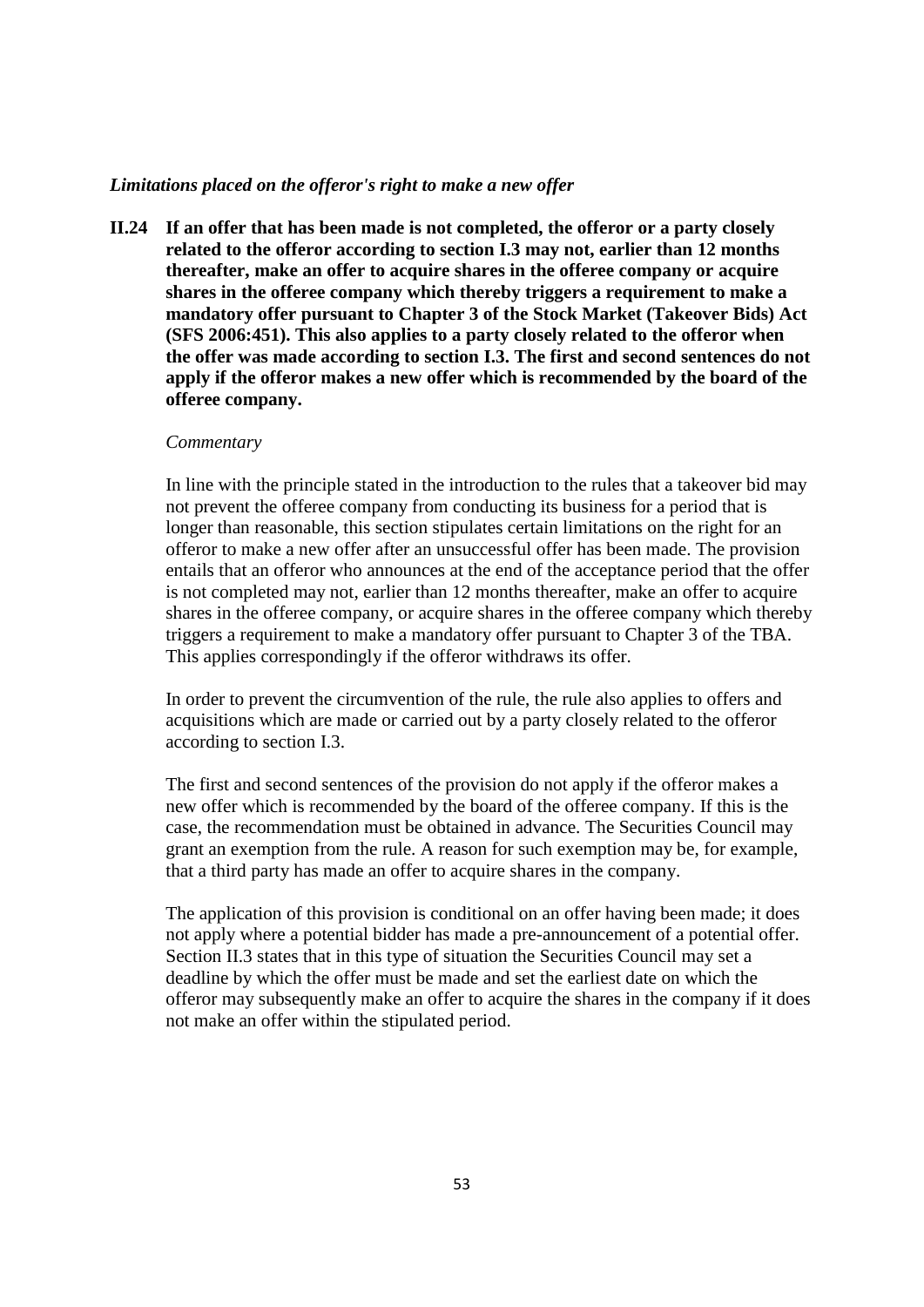# **III. Rules applicable if a director or senior executive of the offeree company makes or participates in a takeover bid or if a parent company makes or participates in a takeover bid for shares in a subsidiary**

### *Participation in an offer by a director or senior executive*

**III.1 The provisions of this Part (III) apply if a director or alternate director of the offeree company or a subsidiary of the offeree company makes or participates in a takeover bid. The rules also apply if a senior executive of the offeree company or a person equated with a senior executive makes or participates in a takeover bid.**

### **In this context, a "senior executive" means:**

- **a) the managing director or deputy managing director of the offeree company or a subsidiary of the offeree company; and**
- **b) the holder of another senior position in the offeree company or a subsidiary of the offeree company.**

**The provisions of this Part also apply to:**

- **a) the spouse or cohabitee of a person as referred to in the first and second paragraphs;**
- **b) a child of a person as referred to in the first and second paragraphs who is in the custody of such person;**
- **c) a person who has recently held a position referred to in the first and second paragraphs; and**
- **d) a legal entity over which a person as referred to in this paragraph has a decisive influence, either alone or together with another person as referred to in this paragraph.**

### *Commentary*

If a takeover bid is made, directly or indirectly, by one or more directors or senior executives of the offeree company, a number of problems arise which do not normally occur in the case of takeover bids. One problem is that, in such cases, the offeror may often be assumed to have a material informational advantage in comparison with shareholders as regards the offeree company and, as a result, the offeror is able to make a more reliable assessment of the value of the shares in the company.

In order to mitigate the effects of this informational imbalance, provisions have been included in this Part which provide that a valuation opinion regarding the shares in the offeree company must be obtained if a director or senior executive of the offeree company, or a person equated with a senior executive, makes or participates in a takeover bid.

The rule also applies to individuals who recently held a senior position or who recently resigned as a director. The rule does not contain a definition of the term "recently". An interpretation must be made in each specific case in light of the aim of the rules, namely to establish a level informational playing field.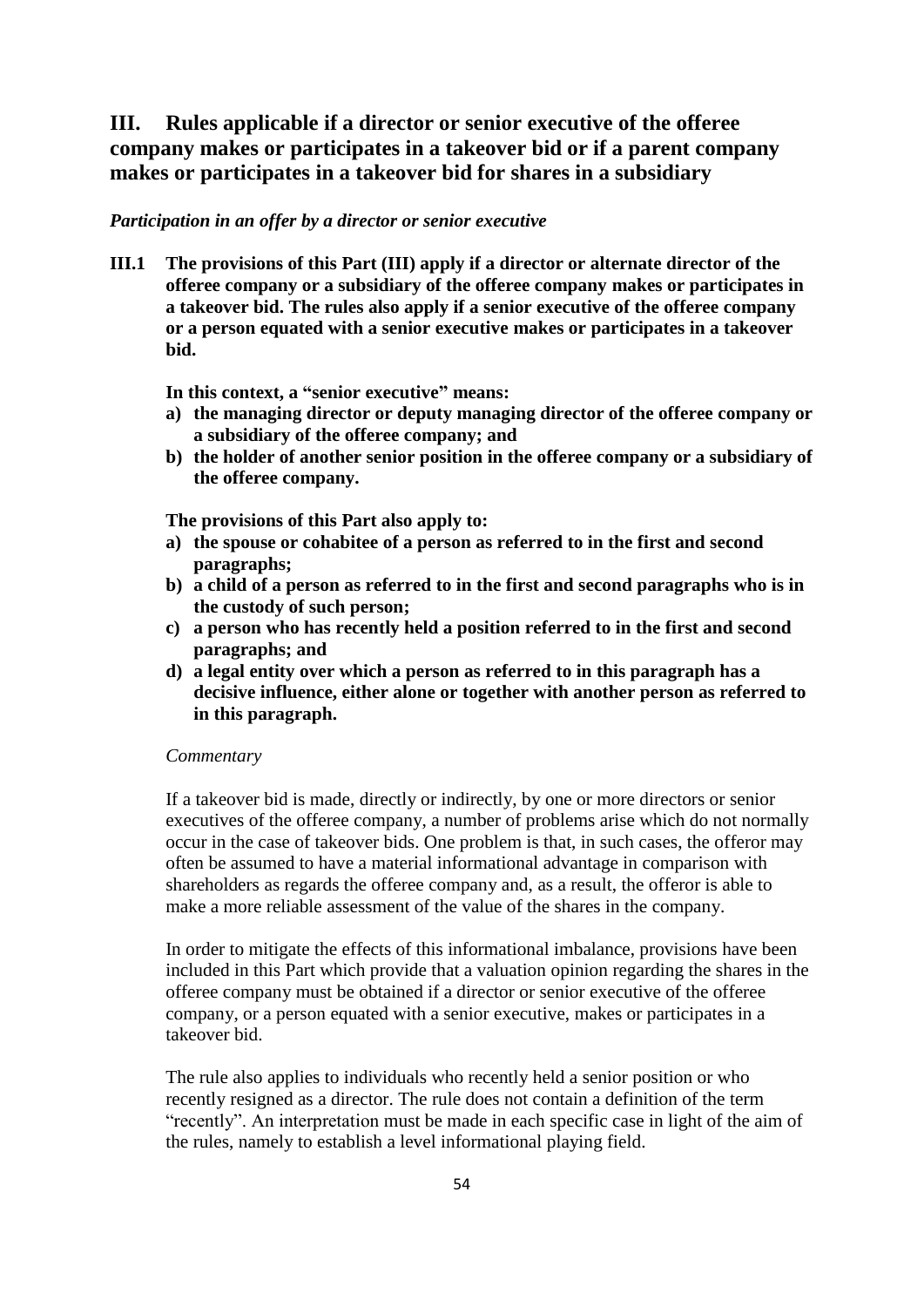The provisions apply if a director or senior executive of the offeree company makes or participates in a takeover bid. The expression "makes" refers to a situation in which a director or senior executive, either alone or together with other parties, is the main bidder. The expression "participates" is primarily aimed at situations in which a director or senior executive holds a position with or in relation to the offeror – without being the principal actor - which enables him or her to influence the terms and conditions of the offer. Such an opportunity to exert influence may be based on a shareholding or some other financial involvement in the offeror company, but it may also be, for example, because the individual concerned is also a director of the offeror company or holds some other prominent position with the offeror company. The possibility to exert influence may also derive from the fact that he or she is an adviser to the offeror in connection with the offer.

However, not all shareholdings or other forms of financial involvement in the offeror company call for the application of these provisions. A shareholding which takes the form of a capital investment in a listed offeror company hardly implies that the senior executive concerned is to be regarded as "participating" in the offer. The decisive criterion is whether the senior executive concerned is able to influence the terms and conditions of the offer due to his or her holding or his or her position.

### *Acceptance period*

# **III.2 The acceptance period for the offer must be not less than four weeks. Otherwise, the provisions of section II.7 apply with respect to the acceptance period.**

#### *Commentary*

If a director or senior executive of the offeree company, or a person equated with a senior executive, makes or participates in a takeover bid, according to section III.3 the board is obliged to obtain at least one valuation opinion as the basis for its own opinion and the shareholders' decision in relation to the offer. In light of this rule, and given the complications which may arise for the board work if one or more directors or another senior executive of the company participates in the offer, this section provides that the acceptance period must be a minimum of four weeks. Otherwise, the provisions of section II.7 apply with respect to the acceptance period.

#### *Valuation opinion*

**III.3 The offeree company must obtain, and not later than two weeks prior to the expiry of the acceptance period publish, a valuation opinion from an independent expert regarding the shares in the offeree company. If the consideration offered is in a form other than cash, the opinion must also include a valuation of the consideration offered.**

**If a third party also makes a takeover bid for the shares in the offeree company, and no director or senior executive of the offeree company participates in this offer, there is no obligation to obtain a valuation opinion according to the first paragraph.**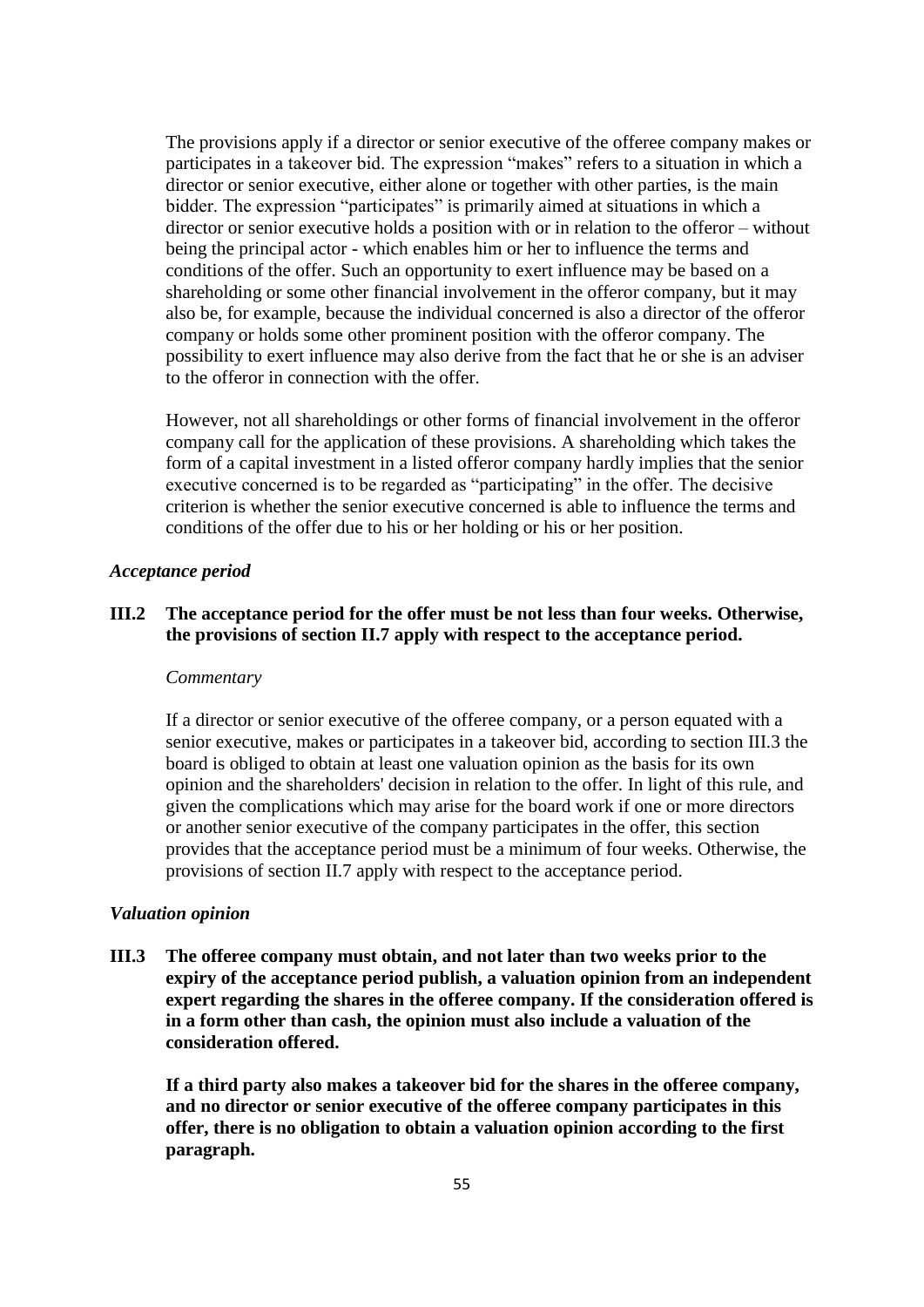#### *Commentary*

If a director or senior executive of the offeree company, or a person equated with a senior executive, makes or participates in a takeover bid, there is a considerable risk of an informational imbalance in comparison with shareholders. Consequently, the *first paragraph* stipulates that a valuation opinion must be obtained regarding the shares in the offeree company. The board of the offeree company is primarily responsible for ensuring that the valuation opinion is obtained.

There is no stipulation requiring more than one valuation opinion, although it may be appropriate in certain situations to obtain more than one valuation opinion. Irrespective of whether one or more opinions are obtained, it is important that the expert engaged for this purpose adopts a balanced and independent stance in relation to the offeror. As a starting point, the fee for the valuation opinion may not be dependent on the amount of the consideration, the extent to which acceptances of the offer are received, or whether the offer is completed. The requirement for independence does not prevent the valuation opinion being prepared by a person who is also an adviser to the offeree company on matters concerning the offer, but the fee for those services may not be dependent on one of the factors just referred to.

Both the directors and the senior executives of the offeree company, including those who are participating in the takeover bid on the offeror's side, are responsible for ensuring that the person who performs the valuation has access to all relevant information about the company.

The valuation opinion must be published not later than two weeks prior to the expiry of the acceptance period. However, it is an advantage if the opinion is available in sufficient time for the opinion to be reproduced in the offer document.

The *second paragraph* provides for an exemption from the requirement to obtain a valuation opinion. Where there are competing offerors, it is not been considered reasonable to require that either of them obtain a valuation opinion.

A fairness opinion (i.e. an opinion regarding the reasonableness of an offer for shareholders of the offeree company, from a financial viewpoint) is also to be regarded as a valuation opinion.

### *Offer by a parent company for shares in a subsidiary*

# **III.4 Sections III.2 and III.3 apply if a parent company makes or participates in a takeover bid for shares in a subsidiary.**

#### *Commentary*

If a parent company makes or participates in a takeover bid for shares in a subsidiary, a senior executive of the subsidiary usually holds such a position in the parent company that he or she may be considered to be "participating" in the offer. However, this is not necessarily the case. Nonetheless, a parent company has an informational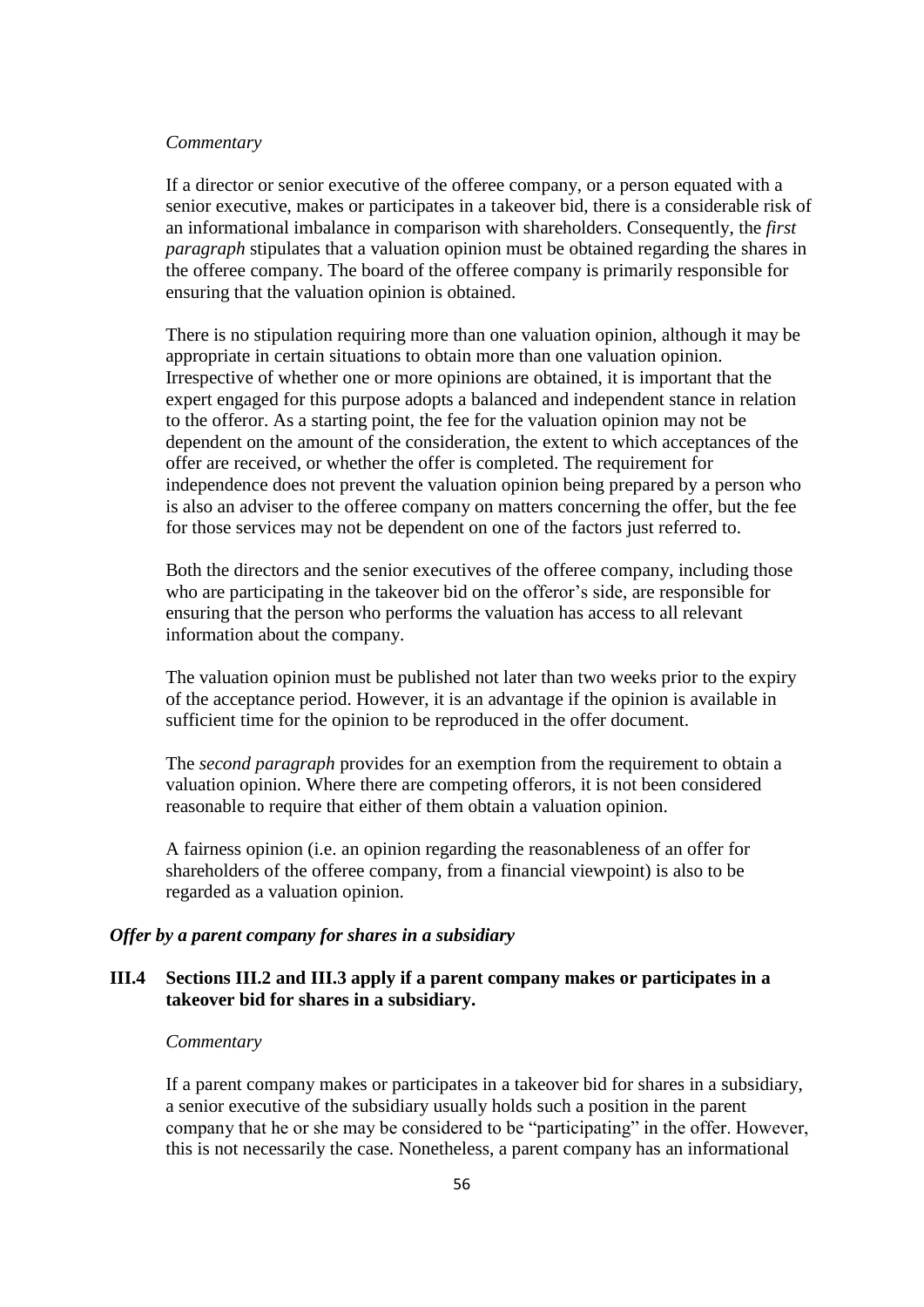advantage in comparison with other shareholders. This informational imbalance justifies the application of the requirements under sections III.2 and III.3 concerning the extension of the acceptance period and a valuation opinion in those cases where a parent company makes or participates in a takeover bid for the shares in a subsidiary.

### *Supplementary information in press releases*

**III.5 Where applicable, it must be stated in a press release which an offeror is required to publish when a decision is made to make an offer in accordance with section II.3 that the offer is subject to the rules contained in the foregoing Part. Information must also thereupon be provided about the directors or senior executives of the offeree company who are making or participating in the offer and the manner in which this is taking place. Where a parent company makes or participates in an offer for shares in a subsidiary, the group relationship must be stated in the press release. It must also be stated in these cases that the offeree company is obliged to obtain and publish a valuation opinion.**

### *Commentary*

When an offeror has made a decision to make a takeover bid, according to section II.3, the offeror must announce the offer by way of a press release as soon as possible.

If the offer is subject to the rules contained in Part III, the offeror must disclose this in the press release. In this context, it must be stated which executives are involved, the manner in which they are participating in the offer, and that the offeree is obliged to obtain and publish a valuation opinion in accordance with section III.3. The foregoing applies correspondingly if a parent company makes or participates in an offer for shares in a subsidiary.

# **IV Rules concerning the structure of an offer document, etc.**

#### *Responsibility for the offer document*

**IV.1 The offer document must be prepared by the offeror. If the offeror is a Swedish limited company, this task is normally the responsibility of the board of the offeror company.**

**Where possible, the offer document must be prepared in consultation with the board of the offeree company. If the offeree company has not cooperated in this, this fact must be disclosed in the offer document, as well as the manner in which information about the offeree company has been obtained.**

# *Commentary*

Pursuant to section II.6, the offeror must prepare an offer document. If the offeror is a Swedish limited company, the board is normally responsible for this process, and for ensuring that the contents of the offer document comply with statutes, other ordinances and other rules. However, exceptional cases are conceivable in which the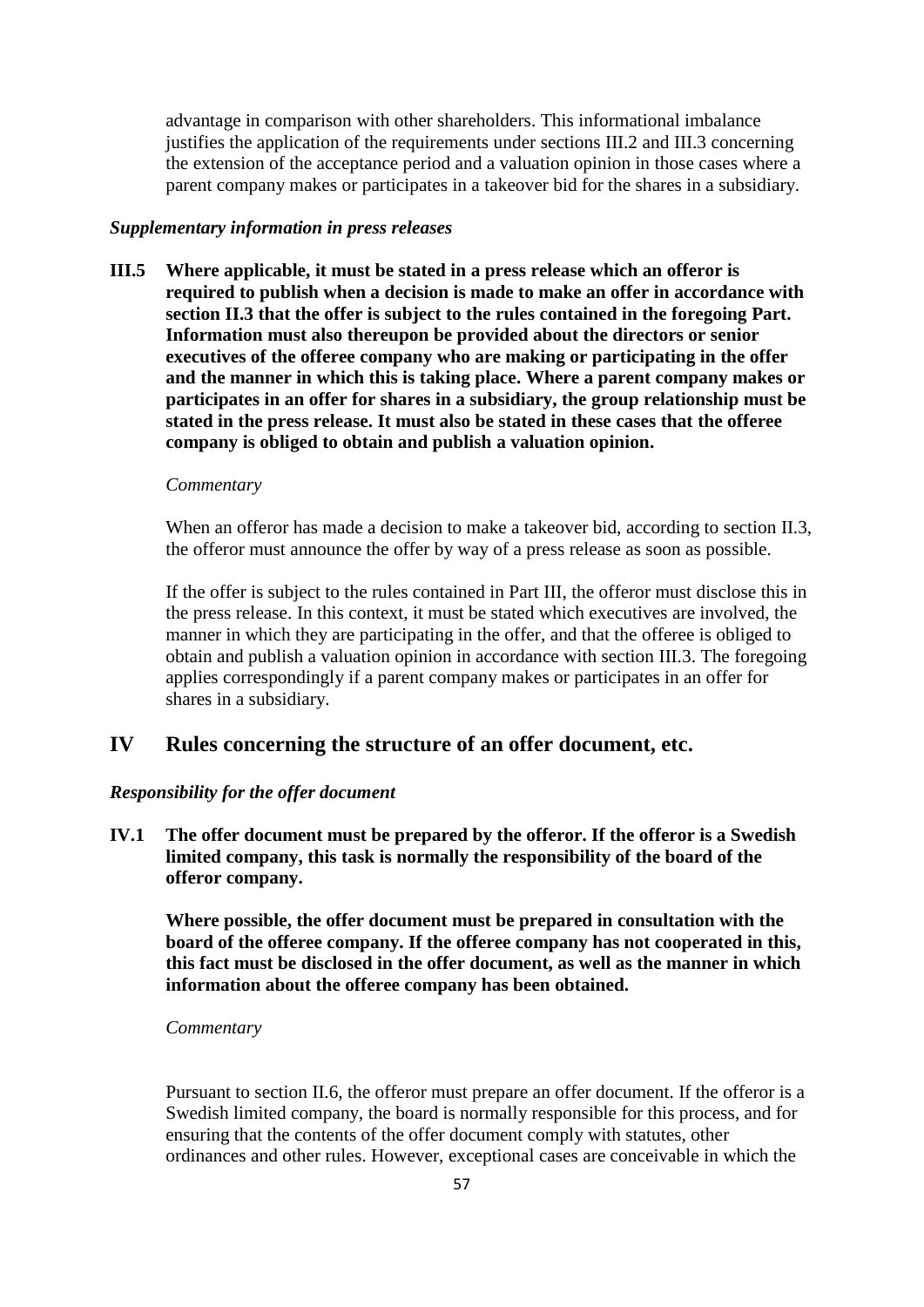offer relates to such a marginal acquisition that responsibility for the offer document may be imposed on the managing director.

The offer document must include, *inter alia*, information about the offeree company and, accordingly, where possible, must be prepared in consultation with the board of the offeree company. If such cooperation from the offeree company cannot be obtained, this must be disclosed in the offer document. In such case, the manner in which information about the offeree company has been obtained must also be disclosed. In this context, the offeror may have had recourse to documents in the public domain published by the offeree company.

If the offeror adds its own comments on the description of the offeree company in order to comply with the requirements stipulated for offer documents, this fact must be stated.

Lack of cooperation on the part of the offeree company may not result in the postponement or withdrawal of the offer.

### *Examination of the offer document by auditors*

**IV.2 If the offer document is prepared in consultation with the board of the offeree company, the information about the offeree company, in the relevant sections, must be examined by the auditors of the offeree company. An examination report must be issued.**

**If the offeror offers consideration which consists wholly or partly of shares or equity-related securities issued by the offeror, the offeror's auditors must examine the relevant sections of the offer document. An examination report must be issued.**

### *Commentary*

If the offer document is prepared in consultation with the board of the offeree company, according to the *first paragraph* the auditors of the offeree company, as far as concerns historical financial information relating to the offeree company, must examine and issue a report relating to this information. "Historical financial information" means audited financial information for a full financial year, financial information for an interim period audited by auditors, and financial key ratios which is entirely based on such financial information. The purpose of the examination is to verify that the information concerned has been presented correctly (*cf.* RevR 5 *Examination of prospectuses*).

In cases where the board of the offeree company does not wish to participate in the preparation of the offer document, the offeree company's auditors may not participate in the examination. In this is the case, information about this must be disclosed in the offer document.

The *second paragraph* states that if the offeror offers consideration consisting wholly or partly of shares or equity-related securities issued by the offeror, the offeror's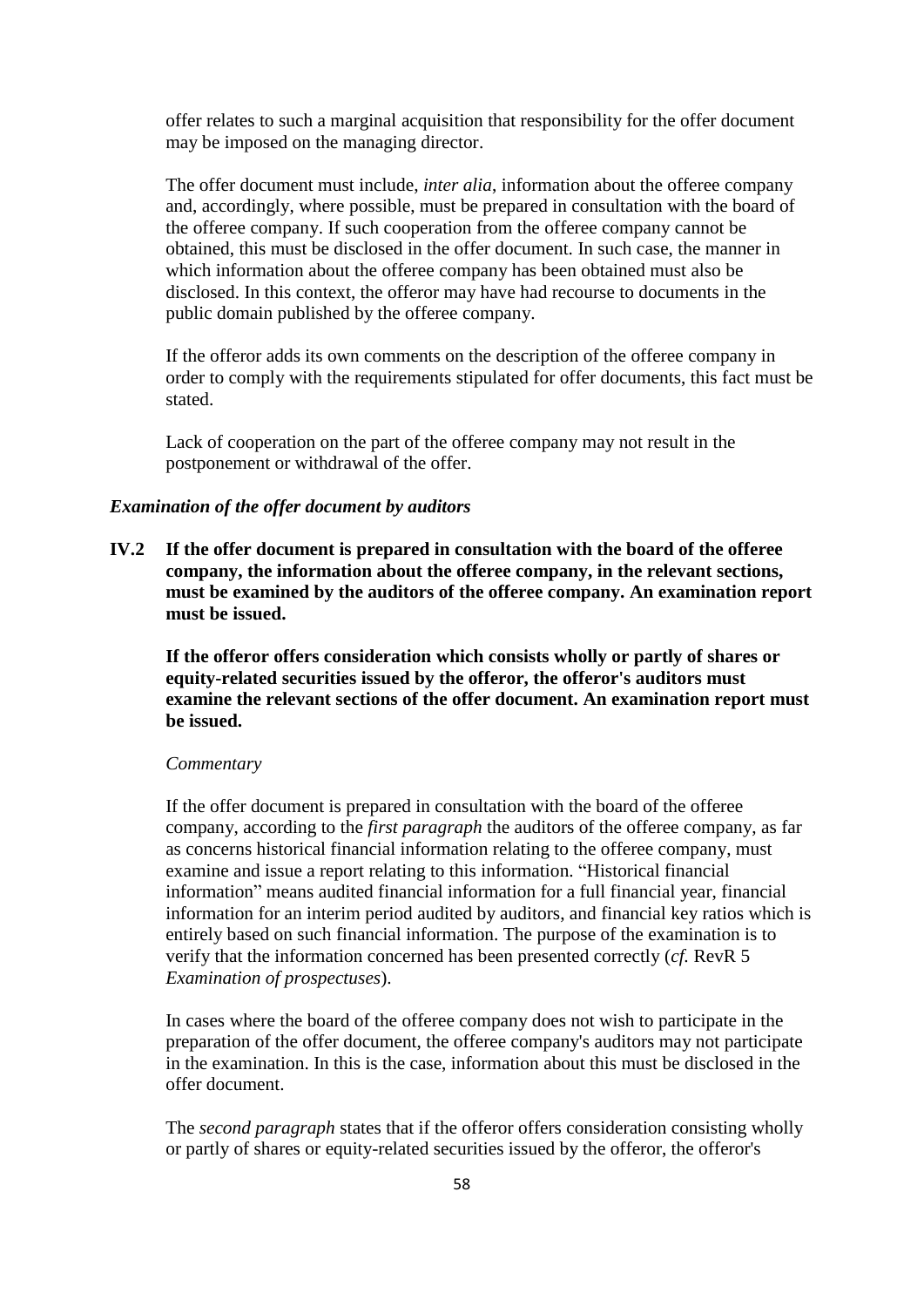auditors must examine the offer document and issue a report relating to the offeror's historical financial information and, where applicable, the financial statements for the potential merged operations (the pro forma financial statements).

The Appendix states that the examination reports must be reproduced in the offer document.

# *Contents of the offer document*

**IV.3 The offer document must contain the information required to enable shareholders of the offeree company to reach a soundly-based decision about the offer. Provisions governing the contents of the offer document are contained in Chapter 2(a) of the Financial Instruments Trading Act (SFS 1991:980) and, if the consideration consists of transferable securities issued or held by the offeror, Chapter 2 of the FITA and Commission Regulation (EC) No. 809/2004 (the EU Prospectus Regulation).**

**In addition to the requirements stated in the first paragraph, the offer document must contain the information stated in the Appendix.**

#### *Commentary*

Provisions governing the contents of the offer document are contained in Chapter 2(a) of the FITA and, if the consideration consists of transferable securities issued or held by the offeror, Chapter 2 of the FITA and the EU Prospectus Regulation. In addition, the offer document must contain the information stated in the Appendix.

### *Information brochures*

- **IV.4 The following provisions apply if the offeror prepares an information brochure to supplement the offer document:**
	- **The information brochure should not give the impression that it is replacing the offer document.**
	- **The front cover of the information brochure must clearly state that an offer document is available, and the manner in which it may be obtained.**
	- **The information brochure must contain basic information presented in the offer document about the offeror, the offeree company and the offer.**
	- **The information brochure must be objective and balanced.**
	- **The information brochure may not contain information that is not included in the offer document.**

#### *Commentary*

An offer document must always include the basic information about a takeover bid. The offeror may also prepare a somewhat shorter information brochure as a supplement to the offer document to facilitate the dissemination of information and make the contents of the offer more easily accessible.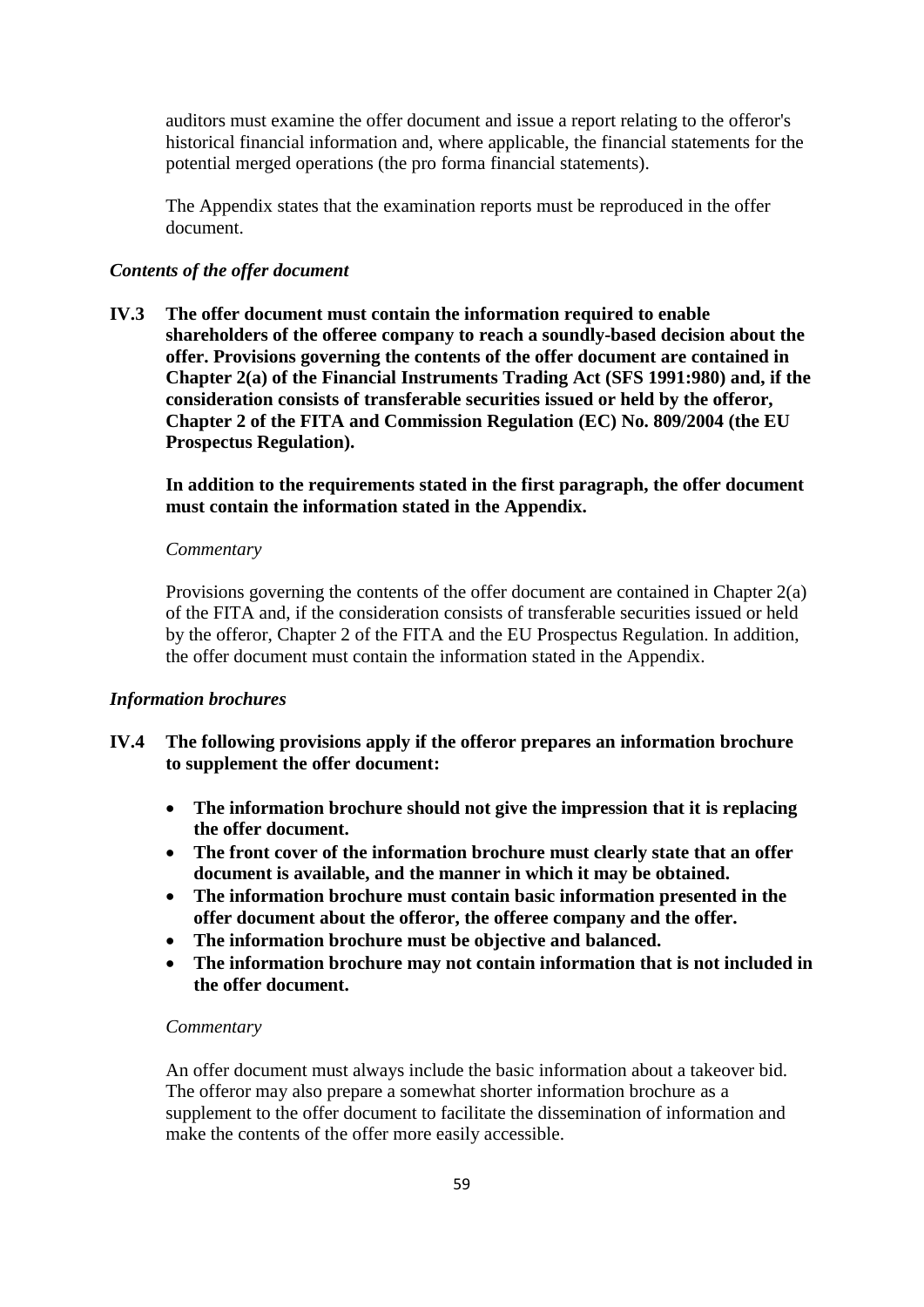The information brochure does not replace the offer document, and should not give the impression that this is the case. Thus, for example, the brochure may not be described as a "mini offer document", etc. The front cover of the information brochure must also clearly state the manner in which the offer document may be obtained. Obtaining the offer document must be simple and free of charge. It is sufficient for the offeror to state that the offer document is available on the company's website or to offer to transmit the offer document in digital format.

The brochure must contain basic information presented in the offer document about the offeror, the offeree company and the offer, and must be drafted in an objective and balanced manner. This means, *inter alia*, that if the consideration offered consists of shares or other securities, and the securities are associated with special risks, these risks must be stated in the brochure.

The brochure may not contain information that is not included in the offer document. However, this does not prevent the inclusion of graphics, etc. that make it easier to understand technical aspects of the offer.

# **V Sanctions**

### *Sanctions in the event of a breach of the rules*

**If the offeror disregards or breaches these rules or the Securities Council's interpretation or application of the rules, the Stock Exchange's disciplinary committee may impose a special fine on the offeror, amounting to not less than SEK 50,000 and not more than SEK 100 million.**

**The disciplinary committee may decide not to impose sanctions if the offence is minor or excusable.**

#### *Commentary*

The rules concerning sanctions only apply to offerors, and apply equally to all, irrespective of whether or not the offeror is a company listed on the Stock Exchange. Consequently, the rules concerning sanctions contained in the Stock Exchange's Rule Book for Issuers do not apply if a listed company is in breach of the takeover rules.

Offeree companies are governed by the general rules in the Stock Exchange's Rule Book for Issuers. Consequently, sanctions pursuant to the rules in this Rule Book can be imposed on an offeree company which is in breach of the takeover rules.

**\*\*\***

# **ENTRY INTO FORCE AND TRANSITIONAL PROVISIONS**

**These rules shall enter into force on 1 July 2012. The earlier rules shall apply to offers announced prior to this date.**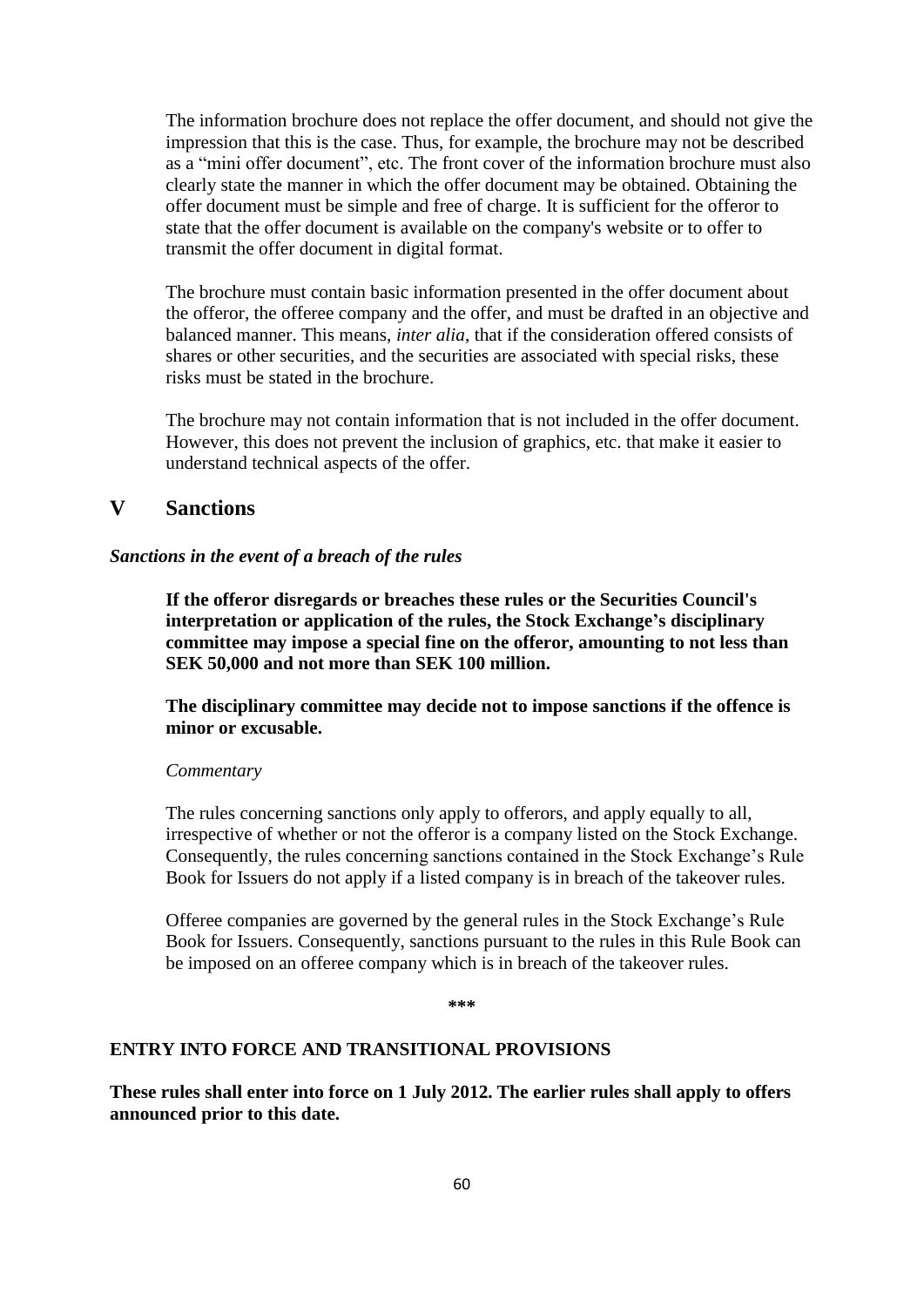# **APPENDIX**

# **Contents of the offer document**

Provisions governing the contents of the offer document are contained in Chapter 2(a) of the FITA and, if the consideration consists of transferable securities issued or held by the offeror. Chapter 2 of the FITA and the EU Prospectus Regulation. In addition, the offer document must contain the information stated in this Appendix.

The Appendix states which information must be included in the offer document. The main sections may be presented in a different order than that presented below.

In principle, the offer document should be structured as a single document, although in certain situations it may be appropriate to include one or more separate annual reports as part of the offer document. If the offer document comprises a number of documents, this must be clearly stated, as well as which documents form part of the offer document.

# **1 The offer**

The introduction to the offer document must contain a description as specified below. The description should give the shareholders an overview of the offer.

### **a) The offeror**

Details of the identity of the offeror must be provided.

If the offer is subject to Part III of the rules, information as referred to in section III.5 must be provided.

# **b) When the offer is being made**

Details must be provided of the date on which the offer is being made.

### **c) Shares and other securities to which the offer relates**

Details must be provided of the shares and, where applicable, other securities to which the offer applies.

If the offer also applies to convertible securities, warrants or other securities which are related to the offeree company's shares, details must be provided of the key terms and conditions applicable to these securities or warrants.

If, by virtue of the second or third paragraph of section II.12 or an exemption granted by the Securities Council, the offeror has issued a certain class of security outside the offer, this must be stated and, where applicable, details must also be provided as to the manner in which these securities are intended to be addressed.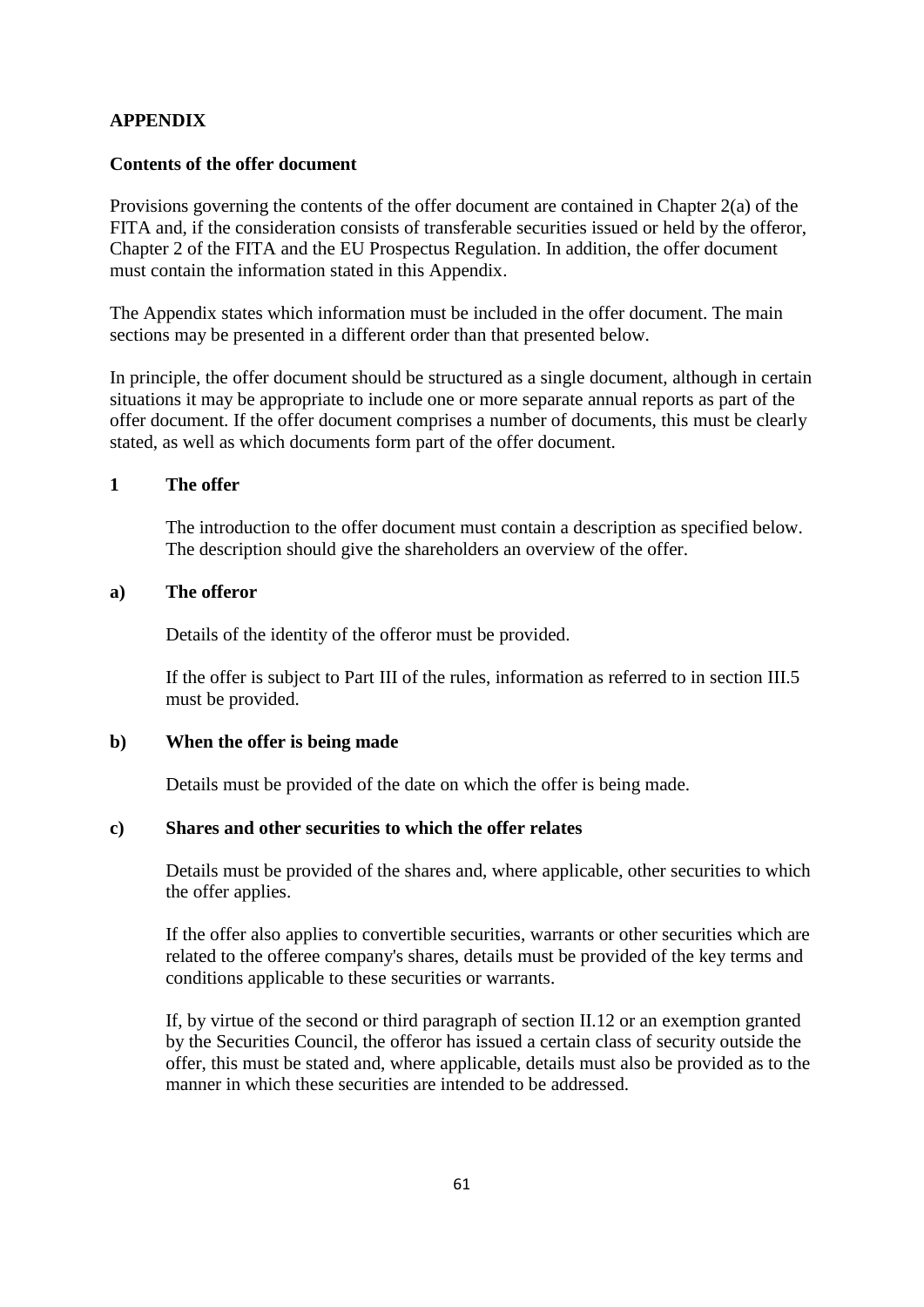In the case of partial offers, the number of shares, of each class where applicable, which the offeror wishes to purchase must be stated as well as, where applicable, the fact that the offeror reserves the right to purchase more shares pursuant to the offer.

# **d) The consideration**

Details must be provided of the consideration which is being offered for the securities covered by the offer.

If the offer applies to shares which are subject to different financial terms and conditions, and the consideration differs for each class of shares, the offer document must contain information which enables shareholders to assess the reasonableness of the offer (*cf.* the second paragraph of section II.11).

If the offer also applies to convertible securities, warrants or other securities which are related to the offeree company shares, details must be provided of the consideration for these securities, as well as the manner in which the consideration has been calculated in order to be considered reasonable (compare section II.12).

If, pursuant to the commentary on section II.10, the offeror offers different forms of consideration to different shareholders, this must be stated and reasons given.

The total value of the offer must be stated.

# **e) Premiums under the offer**

Details must be provided of any premium which the offered consideration entails as compared with the listed share price. The premium must be stated relative to the share price immediately prior to the announcement of the offer and relative to the average share price during an appropriate period of time immediately prior to announcement. The basis for calculating the premium must be stated. The average share price must be calculated as the volume-weighted average price paid, unless there is special cause for not doing so.

# **f) Conflicts of interest**

If a situation arises as referred to in section II.18, the nature of the conflict of interest must be disclosed for each individual concerned.

### **g) Mandatory offers**

It must be stated if the offer is made based on the mandatory offer rules contained in Chapter 3 of the TBA, and a summary must be provided of the share acquisitions or other measures which triggered the mandatory offer.

# **h) The offeror's shareholding, etc.**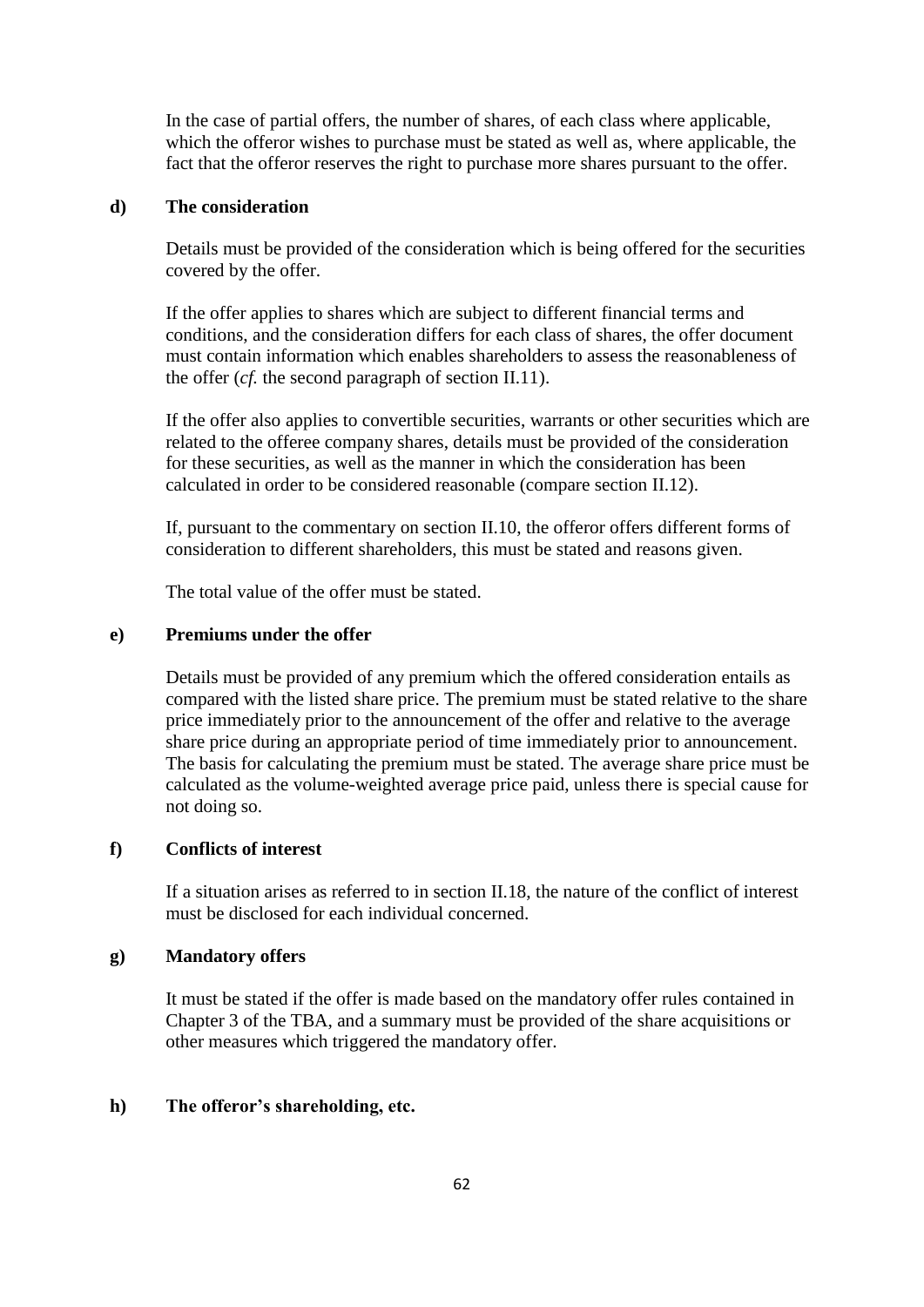Details must be provided of the number of shares in the offeree company held or otherwise controlled by the offeror, for example through an option or forward/futures contract, and the proportion of the total number of shares and voting rights in the offeree company that these shares represent. Details must also be provided of any binding or conditional commitments, declarations of intent or favourable opinions provided or expressed by shareholders of the offeree company with respect to acceptance of the offer. If these contracts, commitments, declarations of intent or favourable opinions contain terms and conditions which are of importance for assessing their strength and full purport, these terms and conditions must be described. If the offeror holds warrants or convertible securities issued by the offeree company, details of these must be provided within the scope of the reporting of the number of shares controlled by the offeror. The offeror must also provide details any holdings of financial instruments which give the offeror financial exposure equivalent to a shareholding in the offeree company, such as cash-settled equity swaps.

In connection with the disclosures above, specific disclosure must be made of the number of shares acquired or otherwise controlled by the offeror (for example through an option or forward/futures contract) during a six-month period immediately preceding the announcement of the offer up to and including the date on which the offer document was issued. In this respect, the highest price, either in cash or in another form of consideration, which has been agreed for the shares, where applicable together with consideration paid for any option or forward/futures contracts, must be stated. Details must be provided of each class of security acquired. If special terms and conditions have been attached to the acquisition or the equivalent, these terms and conditions must be described.

# **i) Bonus arrangements and the equivalent**

If the offeror has offered employees of the offeree company a bonus arrangement or the equivalent, details of the arrangement must be provided.

### **j) Statements by the Securities Council**

If the Securities Council has made a statement which is of significance to the offer and the Council has ordered the offeror to include the statement in the offer document, this must be done.

# **k) Financing**

A short description must be provided of how the offer is to be financed. Consequently, as early as in the introduction, disclosure must be made of the extent to which the offer is being financed from the offeror's own resources or from borrowed funds. See further section 7.

# **l) Due diligence**

It must be stated whether the offeror has conducted a due diligence investigation on the offeree company, and a summary of the scope of the investigation must be provided.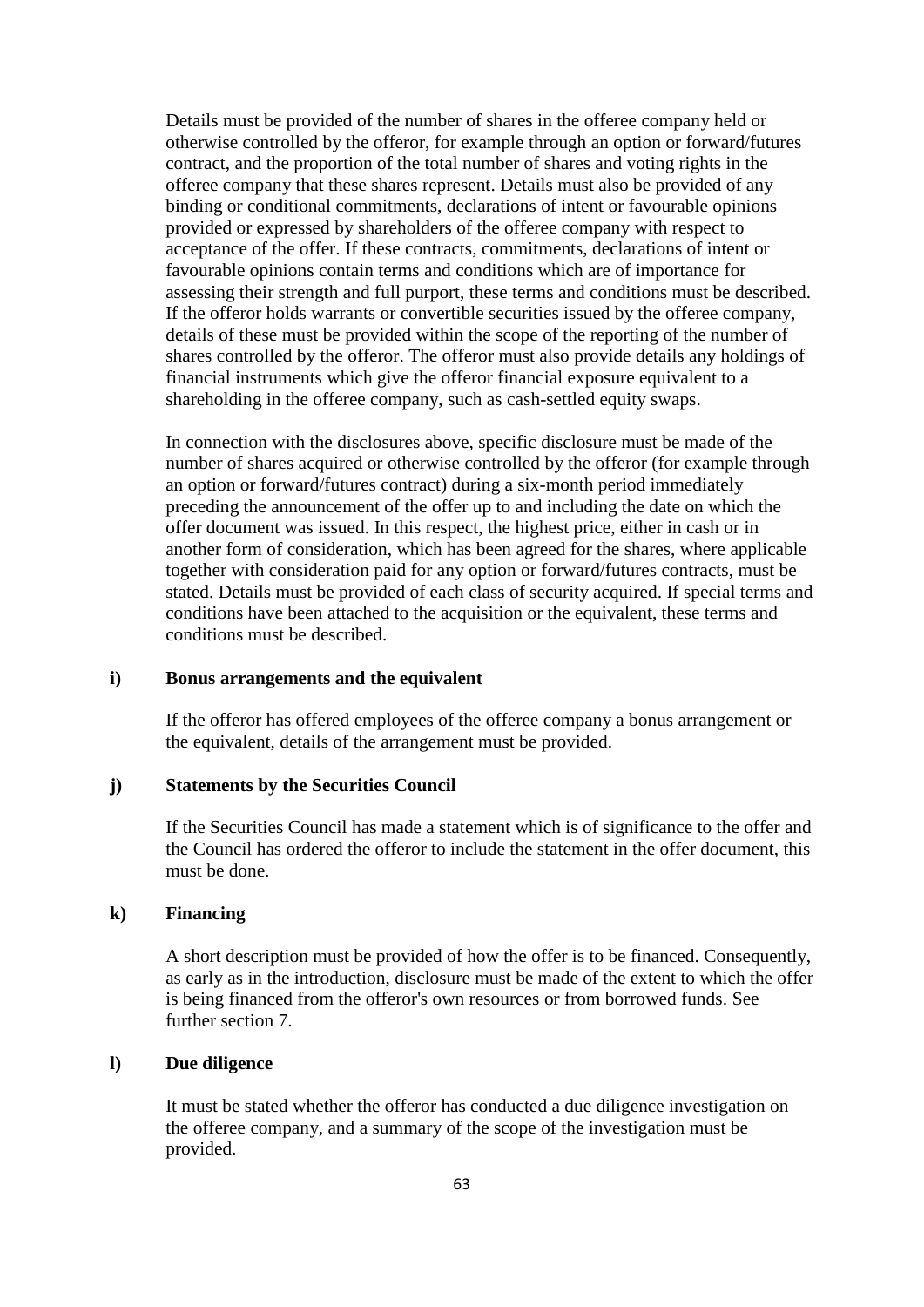### **m) Undertakings**

Information must be provided concerning the fact that the offeror has provided an undertaking to the Stock Exchange to comply with the rules governing takeover bids stipulated by the Stock Exchange and to accept any sanctions which may be imposed by the Stock Exchange in the event of a breach of these rules. The offeror must also state that the offer is subject to the rules governing takeover bids stipulated by the Stock Exchange and the Securities Council's statements regarding the interpretation and application of these rules. Furthermore, the offer document must state the dates on which information about the offer was provided to the Financial Supervisory Authority and the undertaking provided to the Stock Exchange.

# **2 Terms and conditions and instructions relating to the offer**

**A detailed description must be provided of the consideration which is being offered.**

**If the offeror stipulates conditions to completion of the offer, these conditions must be stated.**

**Furthermore, the acceptance period and the manner in which the shareholders of the offeree company are to proceed if they accept the offer must be stated. Details must also be provided, where applicable, about the right to withdraw acceptances and the manner in which a shareholder is to proceed in order to exercise this right.**

**Details must be provided of when and how the consideration for acquired shares will be paid out. If the offeror has reserved the right to postpone payment of the consideration, this must be stated.**

**In the case of partial offers, the number of shares, of each class where applicable, that the offeror wishes to acquire must be stated and, where applicable, the fact that the offeror reserves the right to acquire more shares pursuant to the offer. Furthermore, the principles on which acceptances received will be reduced must be stated and, if a fixed price is not stipulated in the offer, the manner in which the price is to be determined.**

Consideration other than cash must be described in such a way that it can be valued. If the consideration consists wholly or partly of shares in the offeror company, details must be provided of the financial year from which the offered shares carry a right to receive dividends. Details must be provided, where applicable, of the marketplace or marketplaces on which the shares are admitted to trading, or are intended to be admitted to trading, and the estimated date for commencement of trading in the shares. If the offeror company has more than one class of shares, it must be stated which class of shares is admitted to trading or intended to be admitted to trading.

If the consideration consists wholly or partly of convertible securities, other debt instruments, warrants, etc., their full terms and conditions must be stated.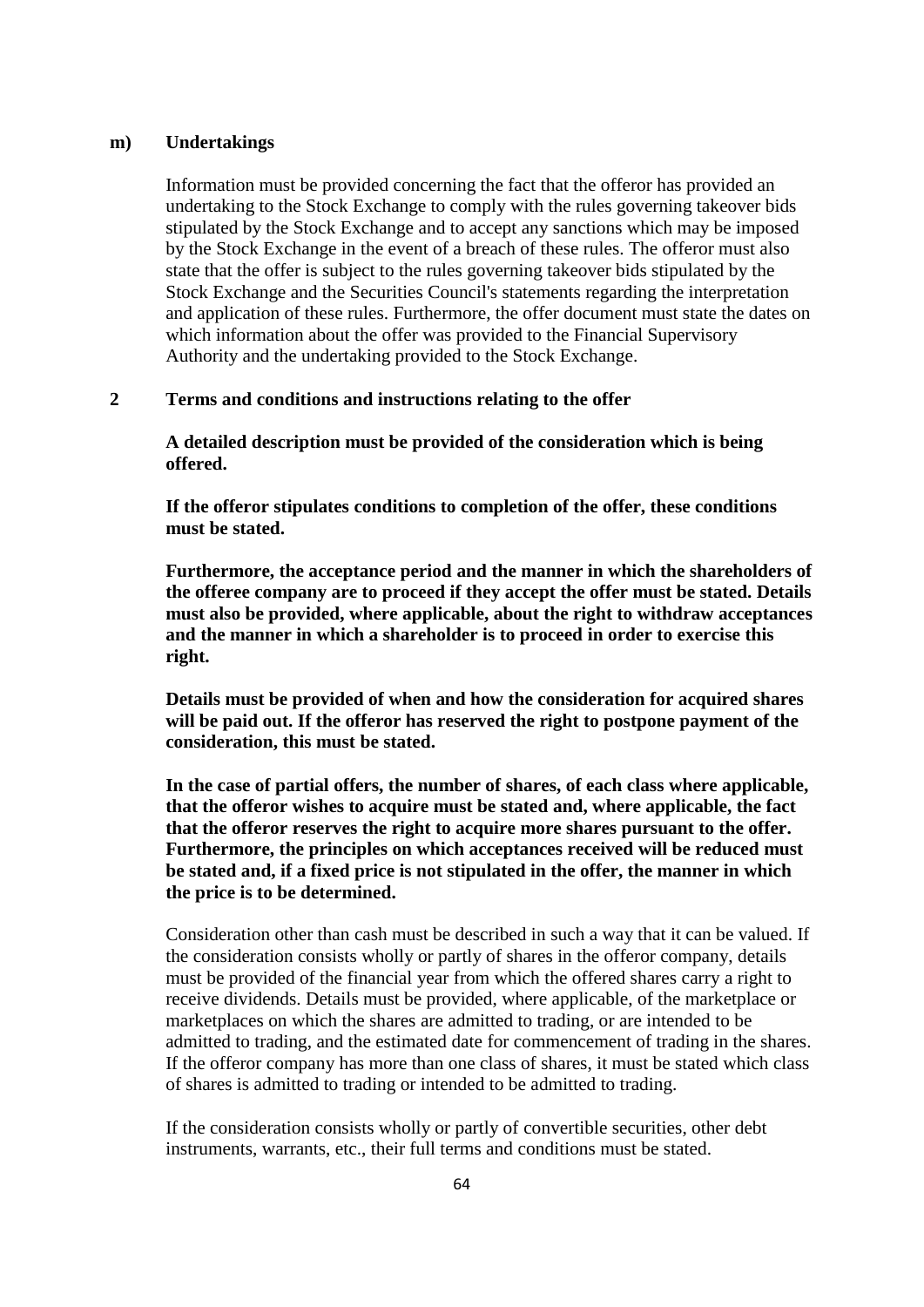If the offeror stipulates conditions to completion of the offer (conditions to completion), these conditions must be stated. The fifth paragraph of section II.4 provides that, if conditions to completion are stipulated, the offeror must state that the offer may only be withdrawn based on a condition to completion if non-fulfilment of the condition is of material importance to the acquisition of the offeree company by the offeror. However, this does not apply to conditions regarding achievement by the offeror of a certain level of acceptances of the offer. It follows from sections II.4 and II.8 that the offeror may reserve the right to control, i.e. waive in whole or in part, one or more of the stipulated conditions to completion. If a reservation of this nature has been made, this must be stated.

Information must be provided about the acceptance period and the manner in which the shareholders are to proceed if they accept the offer. It must also be disclosed, where applicable, that the offeror has reserved the right to extend the acceptance period.

Details must be provided, where applicable, of the right for a shareholder to withdraw his acceptance. The requisite practical instructions regarding such withdrawal possibility must be provided, as well as details of the person to whom a request for a withdrawal should be submitted, the manner in which this is to be accomplished, and the deadline (date and exact time) for receipt of a request for withdrawal. Details must also be provided of the steps to be taken by any shareholder who wishes to withdraw his acceptance in respect of nominee-registered shares.

# **3 Background and reasons, etc.**

**The considerations and reasons underlying the offer must be stated. Disclosure must also be made of the anticipated financial and other consequences of the offer for the offeror and the offeree company. Chapter 2(a), section 2, subsections 10-12 of the Financial Instruments Trading Act (SFS 1991:980) provides that the offeror's intentions and the impact of these intentions on employment, etc. must be stated.**

**If the consideration offered consists of shares in the offeror, the board of the offeror company must provide an assurance that it has taken all reasonable precautionary measures to ensure that, as far as the board is aware, the information in the offer document relating to the company and the new group is in accordance with the facts, and that nothing has been omitted which might affect the purport of the offer document. As regards the brief presentation of the offeree company (section 6), the offeree company's board must provide an assurance that the description of the company has been prepared, or examined, by the board of the offeree company and that, in the opinion of the board, the brief presentation of the offeree company provides a fair and accurate, albeit incomplete, impression of the company.**

**If the consideration offered consists of cash, an assurance must be provided by the board of the offeror to the effect that, as far as the board is aware, the information contained in the offer document relating to the offeror is in**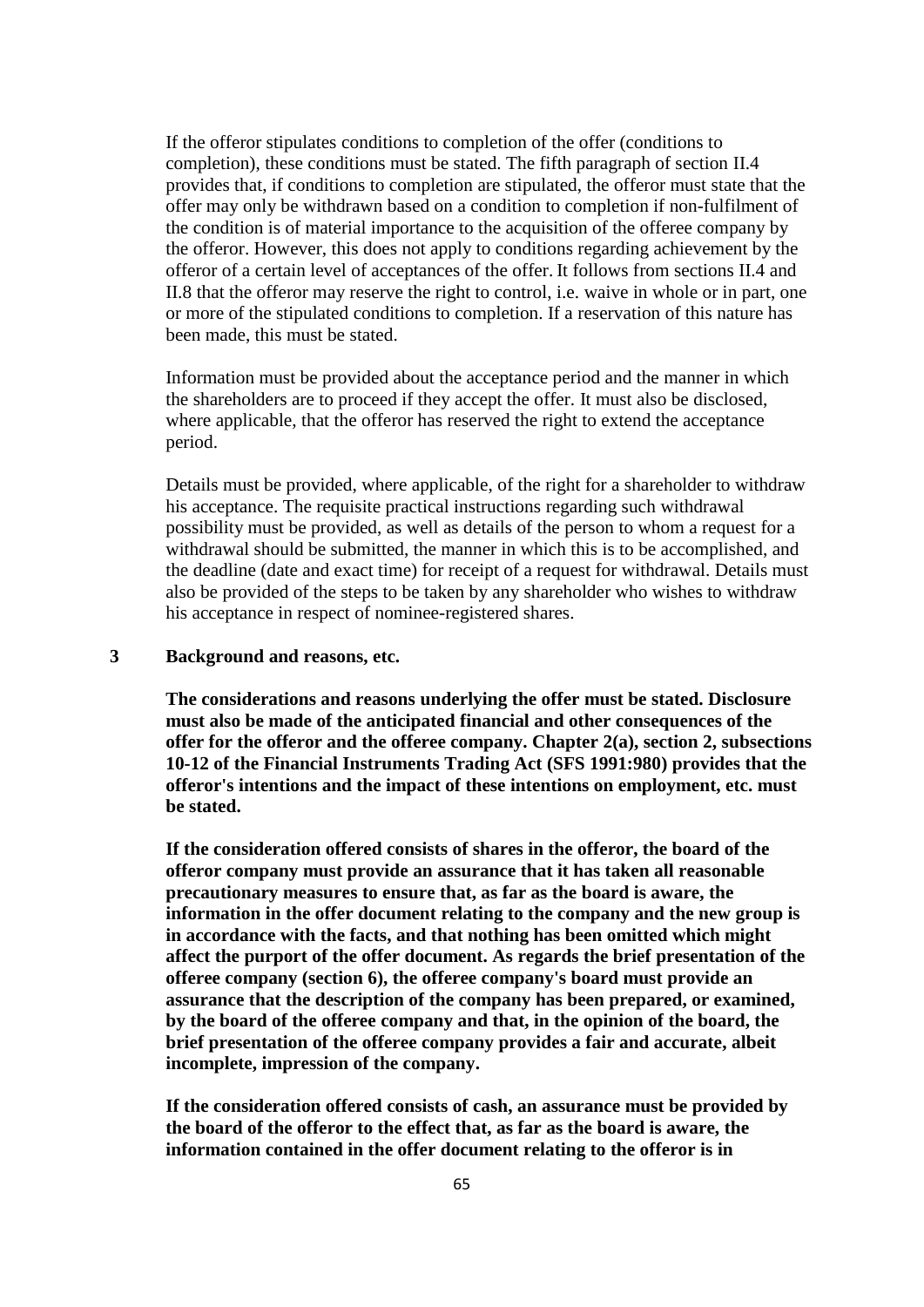**accordance with the facts. In addition, the board of the offeree company must provide an assurance as regards the brief presentation of the offeree company, in accordance with the above, if the board has participated in this context.**

**If the board of the offeree company has not participated in the preparation of the offer document, the person who prepared the description of the offeree company must be specified, as well as the material on which the description is based.**

Details must be provided of the background to the offer and the consequences of the offer for the offeror and the offeree company, both from a financial perspective and in other respects.

Chapter 2(a), section 10, subsections 10-12 of the FITA provides that the offeror's intentions and strategic plans must be stated with respect to the future operations of the offeree company, as well as the future operations of the offeror, to the extent they are affected. This also applies to intentions regarding the employees and senior management of both companies, and the impact of the offeror's strategic plans on employment and on the communities in which the offeree company conducts its business.

The board of the offeree company must provide an assurance as regards the information in the offer document. The prescribed wording of the assurance differs depending on whether the consideration consists of shares in the offeror or cash. If the consideration consists of debt instruments, shares in a company other than the offeror company or suchlike, the wording of the assurance may need to be adapted accordingly. The board of the offeree company must also provide an assurance if it has participated in the preparation of the offer document (i.e. has prepared or reviewed the description of the offeree company).

# **4 Statement of opinion by the board of the offeree company; valuation opinion**

**If the board of the offeree company has announced its opinion of the offer in accordance with section II.19 in sufficient time for the opinion to be reproduced in the offer document, the opinion must be reproduced in its entirety in the offer document. This also applies to any statement of opinion from employee representatives expressing different views on the impact of the offer on employment. If such a statement is not available in sufficient time to be included in the offer document, the date on which it is anticipated that the statement will be available must be indicated.**

**If the offeree company has obtained a valuation opinion which is available in sufficient time to be reproduced in the offer document, the valuation opinion must be reproduced in its entirety in the offer document.**

# **5 The new group**

**Where consideration is offered in the form of shares in the offeror company, a description must be provided of the new group to which the offer relates.**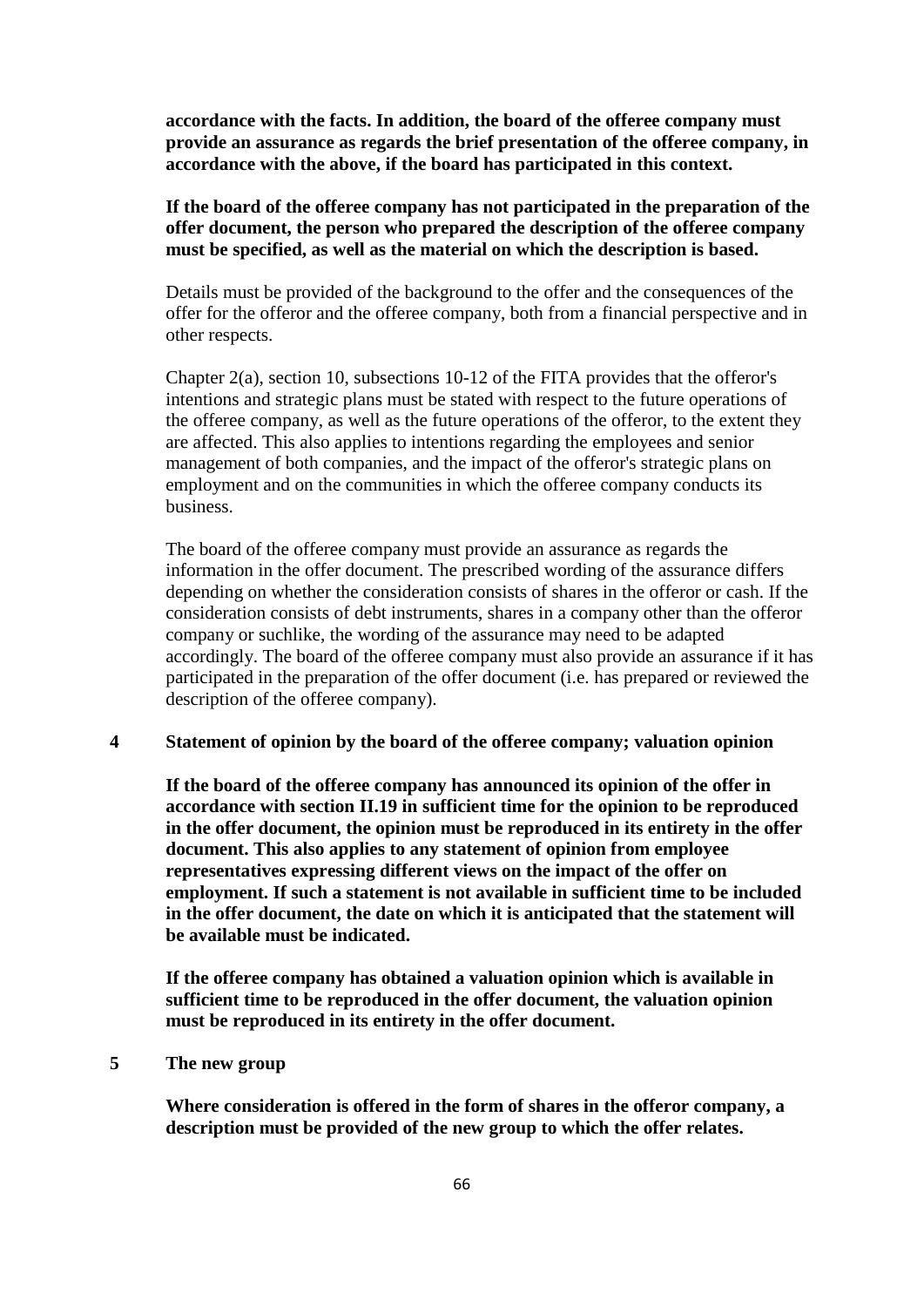**Pro forma income statements and pro forma balance sheets, based on historical accounting material relating to the new group, must be reported. Planned changes in operations, the new group's market position, and planned coordination measures and their financial impact must also be presented, as far as possible. This also applies to changes to the board and senior management.**

In the case of cash offers, a description of the new group is not required.

Where consideration is offered in the form of shares in the offeror company, a description of the new group must be provided. If the offeree company is much smaller than the offeror, the description can be shortened.

Pro forma income statements and pro forma balance sheets relating to the new group must be reported for the most recent completed financial year and, where applicable, for an interim period during the current financial year. In other respects, the rules contained in the EU Prospectus Regulation regarding pro forma accounts shall apply.

The financial benefits and costs of a merger should be discussed, and quantified where feasible, possibly in the form of a range of values. The date on which such benefits and costs are expected to be realised or incurred must also be indicated.

According to legislation and the EU Prospectus Regulation, the risk factors regarding an offeror who offers consideration in the form of shares in the offeror company must be stated, together with any risks that may be involved in the establishment and continued operation of the new group.

The share capital structure and major shareholders of the offeror company in the event of full acceptance of the offer must be reported, in terms of equity and voting rights percentages, based on the most recently known ownership data for the offeror company and the offeree company, respectively.

Plans regarding the composition of the board, senior executives and auditors must be reported, to the extent possible.

# **6 Brief presentation of the offeree company**

**Irrespective of the form of consideration offered, the offer document must contain a brief presentation of the offeree company's financial position, business operations, board of directors, senior management, and ownership structure. The most recent published interim report or statement of results must be reproduced in the offer document.**

Shareholders of the offeree company must receive a brief presentation of the company whose shares they have been invited to sell. The presentation must include:

 A summary of financial developments (i.e. summarised consolidated income statements and balance sheets), and key ratios and data on a per-share basis. This information should at least cover the previous three financial years for which an auditor's report has been submitted and any interim report that may have been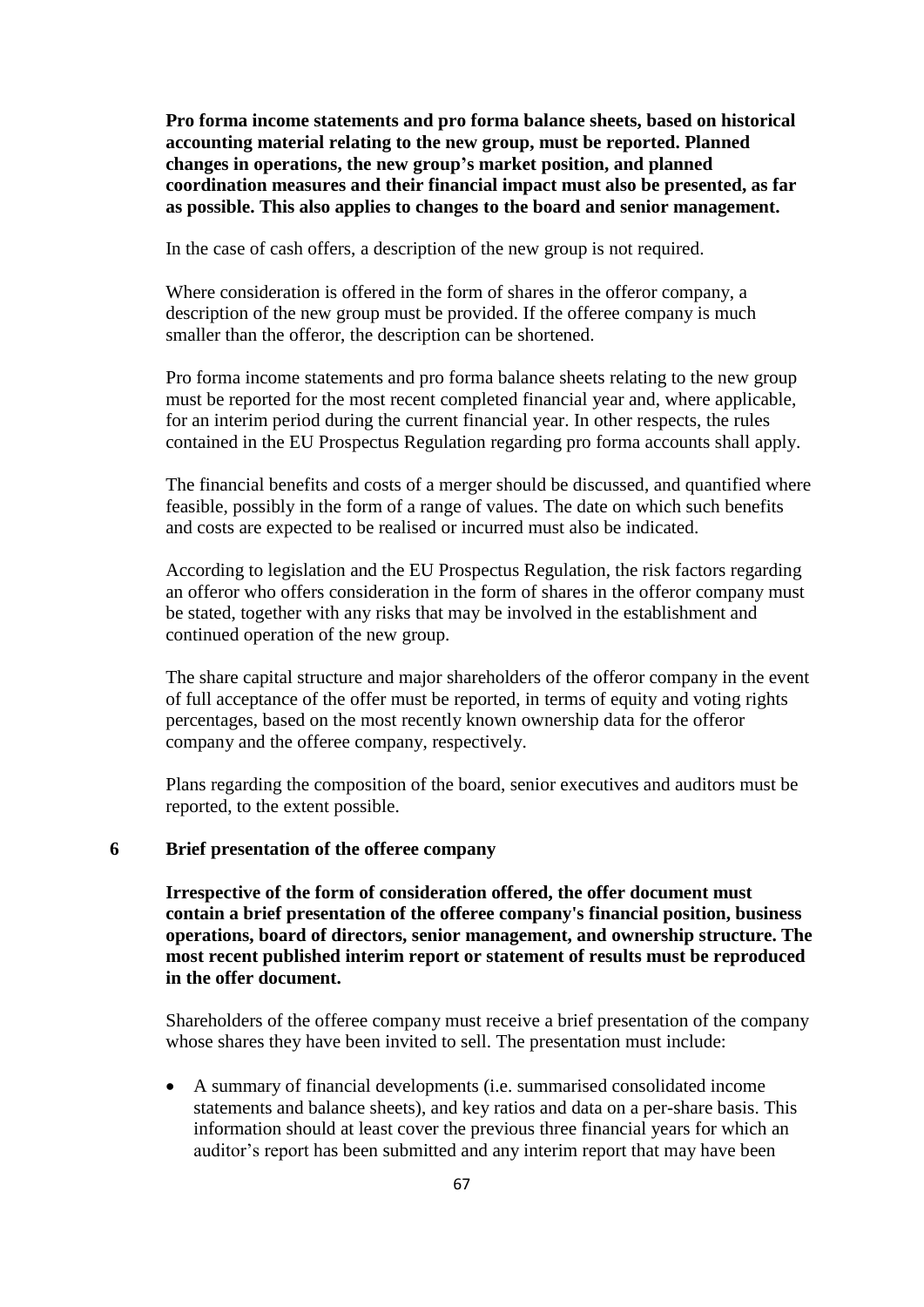published subsequently. Where applicable, per-share data is to be stated both before and after dilution as a result of the conversion of convertible securities or the exercise of warrants.

This information can normally be extracted directly from the offeree company's published reports. If information is reproduced from the income statement in an interim report, the corresponding information for the same period in the previous year must also be reported.

- A summarised description of operations, broken down by the main business areas.
- Shareholding and ownership structure, indicating the following:
	- o The number of shares, broken down by class of share; shares that may vest upon conversion of convertible securities or the exercise of warrants; and shares held in treasury. Where applicable, share data must reflect circumstances both before and after dilution as a result of the conversion of convertible securities or the exercise of warrants.
	- o The most recently known major shareholders: their percentage holdings in terms of equity and votes, and the number of shareholders.
	- o The dividend policy announced.
	- o Material clauses in the articles of association applicable to shares in the company.
	- o In the case of convertible securities and warrants, the conversion or subscription price and the date when conversion or exercise may take place must be stated.
	- o Authorisation for the board to issue, buy and sell shares, convertible securities or warrants.
	- o Material agreements of which the board is aware between major shareholders or between major shareholders and the offeror or the offeree company.
	- o The marketplace on which shares and, where applicable, convertible securities and warrants, are admitted to trading.
	- o Information provided by the company in its most recent annual report in accordance with Chapter 6, section 2(a) of the Annual Reports Act (SFS1995:1554), to the extent that such information is not stated above.
- Any information which has come to light as a result of a due diligence investigation referred to in the second paragraph of section II.20, in any event in summarised form.
- The company's directors and any alternate directors, senior executives, and auditors and any alternate auditors. In the case of directors, alternate directors and senior executives, disclosure must be made of their duties in the offeree company and other significant appointments, as well as their own holding of shares and other securities in the offeree company, and the holdings of closely related natural or legal persons.

### **7 Presentation of the offeror**

**If the offeror offers consideration in the form of shares in the offeror company, the offeror company must be described in a manner that enables shareholders of the offeree company to make a soundly-based decision about the offer. Chapter 2(a), section 3 of the Financial Instruments Trading Act (SFS 1991:980) states that, as regards the offeror, the offer document must contain information**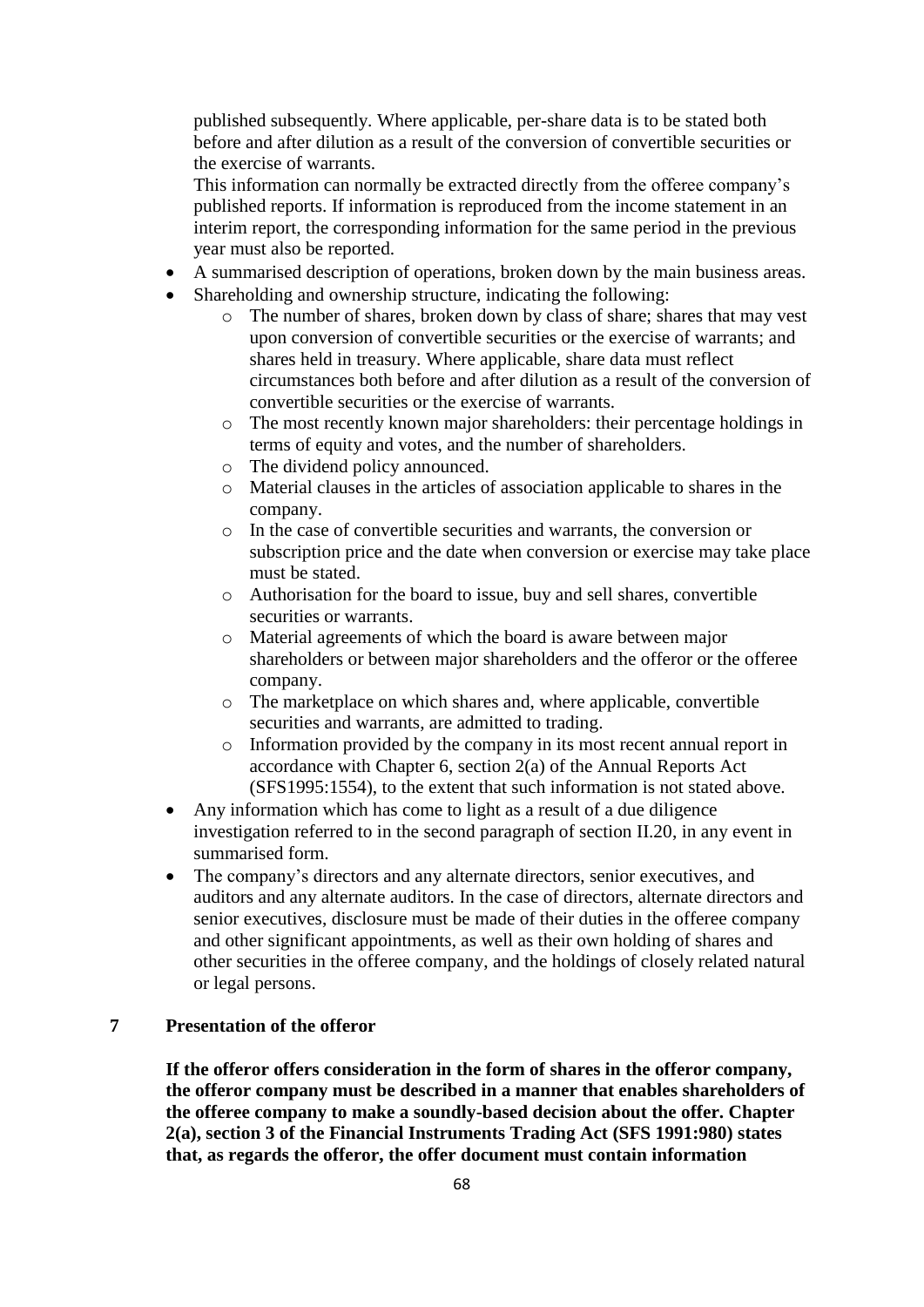**equated with information required to be contained in a prospectus according to Chapter 2 of the Act and the EU Prospectus Regulation.**

**In the case of a cash offer by a listed company, it is sufficient to state the name and registered office of the offeror company. In other cases involving a cash offer, the identity, legal form, registered office and head office address of the offeror must be stated.**

**The offeror's business must be presented in a manner which is relevant to shareholders of the offeree company and the stock market. Financial key ratios must be provided which are relevant to an assessment of the payment ability of the offeror. An outline of the ownership structure of the offeror must also be presented.**

**If the offeror offers consideration which consists wholly or partly of cash, it must be disclosed how the offeror is financing the offer.**

# **Disclosure must be made of resolutions which must be passed at any general meeting of the offeror company in respect of the offer.**

If the offeror offers consideration which consists wholly or partly of cash, information must be provided as to how the offeror is financing the offer. This means, *inter alia*, that it must be stated to what extent the offer is being financed from the offeror's own resources or from borrowed funds. If the offeror's implementation of the offer is dependent on contributions or other financing by shareholders or third parties, the relevant information must be provided. Disclosure of the financing arrangements is particularly important if the offer is made by a company established specifically for this purpose.

If the offeror's implementation of the offer is dependent on external financing and the lender imposes conditions for disbursement of the loan or the equivalent, a description of the disbursement terms and conditions must be provided, irrespective of whether or not the offeror makes the offer conditional on the loan being disbursed by the lender. It is not necessary to provide details of all of the terms and conditions; a summary is sufficient. The important thing is that the market receives information about all of the terms and conditions which may be of relevance for assessing the offeror's ability to make payment under the offer. If the disbursement terms and conditions make reference to other agreements entered into between the offeror and the lender, the relevant terms and conditions of those agreements must also be described.

If the offeror is dependent on the adoption of a specific resolution regarding the offer at a general meeting of the offeror company, for example a resolution to issue new shares which are to constitute consideration under the offer, disclosure must be made of the extent to which the offeror has received information that the company's shareholders intend to vote in favour of such resolution at the general meeting. Correspondingly, the offeror must disclose details of subscription or underwriting commitments received in respect of a cash issue which is necessary to implement the offer.